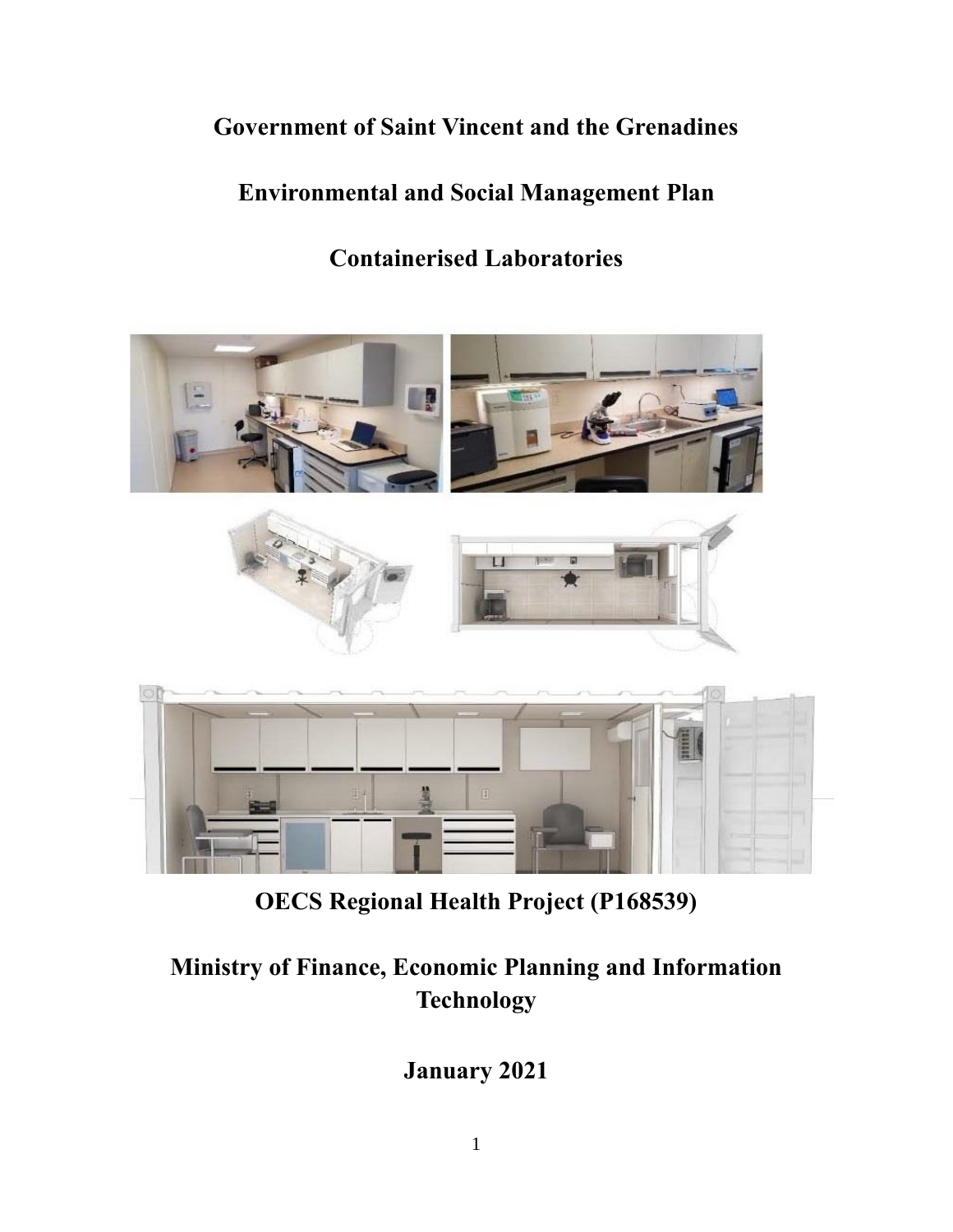## Table of Contents

| 4.1                                                                                             |  |
|-------------------------------------------------------------------------------------------------|--|
|                                                                                                 |  |
|                                                                                                 |  |
|                                                                                                 |  |
|                                                                                                 |  |
|                                                                                                 |  |
|                                                                                                 |  |
|                                                                                                 |  |
|                                                                                                 |  |
|                                                                                                 |  |
|                                                                                                 |  |
| 6.3                                                                                             |  |
|                                                                                                 |  |
|                                                                                                 |  |
|                                                                                                 |  |
|                                                                                                 |  |
|                                                                                                 |  |
|                                                                                                 |  |
| Annex 3. Health and Safety Guidelines for Retrofitting/Rehabilitation of medical facilities  38 |  |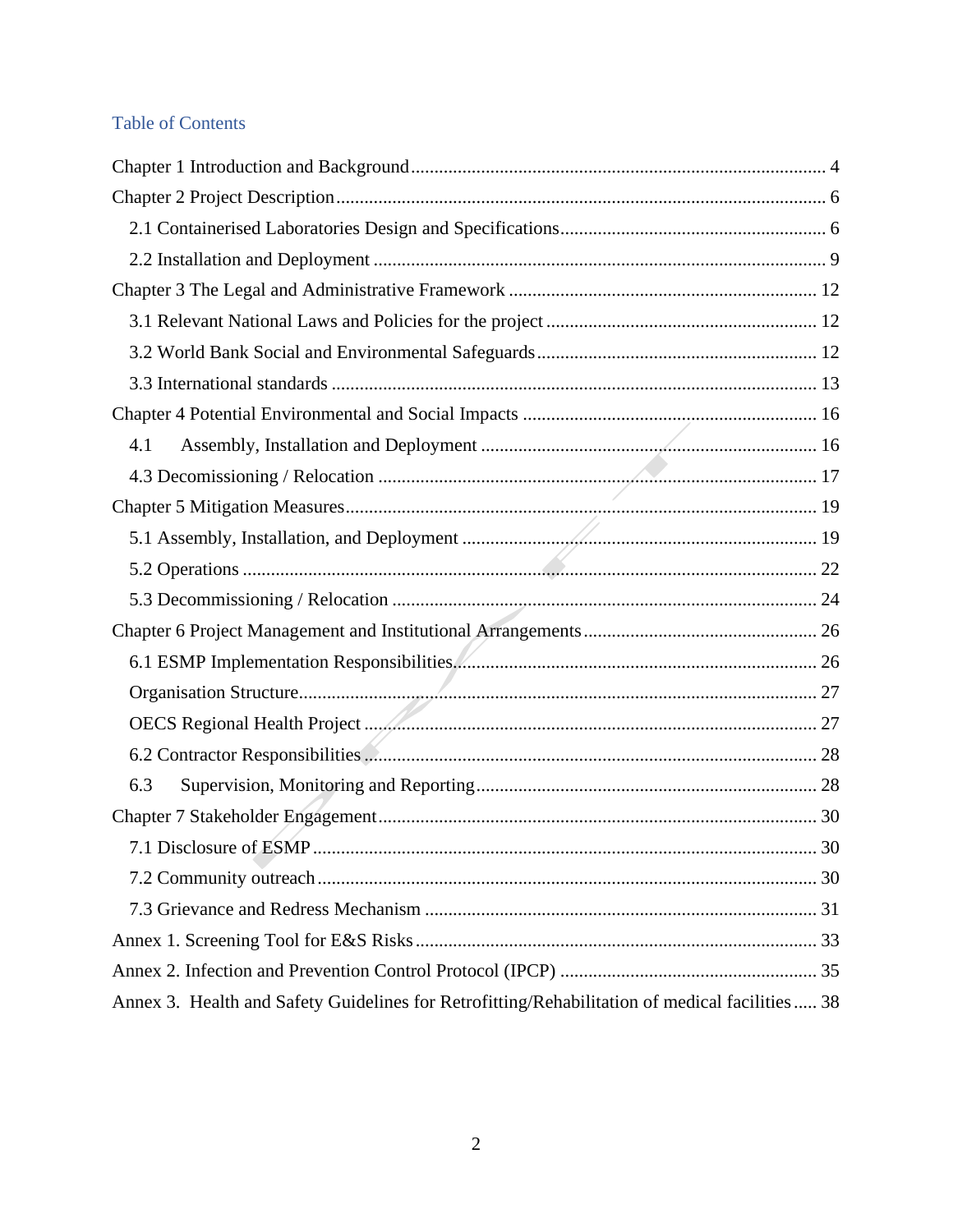#### Acronyms

- BWMP Biomedical Waste Management Plan
- CARPHA Caribbean Public Health Agency
- CERC Contingency Emergency Response Component
- CLs Containerised Laboratories
- EPRP Emergency Preparedness and Response Plan
- ESMF Environmental and Social Management Framework
- ESMP Environmental and Social Management Plan
- ESHS Environment, Social, Health and Safety
- HPU Health Planning Unit
- IMPACS Implementing Agency for Crime and Security
- GoSVG Government of Saint Vincent and the Grenadines
- MIU Mobile Isolation Unit
- MoHWE Ministry of Health, Wellness and the Environment
- MSDS Material Safety Data Sheet
- OECS Organisation of Eastern Caribbean States
- OECSRHP OECS Regional Health Project
- PAHO Pan American Health Organisation
- PPE Personal Protective Equipment
- RCCE Risk Communication and Community Engagement
- SOP Standard Operating Procedure
- SVG Saint Vincent and the Grenadines
- WBG World Bank Group
- WHO World Health Organisation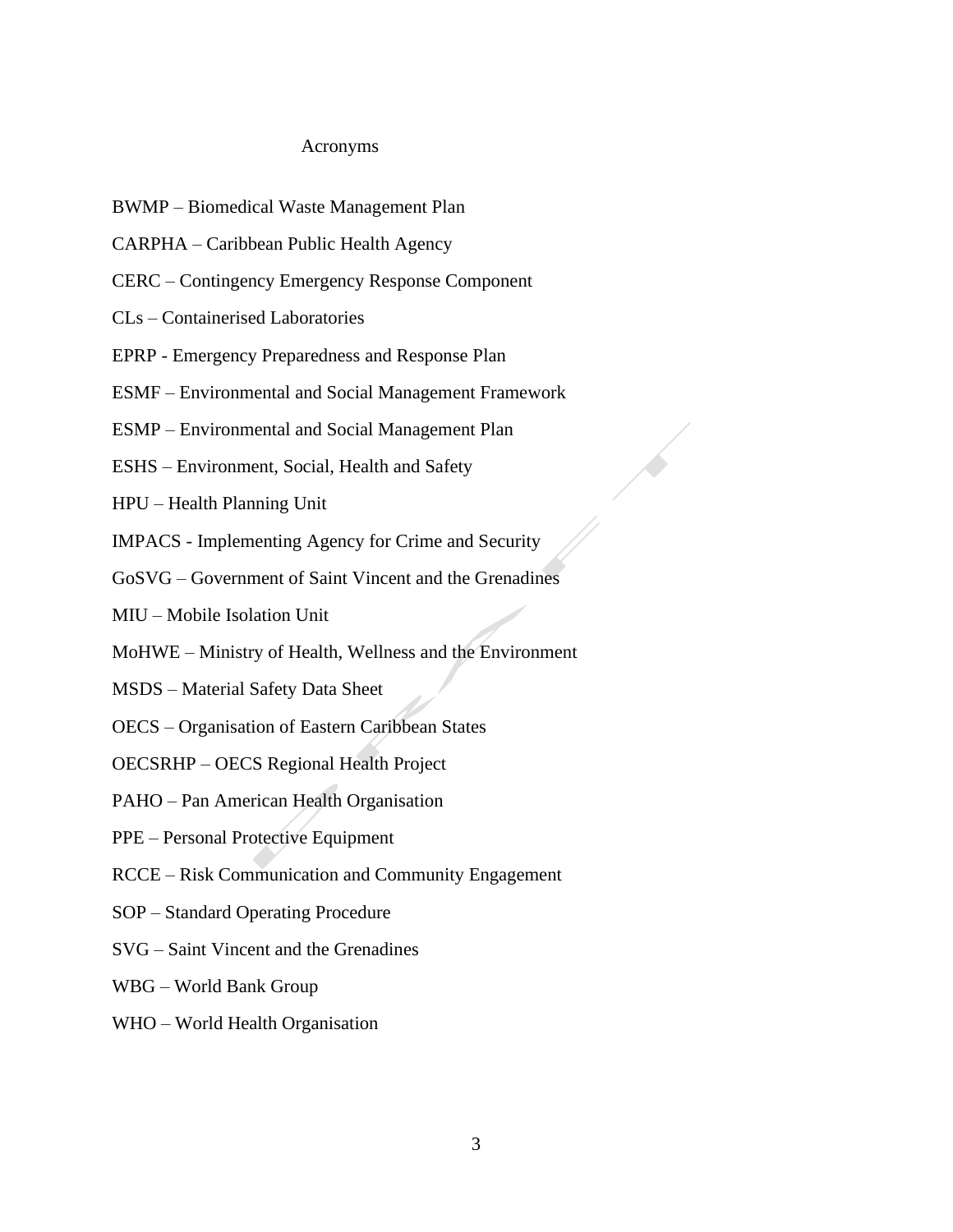## <span id="page-3-0"></span>Chapter 1 Introduction and Background

The Government of Saint Vincent and the Grenadines (GoSVG) is implementing the OECS Regional Health Project (OECSRHP) with funding from the World Bank Group (WBG). The objectives of the Project are to improve the resilience of the health system and to improve the responsiveness of health service delivery during public health emergencies. The project consists of four components:

- 1. Improved health facilities and laboratory capacity
- 2. Strengthening public health surveillance and emergency management
- 3. Institutional capacity building, project management and coordination
- 4. Contingency Emergency Response Component (CERC)

Under component 4, activities will include the purchase of health emergency equipment and supplies - to enhance health emergency and disaster response efforts - such as mobile isolation units and tents, swabs, extraction equipment and furniture and equipment. Details of the project and its components can be found on the  $GoSVG<sup>1</sup>$  and  $WBG<sup>2</sup>$  websites for the project.

In response to the global pandemic, COVID-19, the GoSVG is enhancing its capacity to care for patients with the virus and mitigate and control the spread of the virus, through the acquisition, construction, deployment and operation of Containerised Laboratories (CLs). The generalized environmental and social risks of the project are addressed under the program's Environmental and Social Management Framework (ESMF), as amended to include additional safety measures for the pandemic under the Contingency Emergency Response Component (CERC).<sup>3</sup> The specific environmental and social risks of the CLs sub–project activity are presented within this Environmental and Social Management Plan (ESMP).

Based on the screening conducted for this project (see Annex 1), this ESMP is required to identify and appropriately manage environmental and social risks for the activities associated to the CLs. This ESMP is prepared to provide processes that the implementing agencies and Healthcare Facilities Management will follow to ensure the protection of healthcare workers, waste handlers, and the community from environmental and social risks associated with the operation of the CLs activity, such as waste management, infection control, health and safety, and providing timely and clear public information. The ESMP will ensure that the CLs sub–project activity is done in

<sup>1</sup> [http://www.gov.vc/index.php/business/regulations/54-government/national-projects/1051-oecs-regional-health](http://www.gov.vc/index.php/business/regulations/54-government/national-projects/1051-oecs-regional-health-project)[project](http://www.gov.vc/index.php/business/regulations/54-government/national-projects/1051-oecs-regional-health-project)

 $^2$  <https://projects.worldbank.org/en/projects-operations/project-detail/P168539>

<sup>&</sup>lt;sup>3</sup> The Environmental and Social Management Framework (ESMF) for the OECSRHP in Saint Vincent and Grenadines can be found at: [http://www.gov.vc/images/pdf\\_documents/SVG\\_-ESMF-for-OECS-projects\\_May-10.pdf](http://www.gov.vc/images/pdf_documents/SVG_-ESMF-for-OECS-projects_May-10.pdf)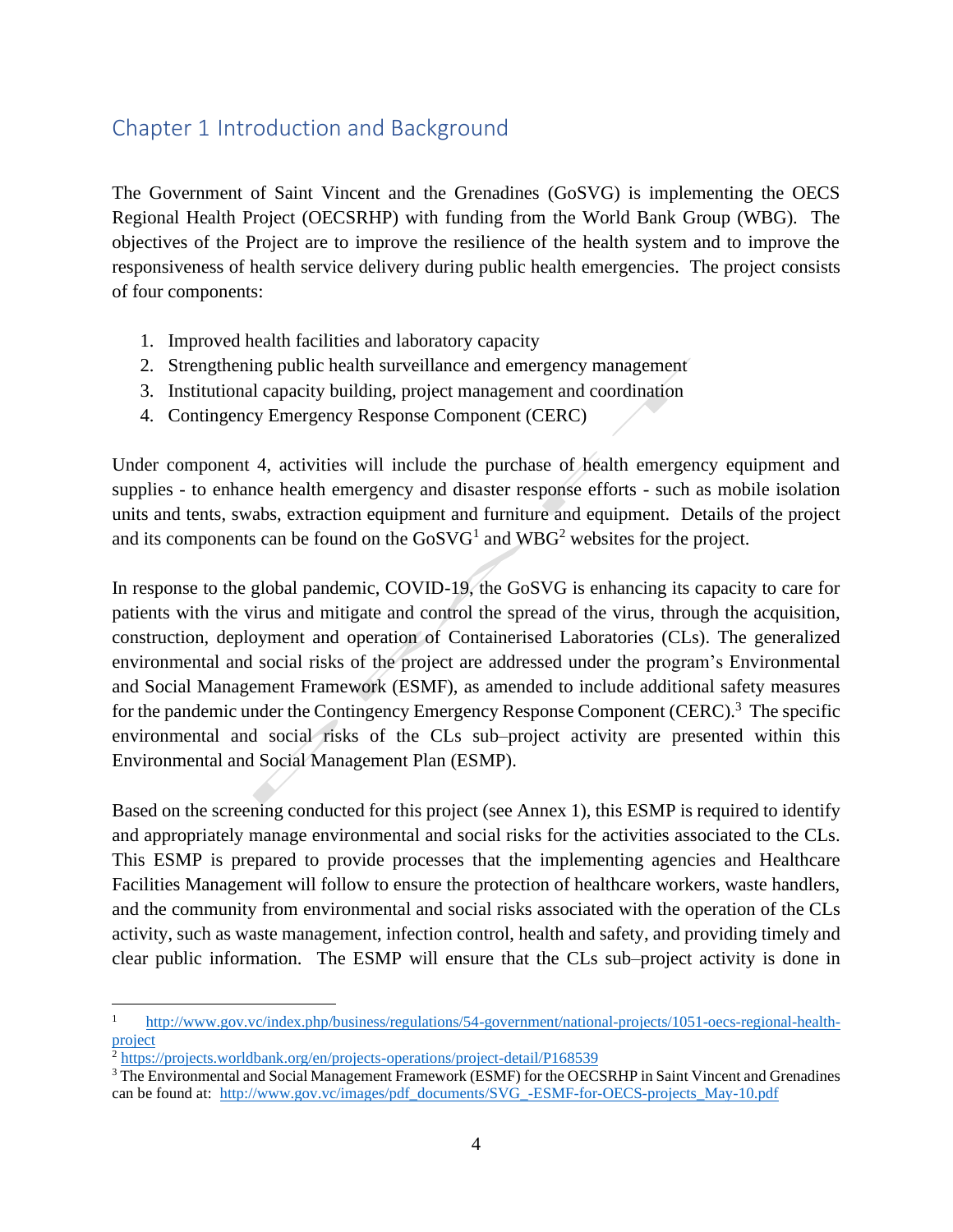compliance with national and regional environmental regulations, and consistent with international best practices and World Bank safeguards policies, and the environmental and social management framework created for the project.

This ESMP will be disclosed on the GoSVG website [\(http://www.gov.vc/index.php/oecs-regional](http://www.gov.vc/index.php/oecs-regional-health-project)[health-project\)](http://www.gov.vc/index.php/oecs-regional-health-project) and the records of the disclosure will be documented and recorded.

 $\sqrt{2}$  $\sqrt{2}$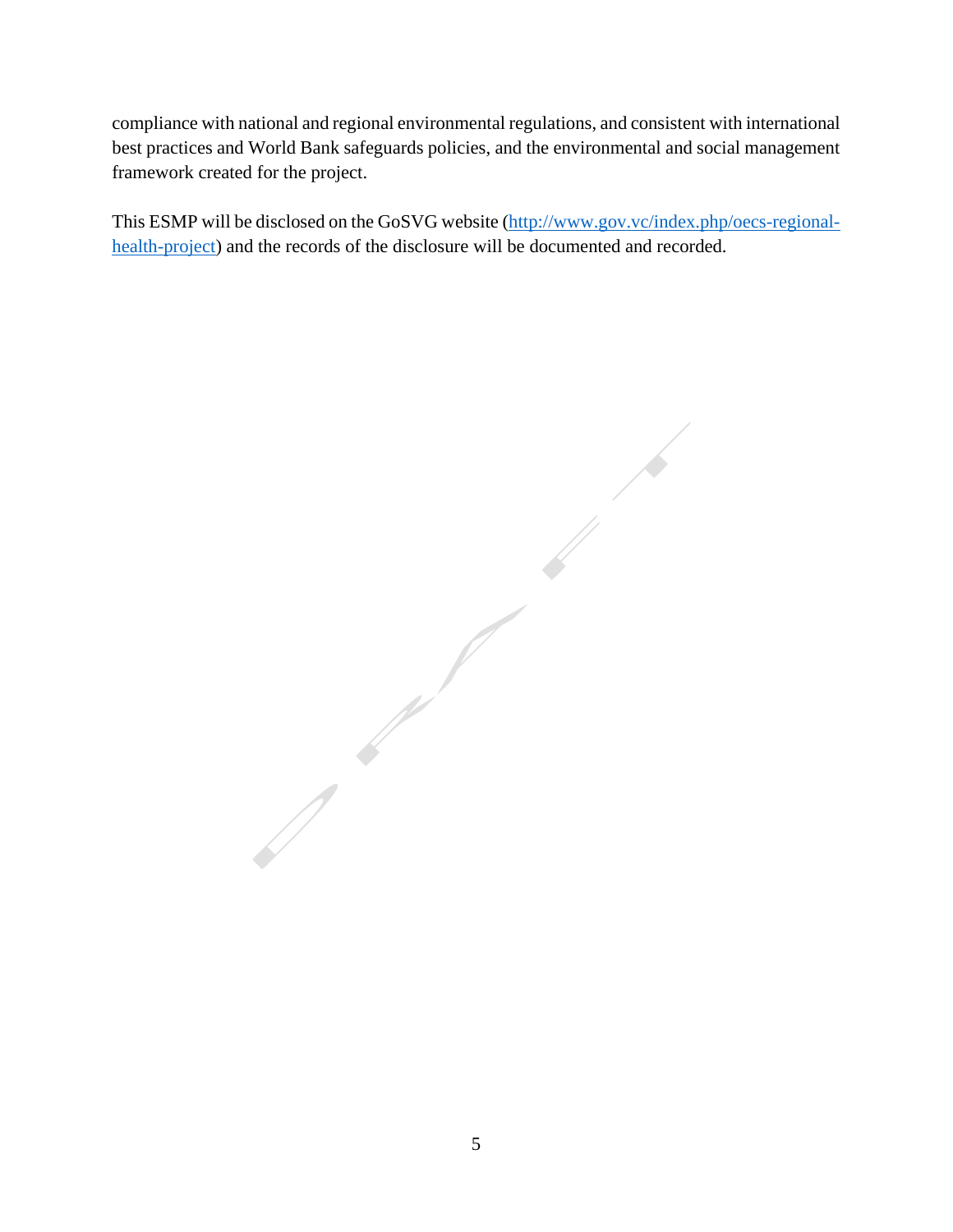## <span id="page-5-0"></span>Chapter 2 Project Description

#### <span id="page-5-1"></span>*2.1 Containerised Laboratories Design and Specifications*

The containerized laboratories are portable metal containers which provide a weatherproof, durable and secure environment for the storage of specimen. The laboratories will operate as extensions of the existing molecular laboratory and will be managed by the MoHWE personnel. The CLs being purchased by the GoSVG to be placed in Union Island and Canouan are two (2) 20–foot Premium Laboratories Y 20' long x 8' wide x 8' 6" high.

#### **Figure 1: A Model Containerised Laboratory**



#### **ACCESS**

- Americans with Disabilities Act (ADA) compliant (for wheelchair access, requires an aluminium tread plate ramp).
- During the period of operation only authorized personnel will be allowed to enter the lab. All specimens will be collected at the Canouan clinic, Union Island hospital or at the MIUs.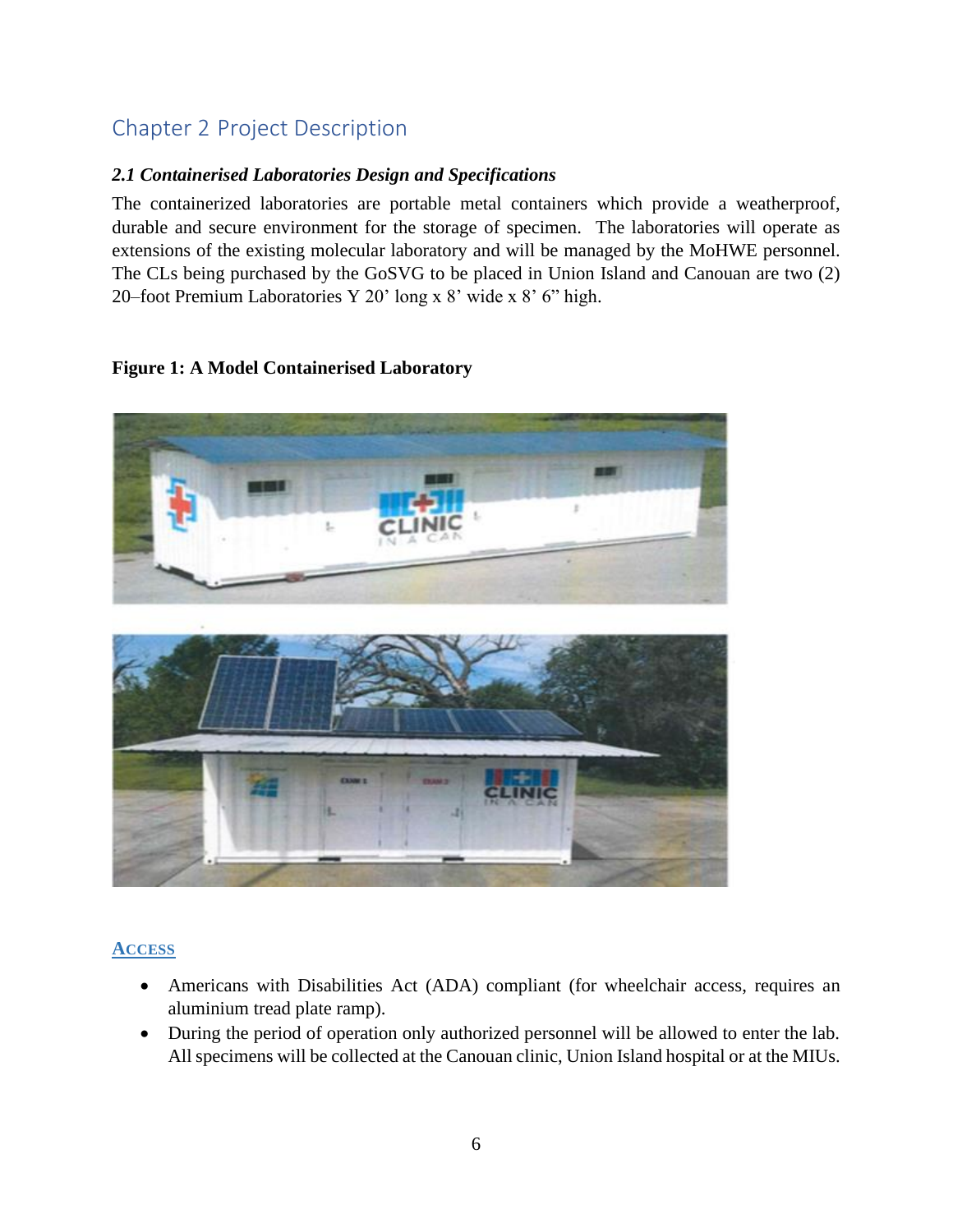#### **FLOOR, WALLS AND CEILING**

- OSC certified Container which has been painted with a two-part epoxy white which resist rust and reflects the sun heat
- 12 cm of open cell 23kg Icynene foam spray into the wall and ceiling resulting in a total rvalue of 19 or RSI pf 3.34
- Interior wall frame with 9.2 cm 20 gauge galvanise wheel structural studs
- Walls and ceiling are covered with a 0.55mm full colour thickness non-FRP washable surface which has been pre-laminated to a1.0 cm OSB board. The OSB board has been treated with a with an anti-termite mineral
- Armstrong Medley Diamond 10 technology coating Medical Grade seamless homogenous vinyl flooring with 4 inches of flat covering
- One (1) aluminium tread plate exterior flooring

#### **SERVICES**

The utility services connected to the CLs are electricity, water, air conditioners, and telephone. The CLs will also be connected to soakaway and septic tank systems.

#### **ELECTRICITY**

- 220V 60 Hz
- Two (2) energy efficiency 0.5 meters x 0.6 meters flat panel Led lighting.
- One (1) external entrance led light
- Rough electrical uses UL listed metal clad 12/2 solid copper wire and galvanise metal boxes
- Six (6) universal duplex electrical outlets
- One (1) external GFCI duplex outlet

#### **WATER**

- Midmark review style steel press, powder coated base and 24" wall cabinets with integrated locks, stainless steel sink and gooseneck faucet and trash can with integrated trash door
- Rough plumbing is 1.26 cmPEX tubing with brass fittings
- External water supply connection, external grey water waste connection

#### **WASTEWATER COLLECTION**

• In Union Island, the CLs will be connected to the existing soakaway and septic tank system; in Canouan, a new soakaway and septic tank system will be constructed

#### **AIR CONDITIONERS / VENTILATION**

- Daiken 23 SEER high efficiency 9000 BTU D/C Inverted split air conditioner unit with integrated heat pump. Air filters will need to be changed every six (6) months.
- 61cm x 61cm vinyl sliding glass UV windows with integrated bug screen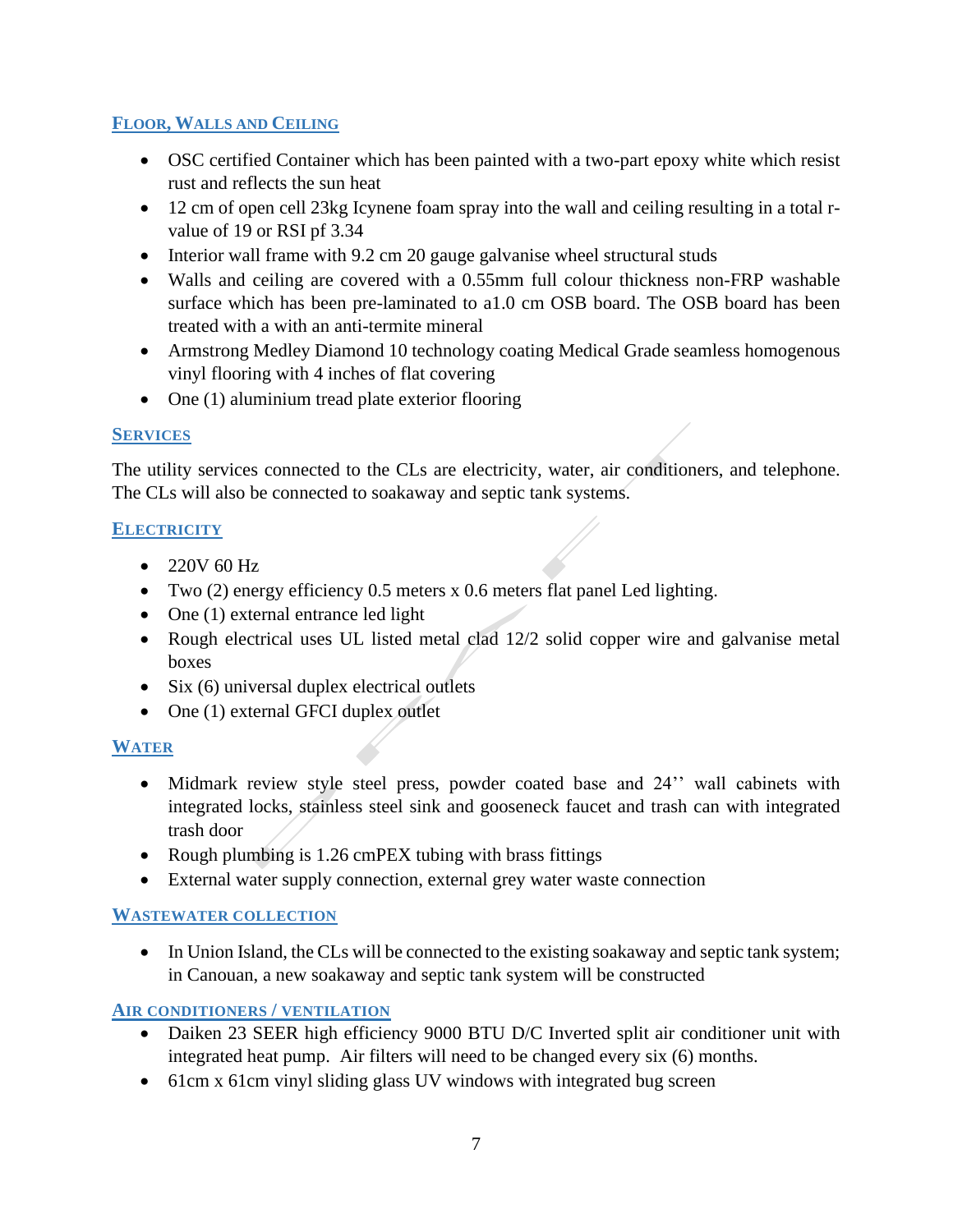#### **TELEPHONE**

- One (1) standard telephone with exterior communication port access panel
- Communication & Telemedicine ready including (3) Cat 5 internal access points, (1) Standard telephone with exterior communication post access panel

#### **Figure 2: Interior Design of the Containerised Laboratory**







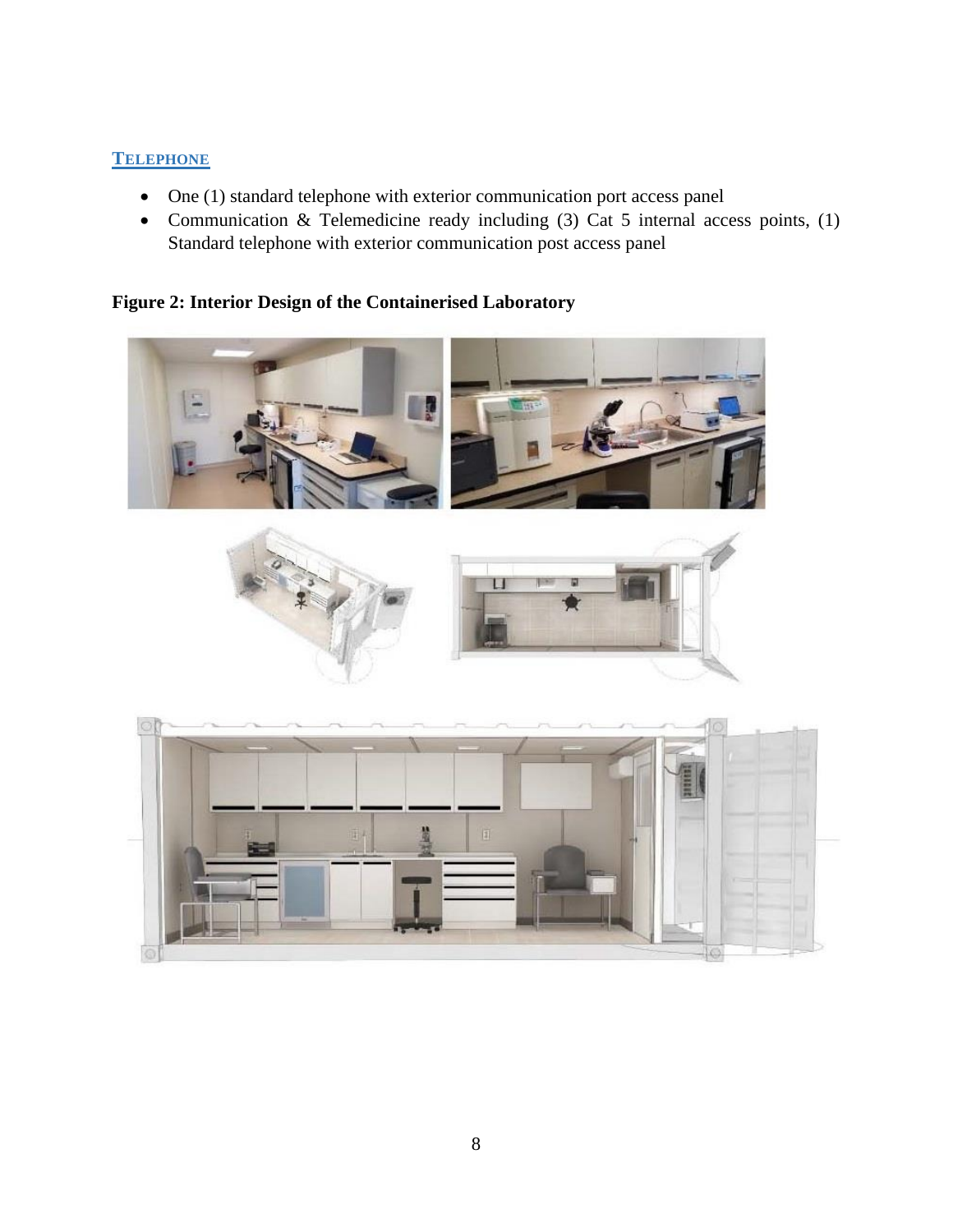#### **The Interior**

- Finished interior usable medical space: 112 square feet or 10.57 square meters
- Medical storage space: 70 cubic feet or 2 cubic meters of medial storage space

The laboratory will also be outfitted with the following list of medical equipment.

**Table 1: List of Equipment for Containerised Laboratories** 

| Equipment                               | Quantity       | <b>Status</b>              |
|-----------------------------------------|----------------|----------------------------|
|                                         | One per Lab    | (Available; to be ordered) |
| I-Stat point of care chemistry analyser | $\overline{2}$ |                            |
| Microscope                              | $\overline{2}$ |                            |
| <b>Differential Counter</b>             | $\mathbf{2}$   |                            |
| Haematology analyser automated          | $\overline{2}$ |                            |
| <b>Staining Rack</b>                    | $\overline{2}$ |                            |
| Refrigerator                            | $\overline{2}$ |                            |
| GeneXpert machine                       | 2              | To be ordered              |

#### <span id="page-8-0"></span>*2.2 Installation and Deployment*

#### *2.2.1 Assembly, Construction and Installation*

The CLs are being purchased by the Ministry of Finance, Economic Planning and Information Technology for the Ministry Health, Wellness and the Environment (MoHWE). The laboratories will be stationed on the compound of the Clifton Hospital in Union Island and at the Canouan clinic.

In Union Island the unit will complement the other health infrastructure in the vicinity such as the Mobile Isolation Unit (MIU) and the Clifton Hospital. It will be installed at the northern end of the doctors' quarters. The land is owned by government. An elevated platform will be constructed for the installation of the CLs along with drainage for grey water. Bio-medical and chemical wastes will be disposed of as per the current waste disposal practices for these waste categories. The Containerised Laboratory will be connected to the existing soakaway and septic tank system. Figures 3 and 4 show the proposed location for installation of Containerised Laboratory in Union Island.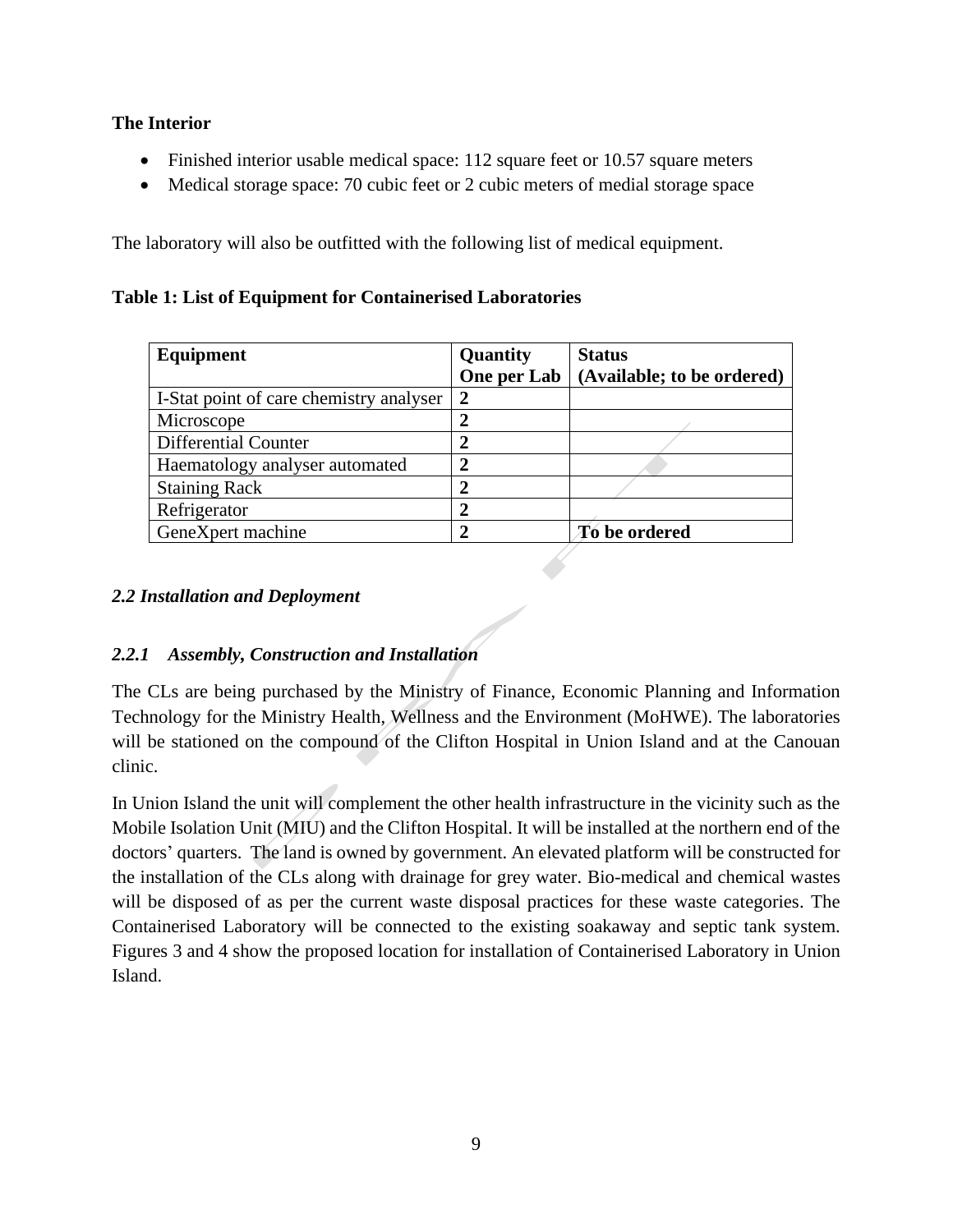

**Figure 3: Map of Union Island Figure 4: Site for the Containerised Laboratory** 



**Laboratory**

Figure 5: View of Island of Canouan Figure 6: Site for Containerised





In Canouan the site is adjacent to the Canouan Health Centre. The area is currently vacant and the property is government owned. Figures 5 and 6 show the island of Canouan and the proposed site for the installation of the Containerised Laboratory. Construction of an elevated platform and drainage for the grey water will be necessary for the installation of the unit. A dedicated soakaway and septic tank system will also be constructed for the Containerised Laboratory.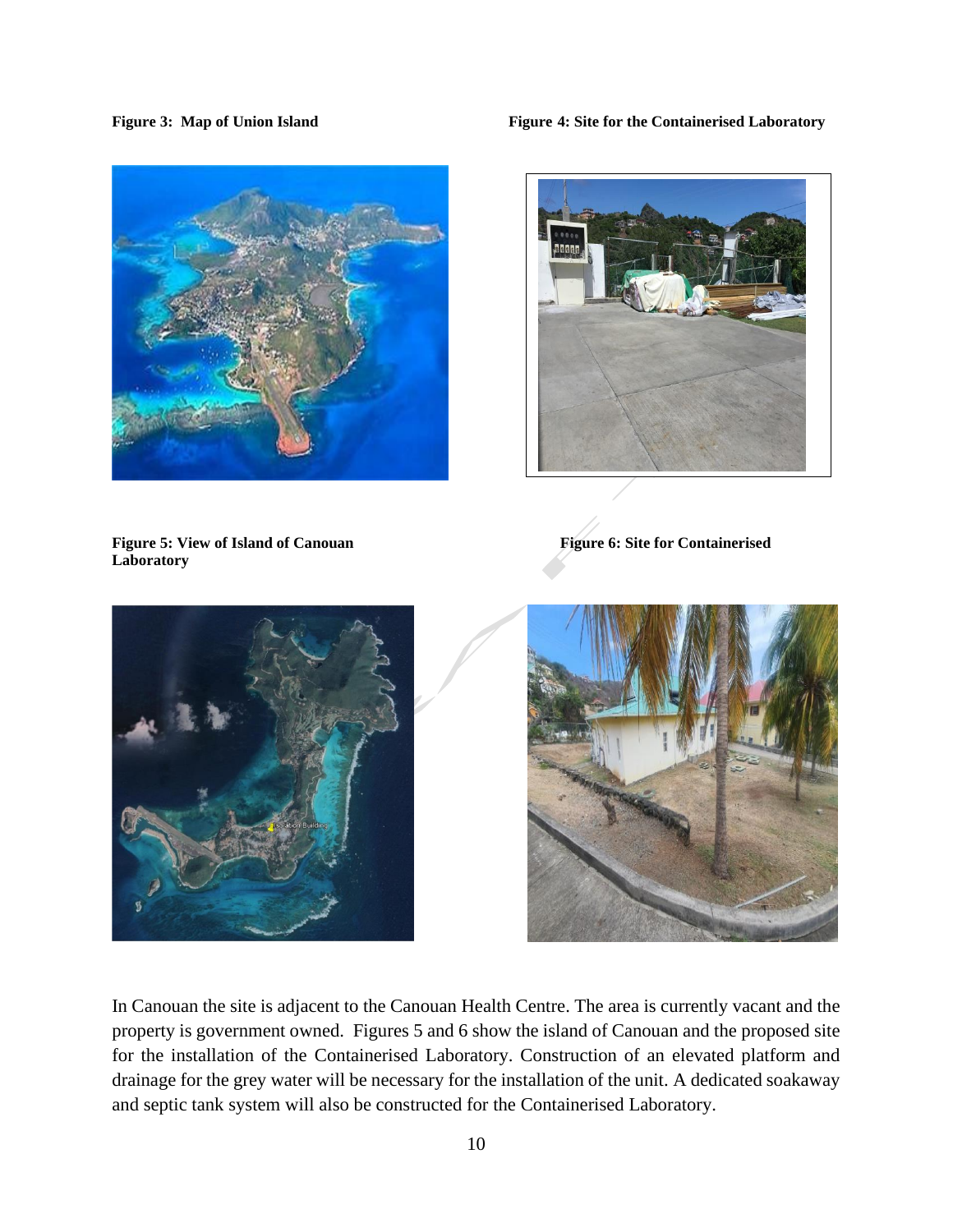The assembly, installation, and deployment of the Container Laboratories will involve the following activities: readying of the site by arranging access, levelling or other improvements; transport and delivery of the containers to the sites; construction of elevated platforms and/or foundations for the trailers; installation of septic tank and soakaway (at Canouan) or hookup to existing sewer system (Union Island); connection of water lines and electric supply; laying out the collection, storage and holding areas for supplies as well as laboratory wastes; and, providing access controls such as fencing or signage. A contractor will be engaged to provide these services, overseen by the PSIMPU.

The CLs will operate on a daily basis from 8:00 a.m. to 4:00 p.m, staffed by one (1) Lab Technician and one (1) Student Lab Technician. The facility will be an integral part of the Ministry's strategy to increase its testing capacity to control the spread of COVID-19. The CLs will not be decommissioned in the intermediate future as long as COVID-19 disease poses a threat to the health security of the country.

11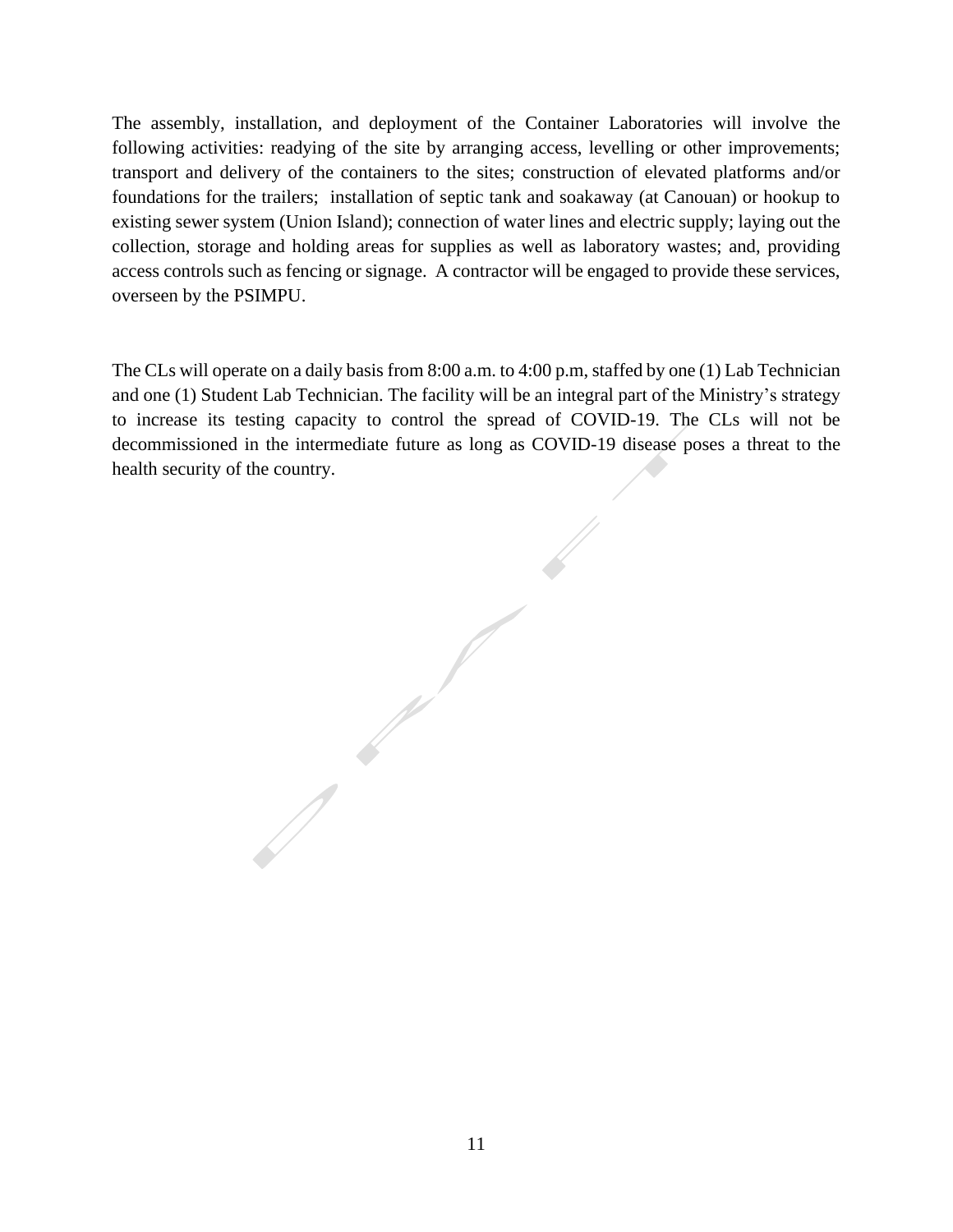## <span id="page-11-0"></span>Chapter 3 The Legal and Administrative Framework

This ESMP is developed in line with relevant laws and regulations of Saint Vincent and the Grenadines (SVG) and the World Bank Safeguard policies and Environmental, Health and Safety Guidelines. A more comprehensive review of the policy, regulatory and legal framework in SVG is provided within the general Environmental and Social Safeguard Framework (ESMF) for the OECSRHP. This ESMP only provides details on those most relevant to the Containerized Laboratories and response to COVID-19 pandemic, in particular biomedical waste management, health reporting, etc. For a thorough discussion of these, please refer to the ESMF document. The various ministries and agencies and their respective roles are also described in the ESMF.

#### <span id="page-11-1"></span>*3.1 Relevant National Laws and Policies for the project*

Specific to the CLs:

- Environmental Services Act No 14 of 1991
- Solid Waste Management Act No 31 of 2000 controls biomedical waste in SVG.
- National Biomedical Waste Plan (NBWP) which was developed in 2002 as part of a program to address problems associated with ship-generated wastes, and is to be updated as part of the OECSRHP. The NBWP describes proposed measures and practices for waste classification/minimization/segregation, labelling, storage, transport, treatment (long term, short term), waste pit design, areas of landfills receiving wastes, and training.

#### <span id="page-11-2"></span>*3.2 World Bank Social and Environmental Safeguards*

#### *Safeguard Policies*

The WBG has developed Safeguards Policies that guide the development of projects including the OECSRHP. Most relevant to the CLs subj–project activity is OP4.01 (Operational Policy 4.01), which requires environmental and social assessment of any proposed project. Accordingly, the ESMF was prepared for the OECSRHP as a guidance document, and currently the ESMP has been prepared for the CLs sub–project activity.

Several additional safeguards policies cover aspects such as land acquisition, public disclosure, natural habitat, and antiquities protection, among others. For a thorough discussion of these, please refer to the ESMF document or the WBG website.<sup>4</sup>

*EHS Guidelines*

<sup>4</sup><https://projects.worldbank.org/en/projects-operations/environmental-and-social-policies>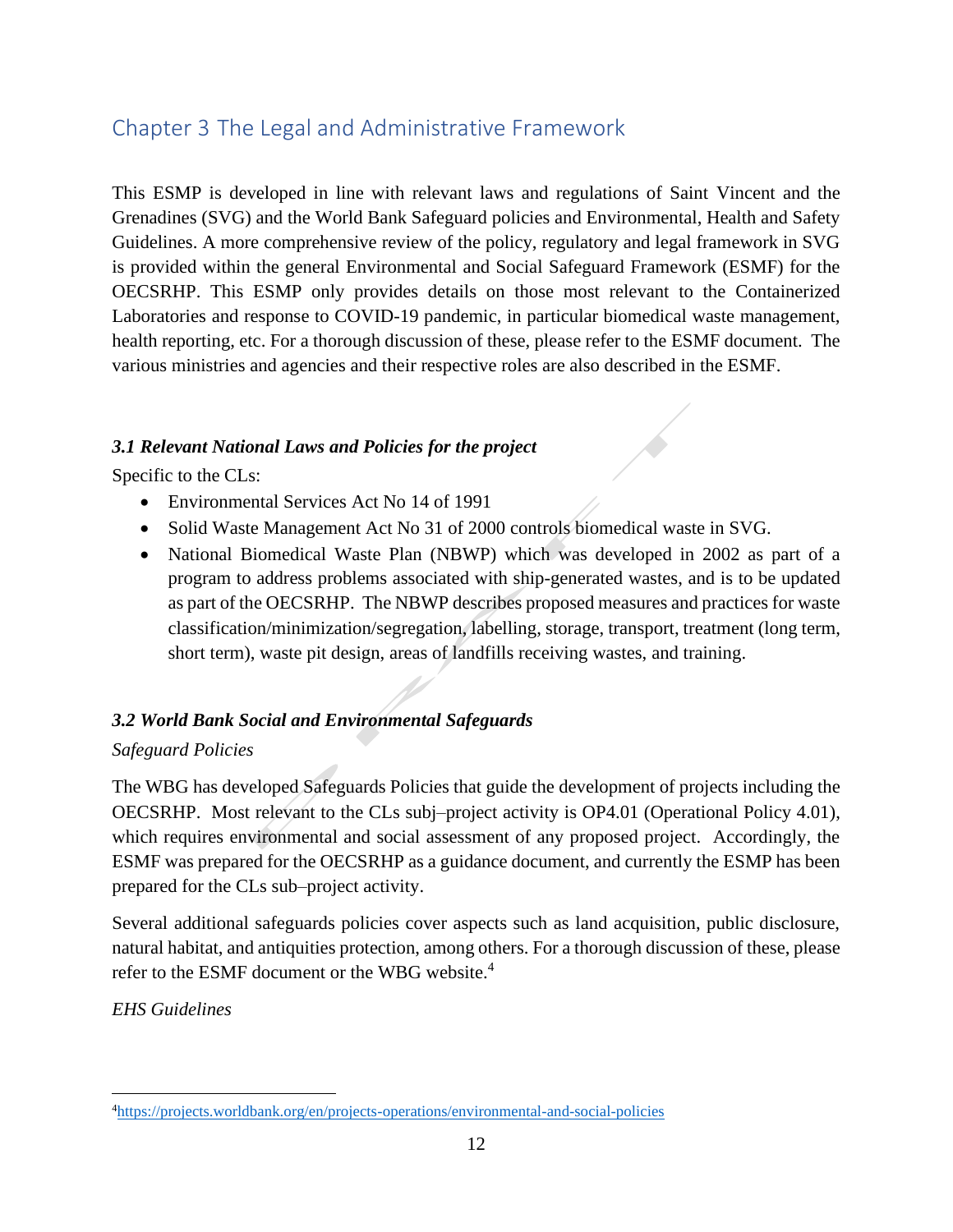Environmental, Health and Safety guidelines have also been prepared by the WBG. There are general guidelines that cover most activities related to construction projects for new facilities. Some parts of these general guidelines are applicable to the CLs sub–project, particularly such aspects as traffic safety, dust and noise control, worker health and safety, and control of runoff from work sites.

Quite relevant to the CLs sub–project activity is the sector–specific WBG guidelines for Health Care Facilities, which cover waste minimization, waste segregation, handling and storage of wastes on site, transport to external facilities, and options for treatment and disposal. For more information refer to the EHS Guidelines on the WBG website.<sup>5</sup>

#### <span id="page-12-0"></span>*3.3 International standards*

The Caribbean Public Health Agency (CARPHA), the Pan American Health Organization (PAHO), and the World Health Organization (WHO) have issued several guidance documents specific to the health sector. Particularly relevant to the CLs are those covering waste management protocols.<sup>6</sup>

Most relevant to the specifics of the CLs sub–project are the following:

- Standard Operating Procedures (SOPs) for autoclaves, incinerators, air handling and/or filtration systems. The SOPs for the CLs will be supplied with the equipment along with the necessary training.
- Guidance on Management of Solid Healthcare Waste at Primary Healthcare Centres<sup>7</sup>
- Interim Infection Prevention and Control Recommendations for Patients with Suspected or Confirmed Coronavirus Disease 2019 (COVID-19) in Healthcare Settings<sup>8</sup>

#### *3.3.1 Caribbean Public Health Agency (CARPHA)*

On 11 March, 2020, the WHO announced that the COVID-19 outbreak is a pandemic. The rapidly evolving situation now requires a shift in mindset in all countries from preparedness to readiness and rapid response. CARPHA has upgraded the risk of disease transmission to the Caribbean Region to Very High. CARPHA is working closely with CARPHA Member States (CMS) and Caribbean coordinating partners and mechanisms to respond to the threat and to prepare CMS to prevent further transmission from exported cases if they were to happen in countries. Key actions by CARPHA to date<sup>9</sup>:

<sup>5</sup>https://www.ifc.org/wps/wcm/connect/topics\_ext\_content/ifc\_external\_corporate\_site/sustainability-at-ifc/policiesstandards/ehs-guidelines

<sup>6</sup>http://www.who.int/water\_sanitation\_health/publications/manhcwm.pdf <sup>7</sup>[http://www.who.int/water\\_sanitation\\_health/publications/manhcwm.pdf](http://www.who.int/water_sanitation_health/publications/manhcwm.pdf)

<sup>8</sup><https://www.cdc.gov/coronavirus/2019-ncov/infection-control/control-recommendations.html>

<sup>9</sup> <https://www.carpha.org/What-We-Do/Public-Health/Novel-Coronavirus>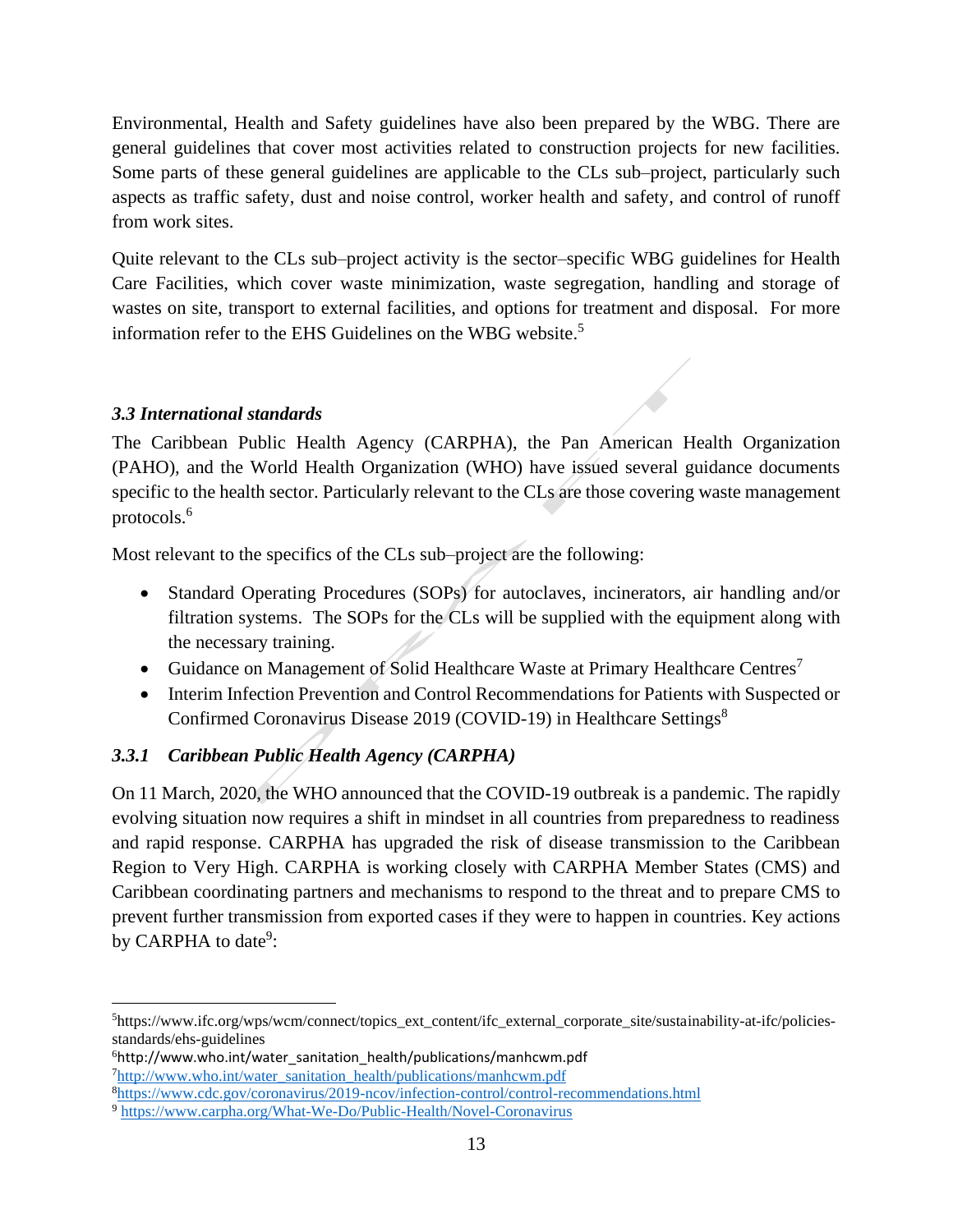- CARPHA has activated its Incident Management Team (IMT) and is coordinating the Regional preparedness and response to this new incident.
- CARPHA has issued Situation Reports (SITREPS) to CARPHA Member States (CMS) and other regional stakeholders
- Travellers' guidelines have been developed and shared with stakeholders
- Air and seaport guidelines have been disseminated
- Press releases have been shared with the media and other regional stakeholders
- The Security Cluster has been activated for tracking of passengers from China through CARICOM Implementing Agency for Crime and Security (IMPACS)

### *3.3.2 Pan American Health Organisation (PAHO)*

PAHO has developed specific technical guidance for COVID 19<sup>10</sup>:

- Biosafety
- Clinical Management
- Detection and Diagnosis
- Disability related information
- Ethics
- Emergency Medical Teams (EMT) Medical Surge
- Essential Medicines
- Prehospital Emergency Medical Services Readiness
- Health Workers
- Health Services
- Health Aging
- Hospital Readiness
- **Infection Prevention and Control**
- Medical Devices
- Requirements and Technical Specifications Personal Protective Equipment (PPE)
- Risk Communication
- Social distancing and travel related measures
- Surveillance
- Water sanitation

### *3.3.3 World Health Organisation*

WHO works worldwide to promote health, keep the world safe, and serve the vulnerable. Its goal is to ensure that a billion more people have universal health coverage, to protect a billion more

<sup>10</sup> <https://www.paho.org/en/technical-documents-coronavirus-disease-covid-19>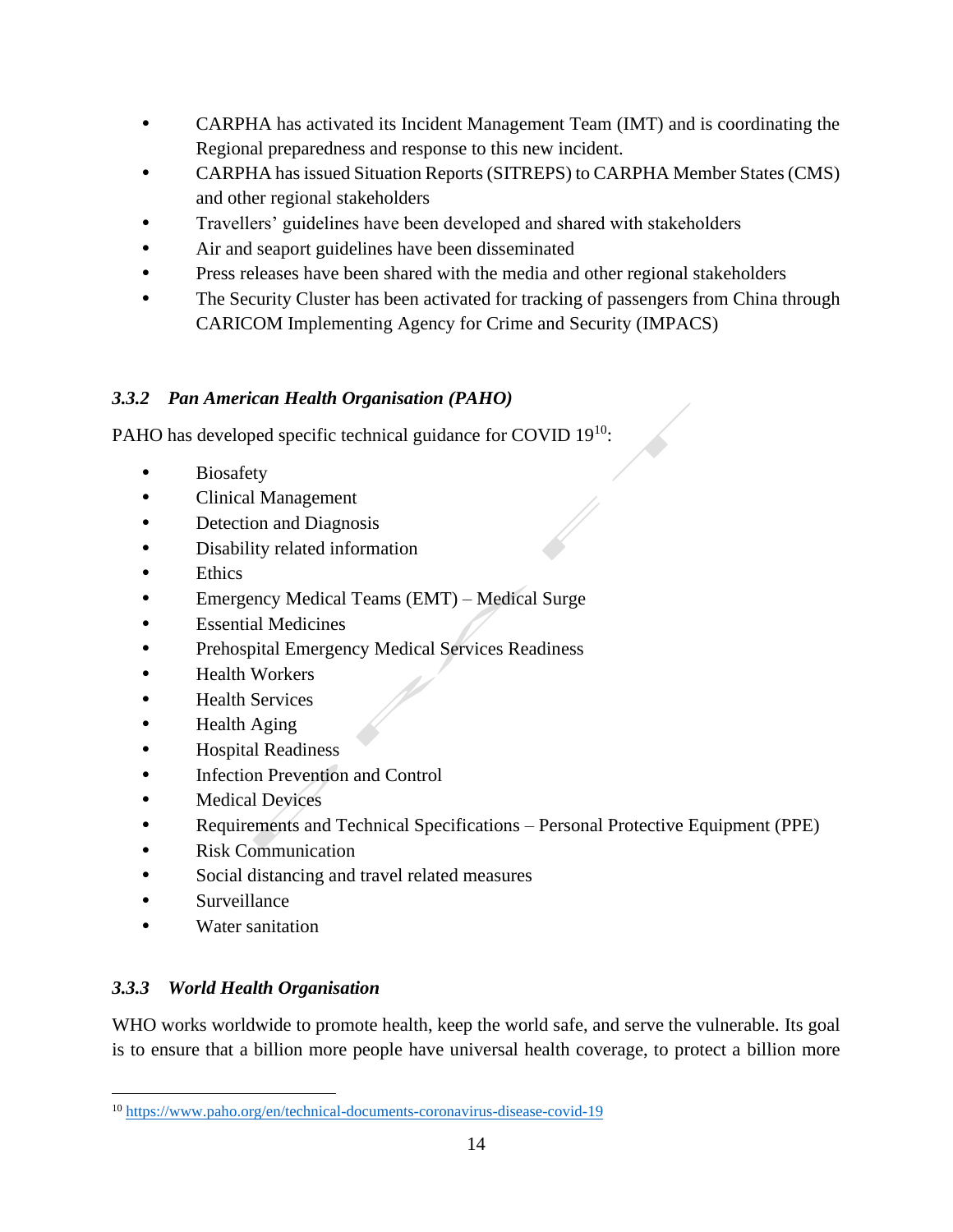people from health emergencies, and provide a further billion people with better health and wellbeing. Specific to COVID 19 the WHO has developed country and technical guidance $11$ :

- Critical preparedness, readiness and response actions for COVID 19
- Country-level coordination, planning and monitoring
- The Unity Studies: Early Investigations Protocols
- Risk communication and community engagement
- Naming the coronavirus disease (COVID 19)
- Surveillance, rapid response teams, and case investigation
- Clinical care
- Essential resource planning
- Virus origin/Reducing animal-human transmission
- Humanitarian operation, camps, refugees/migrants in non-camps and other fragile settings
- National laboratories
- Infection prevention and control/WASH
- Guidance for schools, workplace & Institutions
- Points of entry/mass gatherings
- Health Workers
- Maintaining Essential Health Services and Systems

<sup>11</sup> <https://www.who.int/emergencies/diseases/novel-coronavirus-2019/technical-guidance>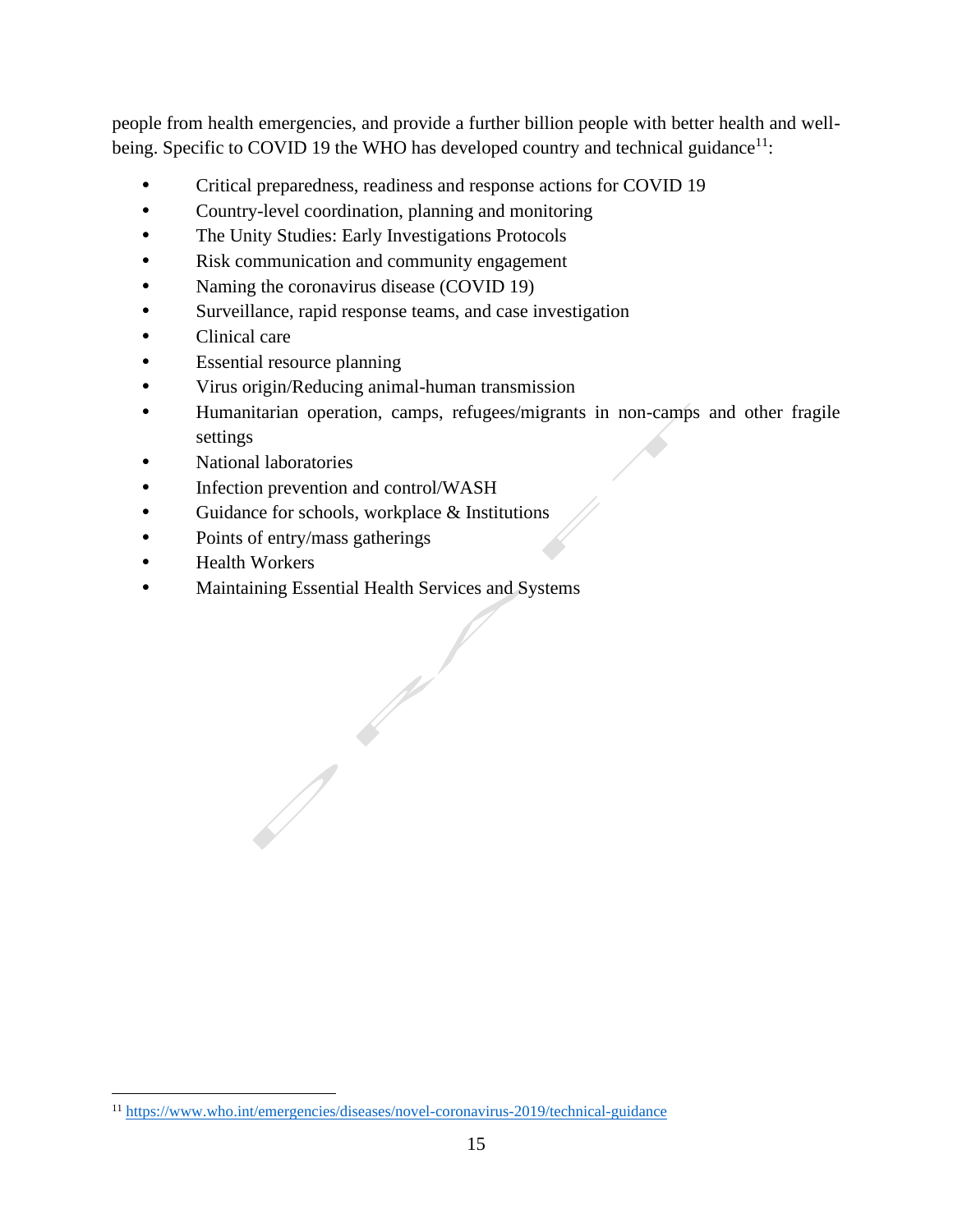## <span id="page-15-0"></span>Chapter 4 Potential Environmental and Social Impacts

This section identifies the potential environmental and social impacts associated with the installation and operation of the CLs, and provides guidelines to mitigate or avoid adverse environmental and social impacts. The impacts identified include land use change, material resource and waste management, air, dust and noise pollution, traffic, labour and working conditions, community health and safety, and fuel use.

#### <span id="page-15-1"></span>*4.1 Assembly, Installation and Deployment*

The selection, preparation, and placement of a CLs has potential issues that need to be addressed. The potential impacts for the project are:

Land use

- The CLs will be installed on property that is owned by Government for the use of the Ministry of Health. There is no land acquisition, resettlement or economic displacement.
- The stormwater runoff from the Container Laboratories will be connected to the existing drains. Wastewater will be managed separately (see below).

Material resource and waste management

- Medical supplies will need proper management and disposal. A creation of a supplies log will provide evidence for accountability
- Hazardous and non- hazardous materials and waste during operation will be handled in accordance with the NBWP.
- Biomedical waste generated by the CLs must be collected in a sealed waste bin, stored in a secure area, transported and disposed of in accordance with relevant legislation, guidelines and procedures.

Dust and noise pollution

• There may be dust and noise impact associated with the installation of the Container Laboratories, in particular, with any excavation for water or electric lines, the septic tank and soakaway at Canouan, or with any other levelling, grading, or other earth-moving or stockpiling activities.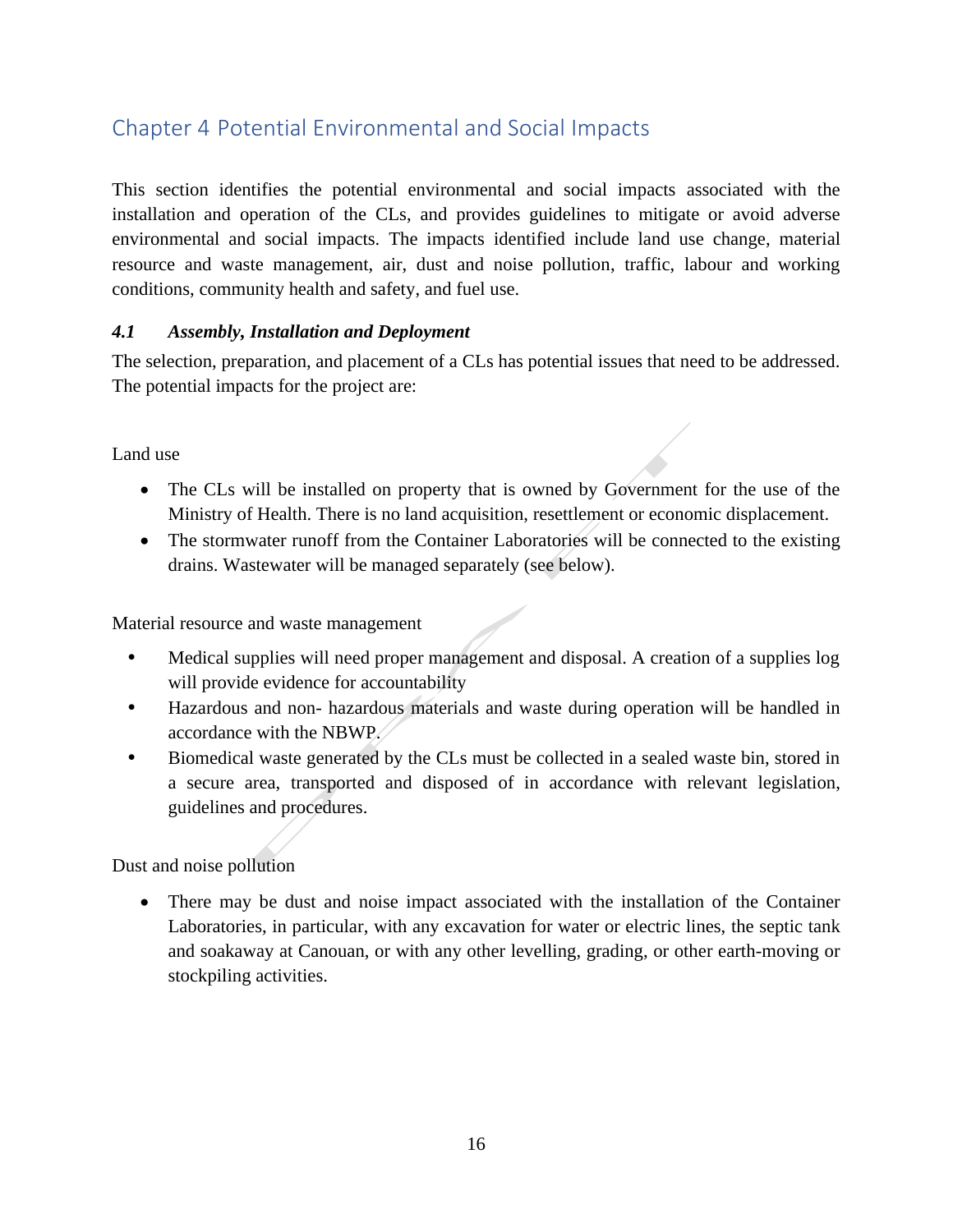#### Traffic

• The Container Laboratories will be installed on the compounds of the Ministry of Health in each location; pedestrian and public transport access is unencumbered. Safe transport of the containers from the port to the site will be ensured by coordination with local police.

#### Labour and Working Conditions

- The labour and working conditions will be in accordance to the national labour legislation, guidelines and standards, and managed by the Hospital Administration of the Ministry of Health. Workers are eligible to submit grievances through the grievance mechanism.
- Workers may be impacted by dust and noise during the assembly and installation phase of the activity; workers may be exposed to biological hazards if samples are improperly handled during the operational phase of this activity.
- During the assembly and installation and deployment phase of this activity the types of workers onsite will include construction workers, plumbers, electricians, lab technicians, and other hospital staff including janitorial staff.
- Appropriate Personal Protective Equipment (PPE) by all personnel at all times.
- The facilities will adhere to the provisions laid out in the Pathology Laboratory Safety Manual which governs the operations of this program.

Community Health and Safety

• A community Health and Safety information leaflet should be available in all household in the vicinity of the installation of the CLs. The risk to the communities which are in the vicinity of the laboratories will be minimal as access to the general public will be prohibited; all samples will be collected at the the existing medical facilities – in Union Island at the Clifton Hospital and the Ashton Clinic, and in Canouan at the Canouan Health Centre.

Fuel

• Diesel generators may also be used for power or emergency back-up, requiring adequate ventilation, fuel storage, and safety measures.

#### <span id="page-16-0"></span>*4.3 Decommissioning / Relocation*

Once the ConLabs are removed from a location, there may be environmental and social risk or impacts remaining on the site. A site assessment will be done identify the any potential health risks, realize proper disinfection and establish precautionary measures to safely access the site. The grounds must be adequately sanitized, waste materials removed and disposed of at approved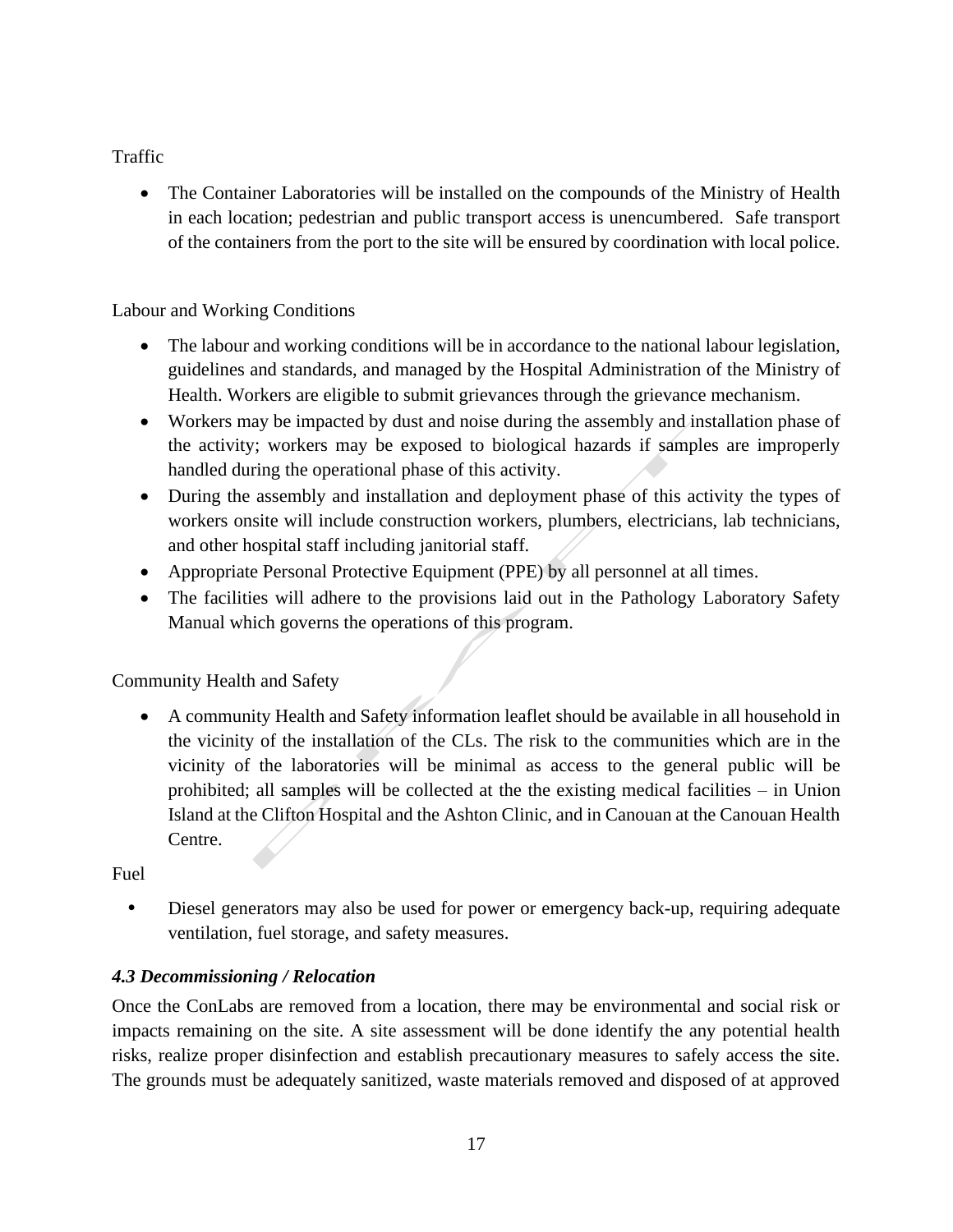disposal sites. Supplies and supplies and equipment must be safely stored or transported elsewhere for storage.

#### *4.4 Emergency Preparedness Plan*

An Emergency Preparedness and Response Plan (EPRP) will be prepared in collaboration with the National Emergency Management Organisation prior to the operation. The EPRP should cover occupational accidents, fire and natural disasters such as hurricane, earthquakes, tsunami, floods, and other contingencies.

 $\sqrt{2}$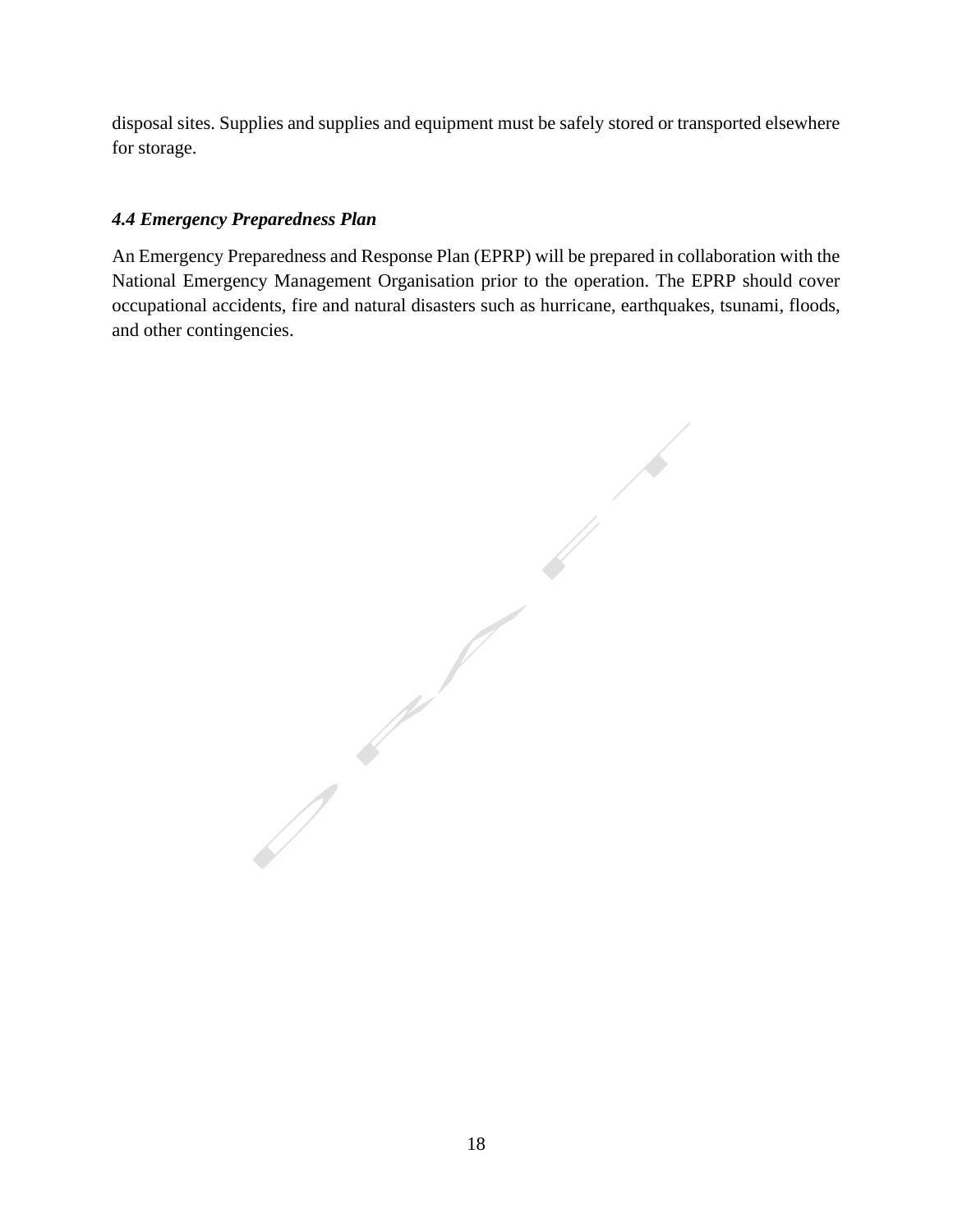## <span id="page-18-0"></span>Chapter 5 Mitigation Measures

This section of the ESMP provides the mitigation measures to address each of the risks identified in the Chapter 4. Detailed/specific mitigation measures are provided in sections 5.1, 5.2 and 5.3 below for the transportation and installation of the CLs. Additional mitigation measures are provided in Annex 3 of this ESMP.

#### <span id="page-18-1"></span>*5.1 Assembly, Installation, and Deployment*

The table below shows the potential impacts and proposed mitigation efforts for each of the activities associated with assembly, construction and deployment of the CLs.

| <b>Activity</b>        | <b>Potential</b><br><b>Impacts</b> | <b>Proposed Mitigation</b>                      |
|------------------------|------------------------------------|-------------------------------------------------|
| Site selection for     | • There may be                     | • Conduct community outreach once site has      |
| construction/assembly  | anxiety and                        | been finalized. Follow the level of outbreak    |
| area                   | complaints from                    | guidance<br>Risk Communication<br>on<br>and     |
|                        | those living in or                 | Community Engagement (RCCE) readiness and       |
|                        | using nearby areas                 | response to the 2019 novel coronavirus (2019-   |
|                        | about potential                    | nCoV) published by the WHO.                     |
|                        | impacts of                         | Include access roads or temporary occupation in |
|                        | COVID-19                           | all matters related to the selected site        |
| Hazardous materials    | • The risk of                      | • Avoid the storage of hazardous substances     |
| handling, storage, use | accidental                         | around water bodies                             |
| and transportation     | discharge of                       | • Ensure that storage containers of hazardous   |
|                        | hazardous                          | substances are always in good condition and     |
|                        | products, leakage                  | tightly closed                                  |
|                        | of hydrocarbons,                   | • Ensure that storage facilities are provided   |
|                        | oils or grease                     | impervious surfaces and bunds to control spill  |
|                        | from construction                  | in case of accidental spillage                  |
|                        | machinery                          | · Maintain the Material Safety Data Sheets      |
|                        | (backhoes, trucks,                 | (MSDS) for hazardous materials onsite           |
|                        | $etc.$ )                           |                                                 |
|                        |                                    |                                                 |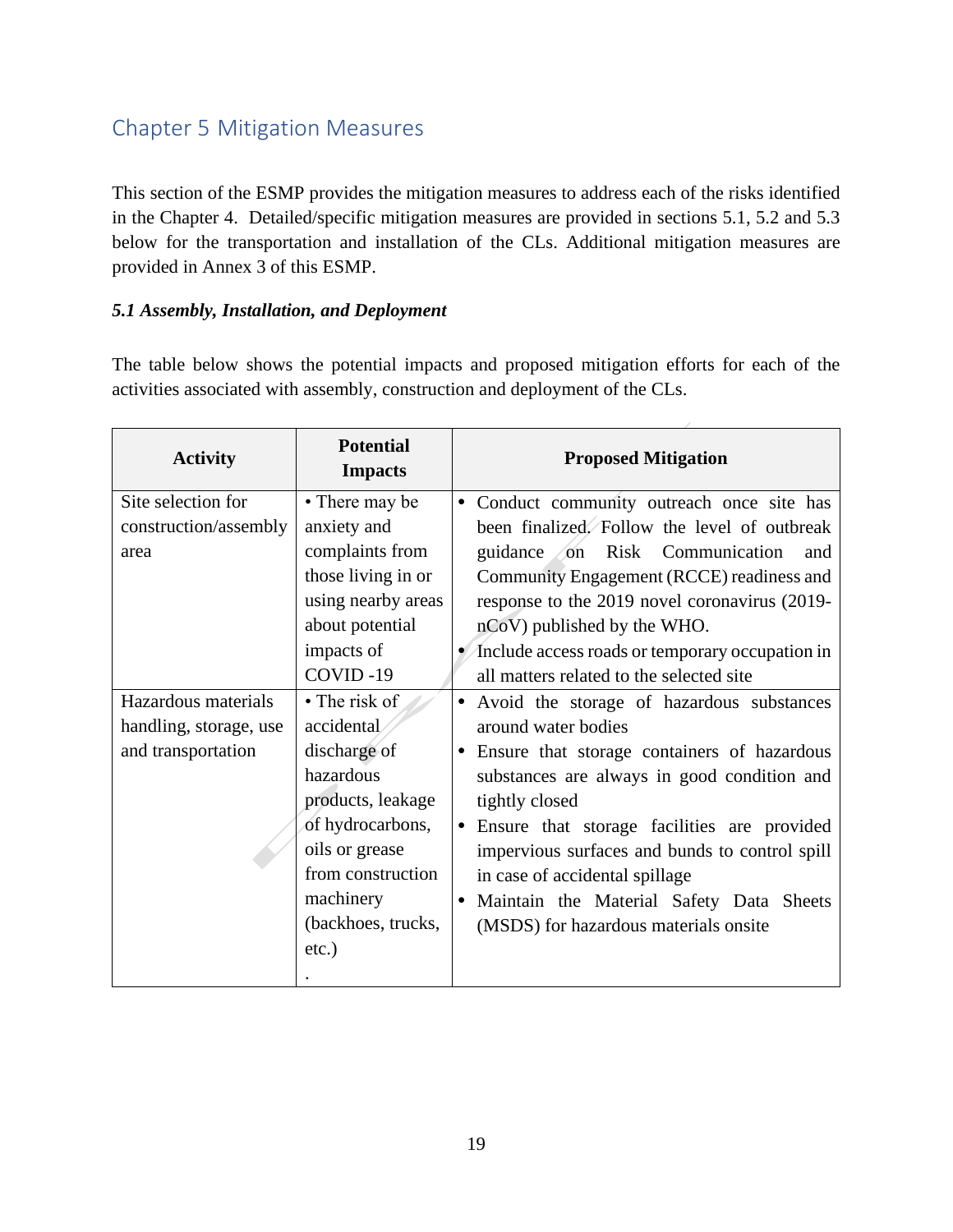| <b>Activity</b>                              | <b>Potential</b><br><b>Impacts</b>                                                                                                                                                                                                                                                                                | <b>Proposed Mitigation</b>                                                                                                                                                                                                                                                                                                                                                                                                                                                                                                                                                                                                                                                                                                   |
|----------------------------------------------|-------------------------------------------------------------------------------------------------------------------------------------------------------------------------------------------------------------------------------------------------------------------------------------------------------------------|------------------------------------------------------------------------------------------------------------------------------------------------------------------------------------------------------------------------------------------------------------------------------------------------------------------------------------------------------------------------------------------------------------------------------------------------------------------------------------------------------------------------------------------------------------------------------------------------------------------------------------------------------------------------------------------------------------------------------|
| <b>Construction Wastes</b><br>and Debris     | •Improper storage<br>and/or disposal of<br>materials<br>• Dispersion of<br>materials in<br>nearby canals,<br>ditches, rivers,<br>streets and<br>adjacent<br>properties                                                                                                                                            | The<br>shall<br>handle<br>construction<br>$\bullet$<br>contractor<br>materials debris and solid waste in accordance<br>with approved procedures<br>The contractor should only dispose of materials<br>$\bullet$<br>in areas approved by the relevant authority<br>If there are any excavated materials, they shall<br>$\bullet$<br>bermed<br>dispersion<br>to<br>prevent<br>be<br>and<br>sedimentation of drains, creeks, streets and<br>adjacent properties.<br>In case of accidental waste spills, the relevant<br>environmental authority shall be informed, and<br>restoration measures shall be applied.                                                                                                                |
| Dust and noise from<br>construction activity | • Poor air quality<br>due to emissions<br>from vehicles and<br>dust generated<br>• Respiratory<br>impacts on site<br>workers, nearby<br>residents and<br>pedestrians<br>· Noise generation<br>from the use of<br>machines and<br>construction<br>equipment with<br>its impact on<br>workers and<br>neighbourhoods | · Dust suppression methods such as wetting<br>materials or slowing work should be employed as<br>needed to avoid visible dust<br>• Dust masks/respirators when working in closed<br>areas such as access manholes, etc. (according to<br>approved procedures)<br>• Document requirements and standards in the<br>Contract<br>Hearing protection for working<br>around<br>machinery where the noise exceeds<br>85 dB<br>(according to approved<br>procedures)<br>• The location of noisy machinery (including<br>generators) can be positioned away from sensitive<br>sites such as schools, hospitals, residential areas,<br>etc<br>• Maintain vehicles and Contractors' machinery<br>according to maintenance requirements. |
| Worker health and<br>safety                  | Accidents to<br>workers on the<br>construction site                                                                                                                                                                                                                                                               | • Train workers on prevention of accidents and<br>managing incidents.<br>• Workers must wear PPE<br>• Provide first aid kit and emergency plan for<br>accidents or incidents<br>Proper<br>supervision of the construction<br>٠<br>workforce.                                                                                                                                                                                                                                                                                                                                                                                                                                                                                 |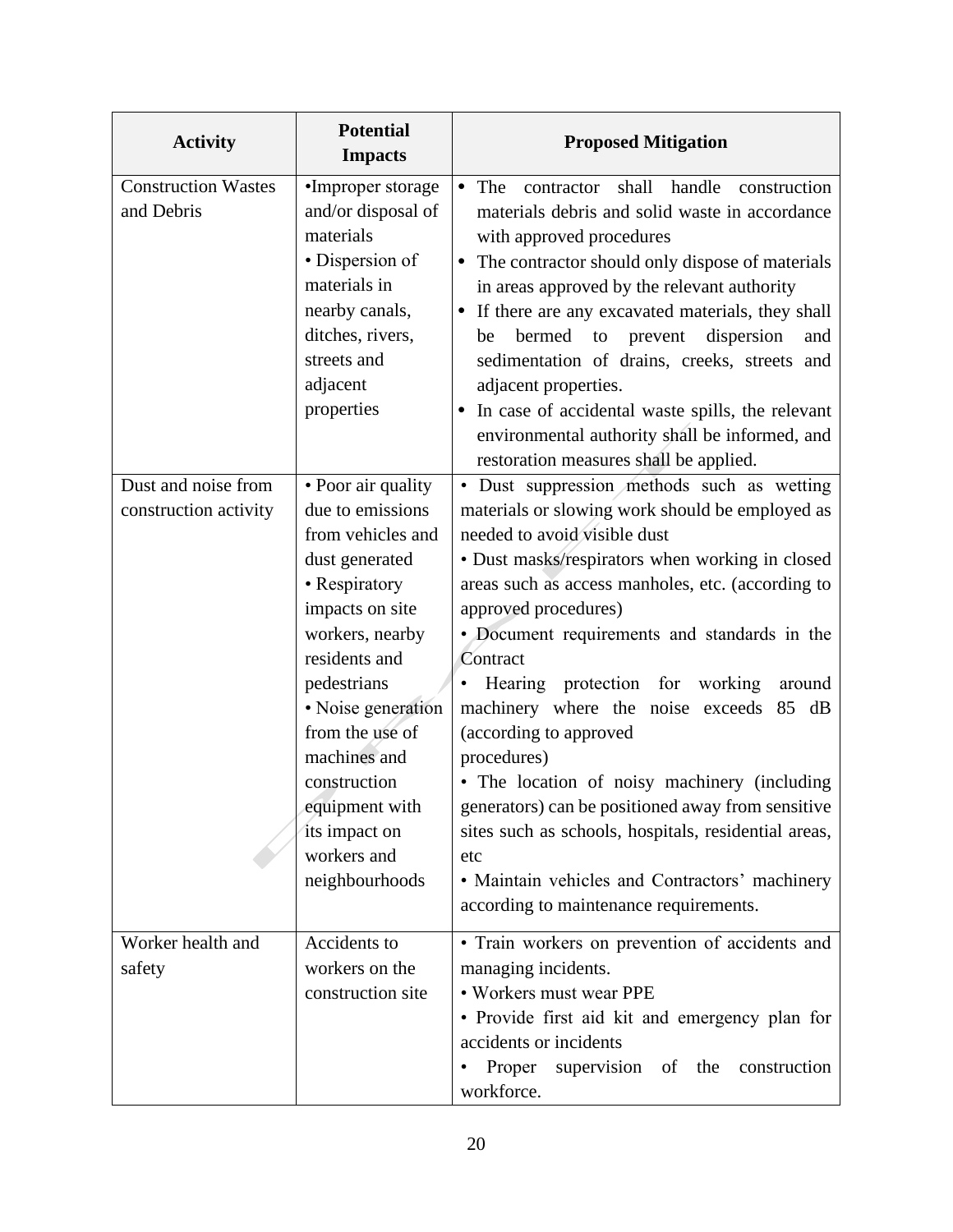| <b>Activity</b>                                                                                                                       | <b>Potential</b><br><b>Impacts</b>                                                                                                            | <b>Proposed Mitigation</b>                                                                                                                                                                                                                                                                                                                                                                                       |
|---------------------------------------------------------------------------------------------------------------------------------------|-----------------------------------------------------------------------------------------------------------------------------------------------|------------------------------------------------------------------------------------------------------------------------------------------------------------------------------------------------------------------------------------------------------------------------------------------------------------------------------------------------------------------------------------------------------------------|
| Worker health and                                                                                                                     | Exposure to                                                                                                                                   | • For COVID-19 management on the construction                                                                                                                                                                                                                                                                                                                                                                    |
| Safety - COVID-19                                                                                                                     | infected persons,                                                                                                                             | site follow the infection control protocol in Annex                                                                                                                                                                                                                                                                                                                                                              |
| <b>Risks</b>                                                                                                                          | wastes or                                                                                                                                     | 2 and 3 of this ESMP.                                                                                                                                                                                                                                                                                                                                                                                            |
|                                                                                                                                       | hazardous                                                                                                                                     |                                                                                                                                                                                                                                                                                                                                                                                                                  |
|                                                                                                                                       | materials, and                                                                                                                                |                                                                                                                                                                                                                                                                                                                                                                                                                  |
|                                                                                                                                       | spread of                                                                                                                                     |                                                                                                                                                                                                                                                                                                                                                                                                                  |
|                                                                                                                                       | infection                                                                                                                                     |                                                                                                                                                                                                                                                                                                                                                                                                                  |
| Water pollution from<br>runoff or infiltration<br>of wastes on different<br>sites where facilities<br>or equipment may be<br>deployed | $\bullet$ Clogging of<br>ditches or drains<br>with sediment or<br>silt<br>$\bullet$ Fouling of<br>waterways with<br>pollutants of any<br>kind | • Prepare the ground where the facility or<br>equipment will be placed by compacting, lining,<br>coating, and otherwise ensuring it is impervious to<br>water infiltration or percolation.<br>• Sensitize the workers to appropriately manage<br>construction materials and wastes<br>• Use berms, silt traps or silt fences, pits or other<br>measures to ensure that any runoff from the site is<br>controlled |
| <b>Medical Waste</b><br>Management                                                                                                    | Improper<br>handling of<br>medical waste<br>could expose<br>nearby<br>communities or<br>workers to<br>infection                               | • A Medical Waste Management Plan for handling<br>any incidental medical waste items encountered<br>during the site preparation works                                                                                                                                                                                                                                                                            |

During construction works such as grading or site preparation, or during the placement and making ready of the CLS, *it is not likely* that the contractor will have to deal with medical waste. Notwithstanding, in the event that medical waste is present the following shall be applied:

• The contractor shall provide the contracting officer with a medical waste management plan as part of a site waste management plan that conforms to the waste management policies and regulations of the relevant authorities. The plan shall include a description of how these wastes will be stored, collected and disposed of in accordance with current law. The contractor must ensure that all persons handling medical wastes are provided with proper protective clothing. All medical wastes must be secured in specially labelled and sealed containers, and disposed of according to relevant local legislation at specified disposal sites. Medical wastes must be kept separate from the other waste streams on site.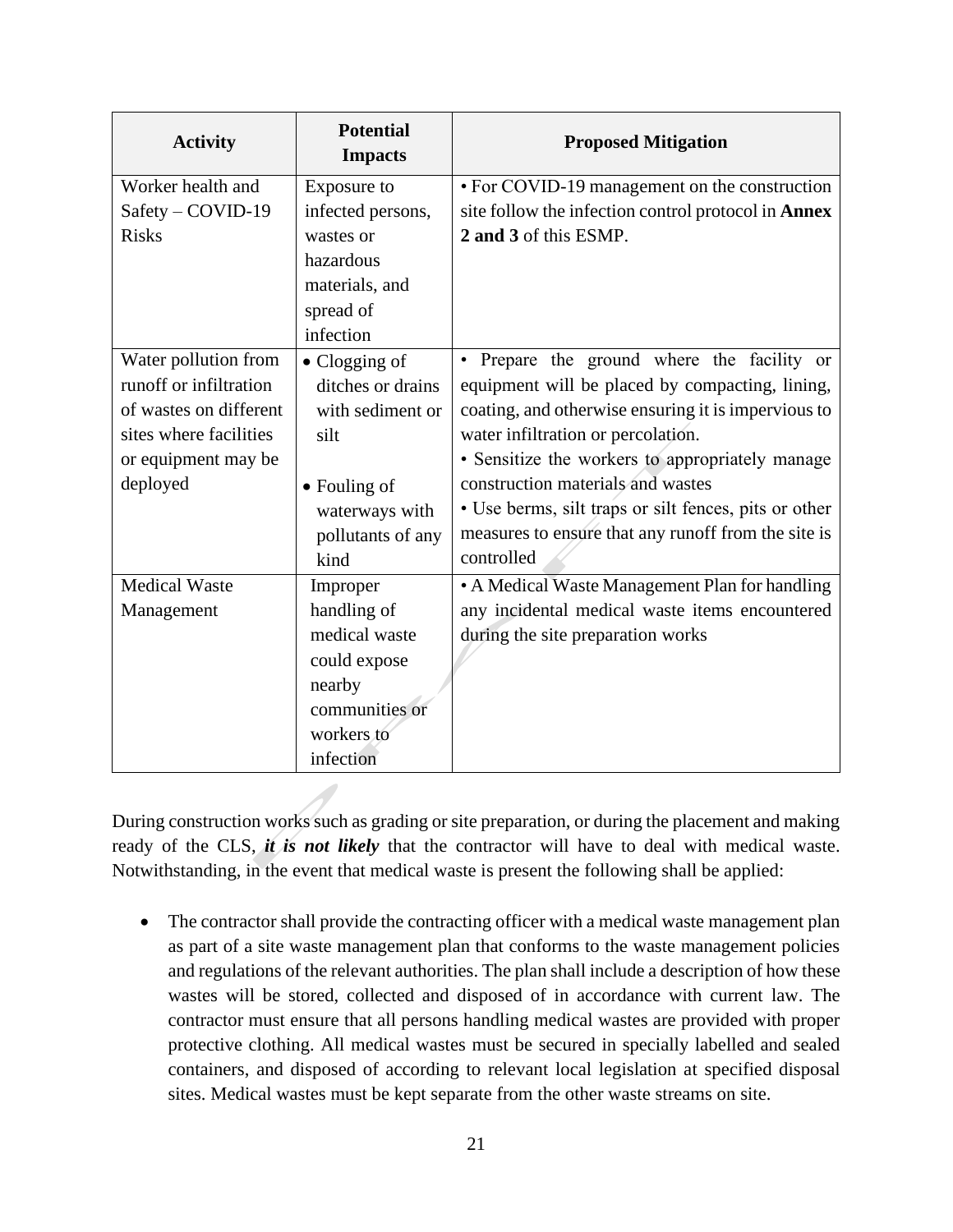• The waste management plan provided by the contractor must ensure that all persons handling medical wastes are provided with proper PPE. All medical wastes must be treated as hazardous. All medical wastes must be secured in specially labelled and sealed containers separate from other waste streams. All medical wastes must be disposed of according to relevant local legislation at specified disposal sites.

#### <span id="page-21-0"></span>*5.2 Operations*

During the operation of the CLs, the following mitigation measures will be applied, whether through a contractor or by the implementing agency.

| <b>Aspect</b> | <b>Potential Impacts</b> | <b>Proposed Mitigation</b>                    | <b>Responsible Agent</b>  |
|---------------|--------------------------|-----------------------------------------------|---------------------------|
| Community     | Exposure of              | • Control and restrict access to the facility | Chief Medical Officer and |
| Health and    | visitors                 | following COVID-19 protocol and               | Team (CMO), Ministry of   |
| Safety        |                          | guidance from the WHO for health facility,    | Health                    |
|               |                          | and the COVID-19 risk communication           |                           |
|               |                          | package for healthcare facilities.            |                           |
|               |                          | • Implement the Infection control protocol    |                           |
|               |                          | in the annexes of this CERC-ESMF.             |                           |
| Occupational  | Injury to                | • Train staff on proper use of PPE and        | Ministry of Health -      |
| Health and    | healthcare               | ensure there is adequate supply               | Infection specialist      |
| Safety        | workers                  | • Regularly performance monitoring and        | Epidemiologist            |
|               |                          | equipment maintenance                         | Safeguard specialist      |
|               | Infection of             | • Train staff in infection control and SOPs   |                           |
|               | health care              | for equipment                                 |                           |
|               | workers                  | • Use the checklist tool from WHO "Risk       |                           |
|               |                          | assessment and management of exposure         |                           |
|               |                          | of health care workers in the context of      |                           |
|               |                          | COVID-19" for any instances where             |                           |
|               |                          | facility staff are exposed to a confirmed     |                           |
|               |                          | COVID 19 infected person                      |                           |
|               |                          | • Determine how illness among isolation       |                           |
|               |                          | facility staff will be managed in terms of    |                           |
|               |                          | required reporting, self-isolation, and       |                           |
|               |                          | workers compensation. Share this approach     |                           |
|               |                          | to all facility staff                         |                           |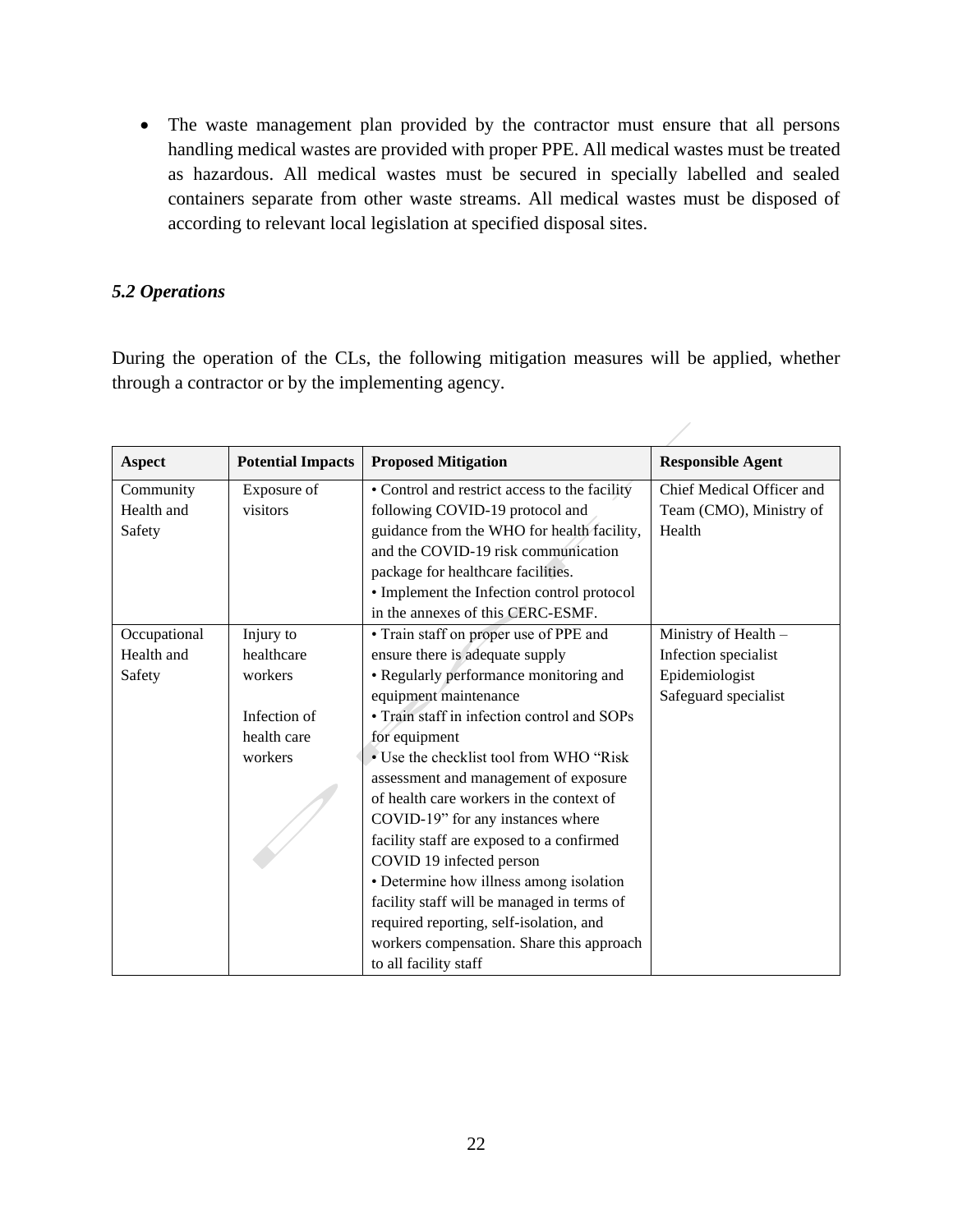| <b>Aspect</b>        | <b>Potential Impacts</b> | <b>Proposed Mitigation</b>                     | <b>Responsible Agent</b>  |
|----------------------|--------------------------|------------------------------------------------|---------------------------|
| <b>Medical Waste</b> | Exposure of              | • Use procedures from the Ministry of          | <b>Environment Health</b> |
| Management           | nearby                   | Health, Wellness and the Environment,          | Environmental safeguards  |
|                      | communities              | WHO, PAHO, CARPHA, and national                |                           |
|                      |                          | plans to properly classify, segregate, label,  |                           |
|                      | Exposure of              | store, handle, and dispose of wastes           |                           |
|                      | workers                  | • Provide training on waste management         |                           |
|                      |                          | and infectious disease management              |                           |
|                      |                          | training and surveillance programs             |                           |
| Supplies log         | Proper                   | • Develop a supplies log to track material     | Project Coordinator       |
|                      | accountability of        | used or disposed for the MIUs                  |                           |
|                      | material and             |                                                |                           |
|                      | supplies                 |                                                |                           |
| Hazardous            | Spread of                | • Liquid wastes to be stored, neutralized,     | <b>Environment Health</b> |
| liquid waste         | infection                | and disposed of so that it is not infectious   | Environmental safeguards  |
| management           |                          | · Sensitize staff to avoid spillage of waste   |                           |
|                      | Contamination of         | water on the ground surface                    |                           |
|                      | streams or               | · Sensitize staff and users of the facility to |                           |
|                      | groundwater              | appropriately use the wastewater collection    |                           |
|                      |                          | and disposal facilities                        |                           |
| Non-hazardous        | Unintended               | · Segregate liquid and solid wastes where      | <b>Environment Health</b> |
| liquid and solid     | mixing of wastes,        | possible                                       | Environmental safeguards  |
| waste                | vector control,          | • Construct the septic tank and soak-pit       |                           |
|                      | waste and debris         | according to the design specifications         |                           |
|                      | accumulation             | • The latrines or septic tank and soak pit     |                           |
|                      |                          | site should be regularly monitored and         |                           |
|                      |                          | serviced to prevent problems or overflow       |                           |
|                      |                          | • Ensure that wastewater disposal is           |                           |
|                      |                          | adequately budgeted for maintenance            |                           |
| Traffic              | Unauthorized             | • Control visitor access and movement into     | <b>Environment Health</b> |
| Management           | entry to facility of     | and out of the facility and surrounding        | Social and Environmental  |
| and Access           | vehicles or              | areas                                          | safeguards                |
| Control              | persons                  | • Establish dedicated loading and              |                           |
|                      |                          | unloading areas for supply vehicles and        |                           |
|                      |                          | emergency vehicles                             |                           |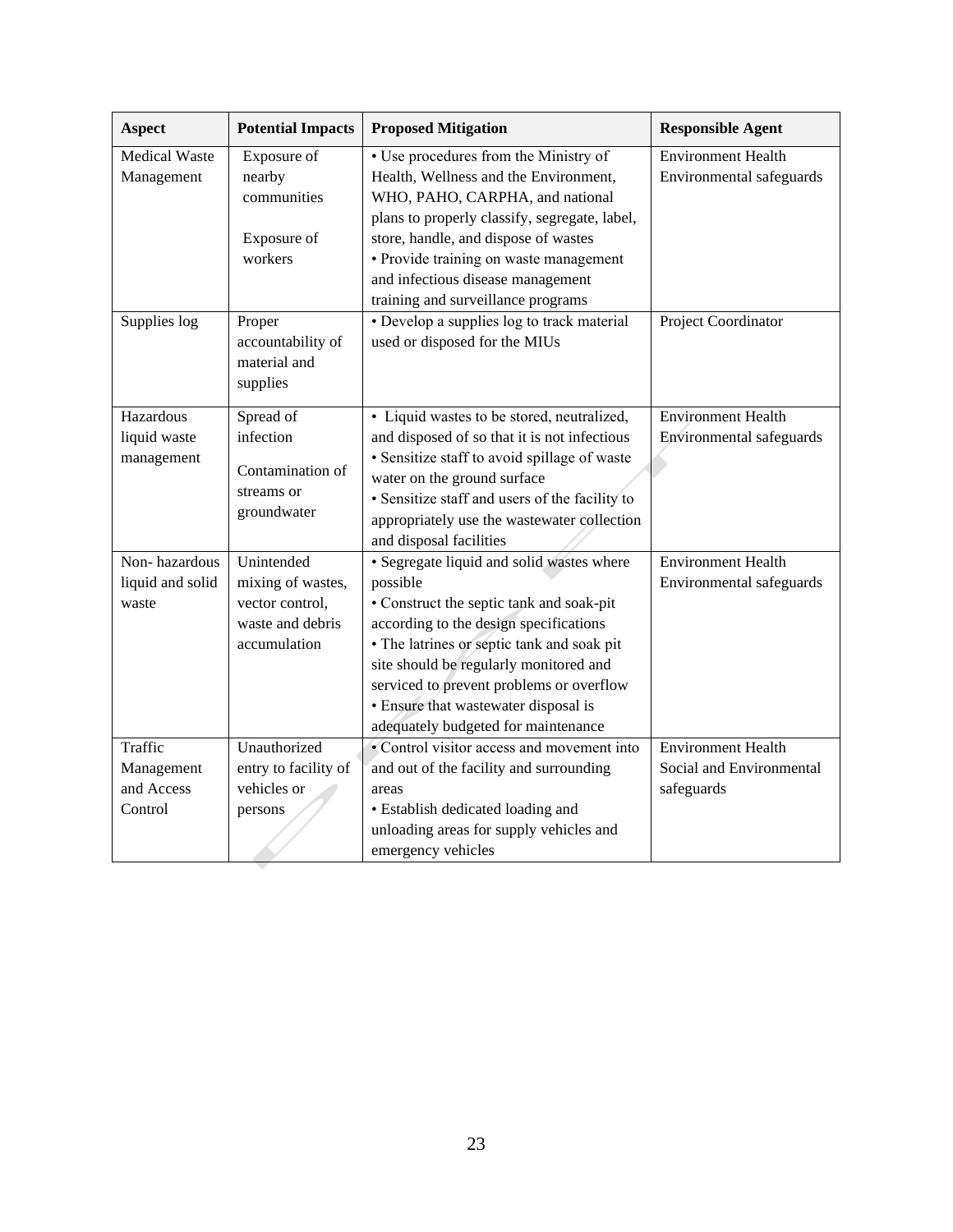| <b>Aspect</b> | <b>Potential Impacts</b> | <b>Proposed Mitigation</b>                   | <b>Responsible Agent</b>  |
|---------------|--------------------------|----------------------------------------------|---------------------------|
| Community     | Misinformation           | • Develop and implement a                    | <b>Environment Health</b> |
| Concerns on   | about the spread         | communication plan for all media types       | Safeguards Team           |
| COVID-19      | of the disease may       | with key messages on prevention for          | <b>Health Disaster</b>    |
|               | result in the public     | facility visitors, local community, and      | Coordinator               |
|               | not taking the           | national level following the tool from the   |                           |
|               | appropriate              | WHO "Risk Communication and                  |                           |
|               | preventative             | Community Engagement (RCCE) Action           |                           |
|               | measures, which          | Plan Guidance COVID-19 Preparedness          |                           |
|               | may result in the        | and Response"                                |                           |
|               | isolation facility       | • The plan will target the general           |                           |
|               | being                    | population as well as specify messages for   |                           |
|               | overwhelmed with         | key vulnerable populations groups such as    |                           |
|               | cases.                   | the elderly and their careers. The plan will |                           |
|               |                          | take guidance from WHO COVID-19              |                           |
|               |                          | guidance for preventing and addressing       |                           |
|               |                          | and stigma and WHOCOVID-19 risk              |                           |
|               |                          | communication package for healthcare         |                           |
|               |                          | facilities                                   |                           |
|               |                          | • Develop a Community Health and Safety      |                           |
|               |                          | Leaflet                                      |                           |
| Emergency     | Inadequate or            | • Develop an Emergency Preparedness          | Ministry of Health -      |
| Preparedness  | inappropriate            | and Response Plan                            | <b>Health Disaster</b>    |
| and Response  | response to an           |                                              | Coordinator               |
|               | emergency                |                                              |                           |
|               |                          |                                              |                           |

#### <span id="page-23-0"></span>*5.3 Decommissioning / Relocation*

The CLs will be removed from site upon cessation of activities by the implementing agency. The grounds must be adequately sanitized, waste materials removed and disposed of, and supplies and equipment must be safely stored or transported elsewhere. Similar precautions should be applied as during the operations of the CLs. The table below summarizes the necessary mitigation measures.

| Aspect        | <b>Potential Impacts</b> | <b>Proposed Mitigation</b>                                                       |
|---------------|--------------------------|----------------------------------------------------------------------------------|
| Site clean-up |                          | Risk of infection from • Incinerate or bury contaminated solid waste and dispose |
|               | runoff,<br>contaminated  | ash in approved sites                                                            |
|               | dust, or soil            | • Remove or seal and encapsulate any wastewater system                           |
|               |                          | elements                                                                         |
|               |                          | • Ensure that ground surface is disinfected                                      |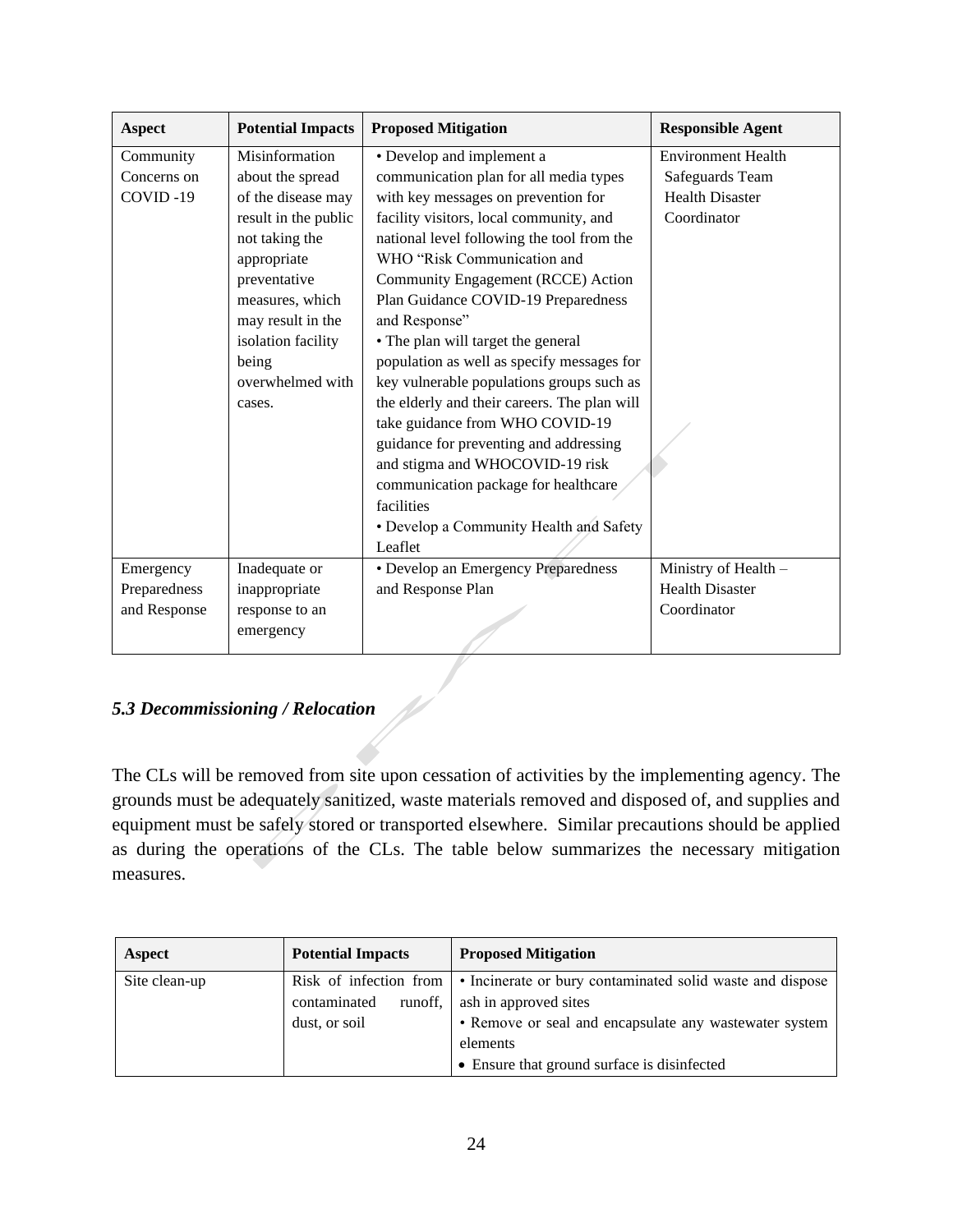| Aspect       | <b>Potential Impacts</b> | <b>Proposed Mitigation</b>                                 |
|--------------|--------------------------|------------------------------------------------------------|
| Contaminated | Risk of infection from   | • Provide appropriate PPE for staff for cleaning equipment |
| equipment    | contaminated             | used in all areas                                          |
|              | equipment                | • Clean all equipment used following standards provided by |
|              |                          | the Ministry of Health, Wellness and the Environment,      |
|              |                          | WHO, PAHO and CARPHA                                       |

25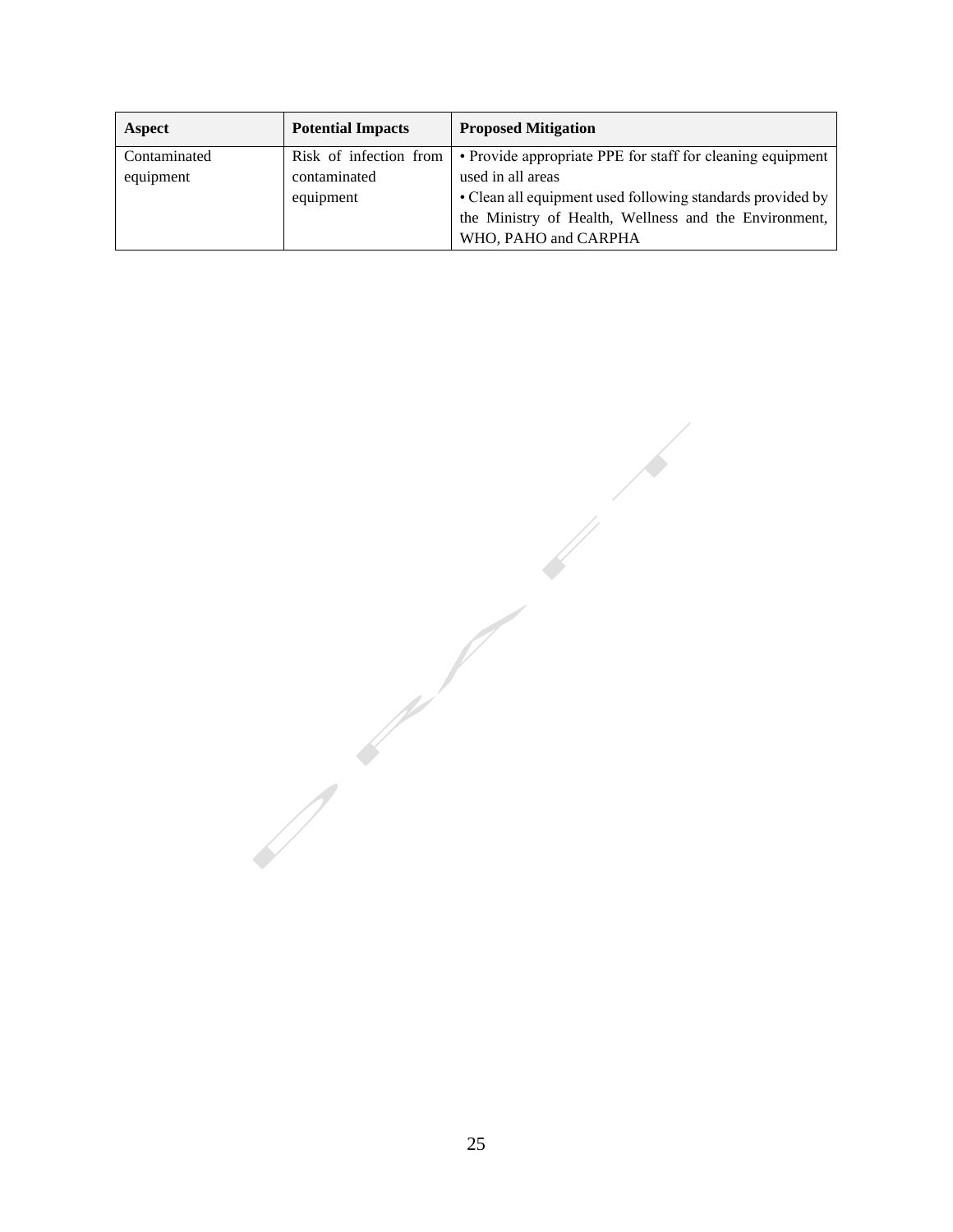## <span id="page-25-0"></span>Chapter 6 Project Management and Institutional Arrangements

#### <span id="page-25-1"></span>*6.1 ESMP Implementation Responsibilities*

 $\sqrt{2}$ 

The overall responsibility of ensuring that the mitigation measures under this ESMP are implemented are with the Health Planning Unit (HPU), the Project Coordinator, and the Safeguards Team. The figure below provides an overview of the structure that will support and implement the OECSRHP Project.

The Ministry of Finance, Economic Planning, and Information Technology will have the overall responsibility for implementation of the project. The implementation will be conducted within the existing Environmental and Social safeguards functions provided by the PSIPMU. Additionally, there will also be support in the areas of monitoring and evaluation from the MoHWE. The diagram below shows the relationships and organisation.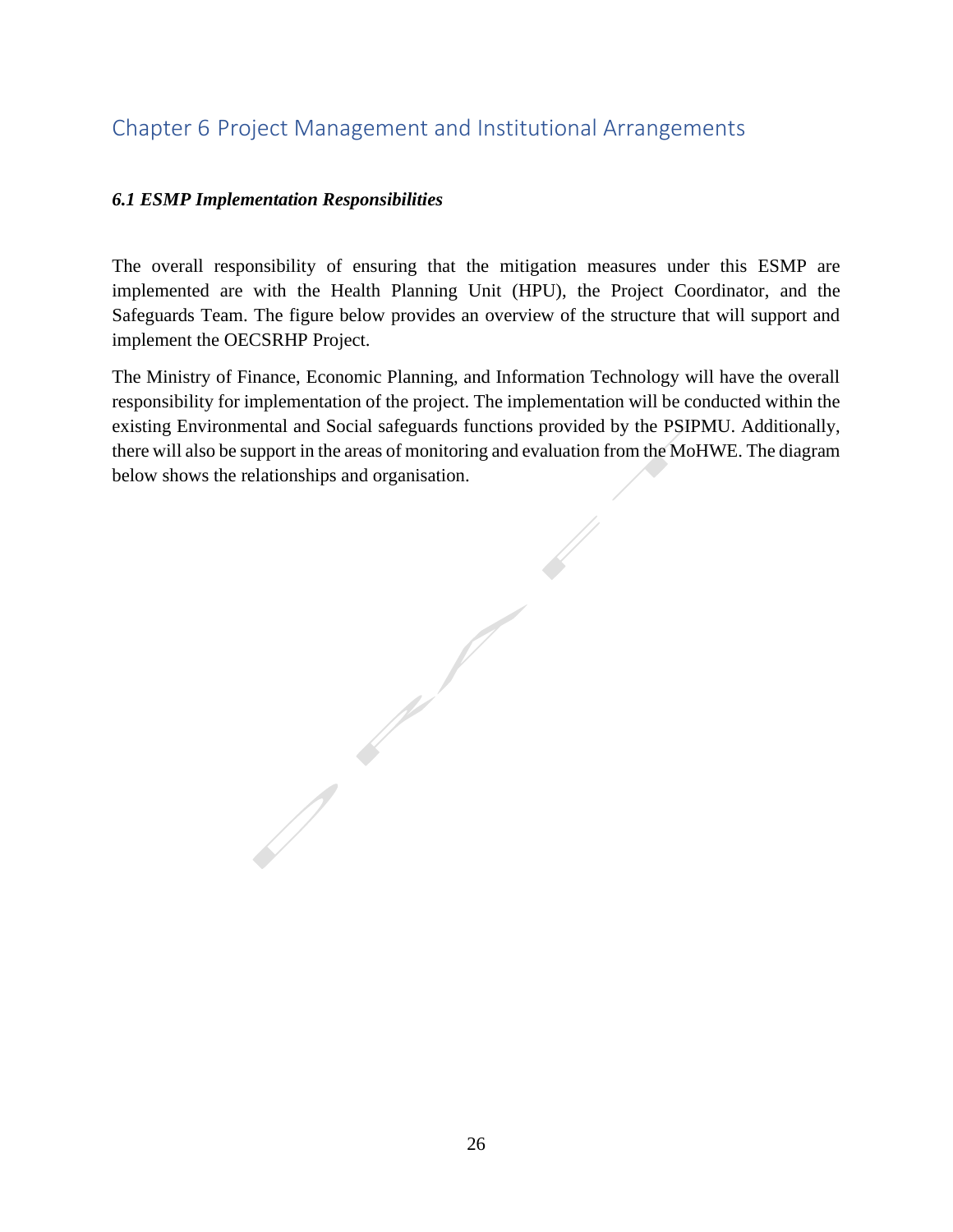<span id="page-26-1"></span><span id="page-26-0"></span>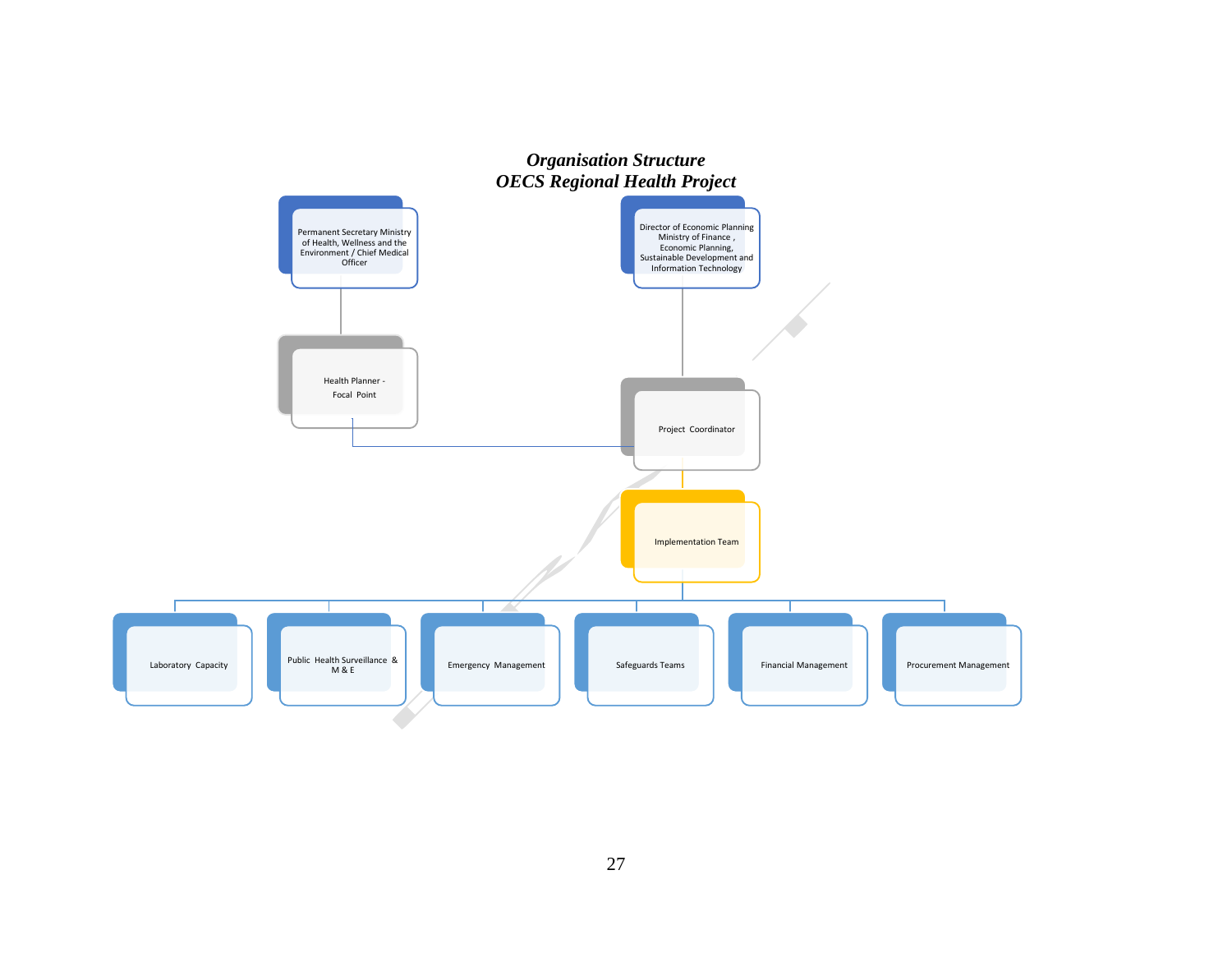#### <span id="page-27-0"></span>*6.2 Contractor Responsibilities*

The general responsibilities of contractors, who will undertake any works associated with the assembly and installation of the CLs, are described in the ESMF. This includes environmental and social standards to be incorporated into contractors' contracts and shall remain in force throughout the contract period. These include:

- Permits and Approvals
- Site Security
- Discovery of Antiquities (Chance Find Procedure)
- Worker Occupational Health and Safety
- Noise Control
- Use and Management of Hazardous Materials, fuels, solvents and petroleum products
- Use and Management of Pesticides
- Use of Preservatives and Paint Substances
- Site Stabilization and Erosion Control
- Traffic Management
- Management of Standing Water
- Management of Solid Wastes, trash and debris
- Management of Liquid Wastes
- Management of Medical Waste during construction

It is expected that these generic clauses will be incorporated into all contracts, as applicable. In addition, specific project-related recommendations may also be forthcoming from statutory bodies that are part of the permitting agencies and these can be added to contract clauses as well.

For purposes of cost estimation and budgeting, the contractors should be aware of the existence of the environmental mitigation measures and associated ESMP requirements and include cost items for such purposes in their proposals.

#### <span id="page-27-1"></span>*6.3 Supervision, Monitoring and Reporting*

It is the responsibility of the HPU and Safeguards team to ensure that the ESMP is being followed by the contractor(s) and site workers.

During the construction phase, environmental and social monitoring will be carried out by the HPU and the Safeguards team. In addition, the contactor is required to provide within the monthly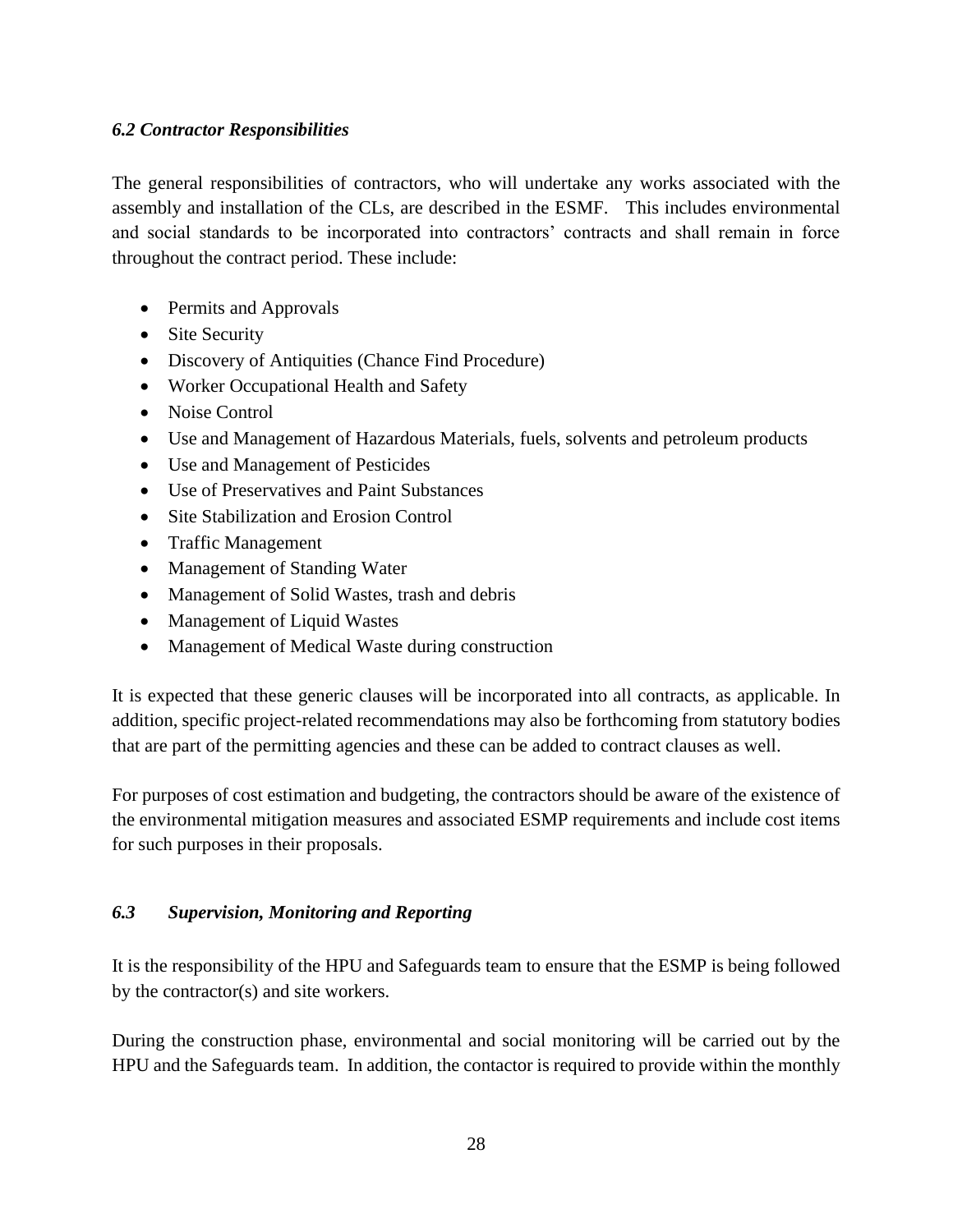progress reports information regarding grievances, environmental mitigation and other periodic reports to the HPU.

During operations, reporting will occur in compliance with the National Biomedical Waste Management Plan.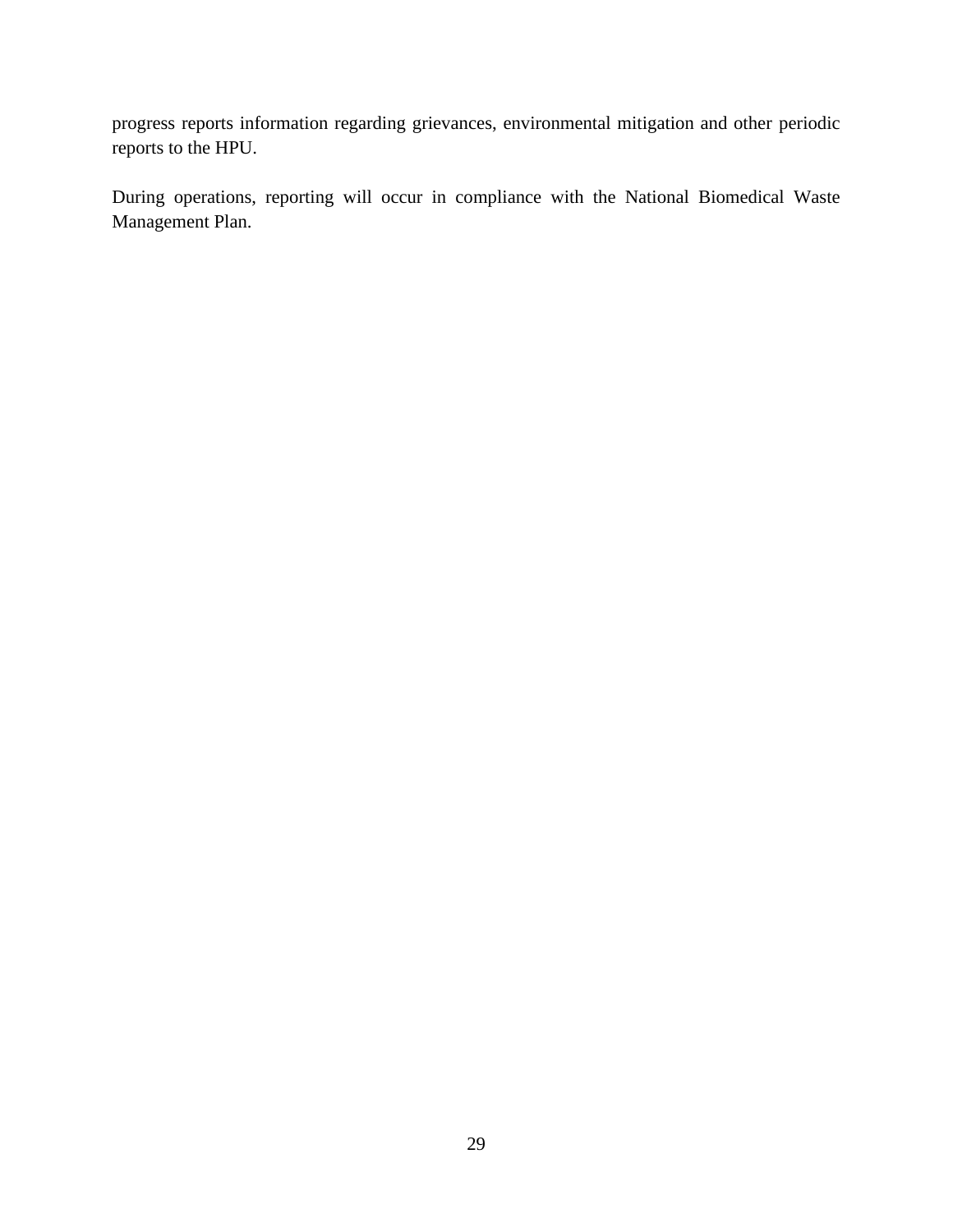## <span id="page-29-0"></span>Chapter 7 Stakeholder Engagement

The stakeholder engagement is geared towards providing an opportunity to affected persons/interested individuals, groups or organization to express their concerns and seek information about the project. The stakeholder engagement will be an ongoing process during the life of the project

#### <span id="page-29-1"></span>*7.1 Disclosure of ESMP*

This ESMP will be disclosed on the GoSVG website: [http://www.gov.vc/index.php/oecs-regional](http://www.gov.vc/index.php/oecs-regional-health-project)[health-project](http://www.gov.vc/index.php/oecs-regional-health-project)

#### <span id="page-29-2"></span>*7.2 Community outreach*

Due to the nature of the pandemic, public gatherings for stakeholder consultations and awareness are limited to 10 persons indoors and 20 persons outdoors. Notwithstanding, meaningful dialogue with Project Affected Persons (PAPs) – i.e. the communities within which the CLs will be placed and health workers at the facilities – will be open and continuous with the use of social media and other technological alternatives including, but not limited to:

- Text blasts to send various messages
- Newspaper announcement
- Radio announcement
- Flyers and other individual distribution pamphlet with contact information of the project communication personnel or project coordinator.
- Government website

Some suggestions for community engagement during a COVID-19 outbreak are listed below.

- Avoid public gatherings (taking into account national restrictions), including public hearings, workshops and community meetings;
- If smaller meetings are permitted, conduct consultations in small-group sessions of no more than 10 people, such as small group meetings in an outside area which chairs place 6 feet apart;
- If in person meetings are not permitted, make efforts to conduct meetings through online channels, including Webex, Zoom and Skype;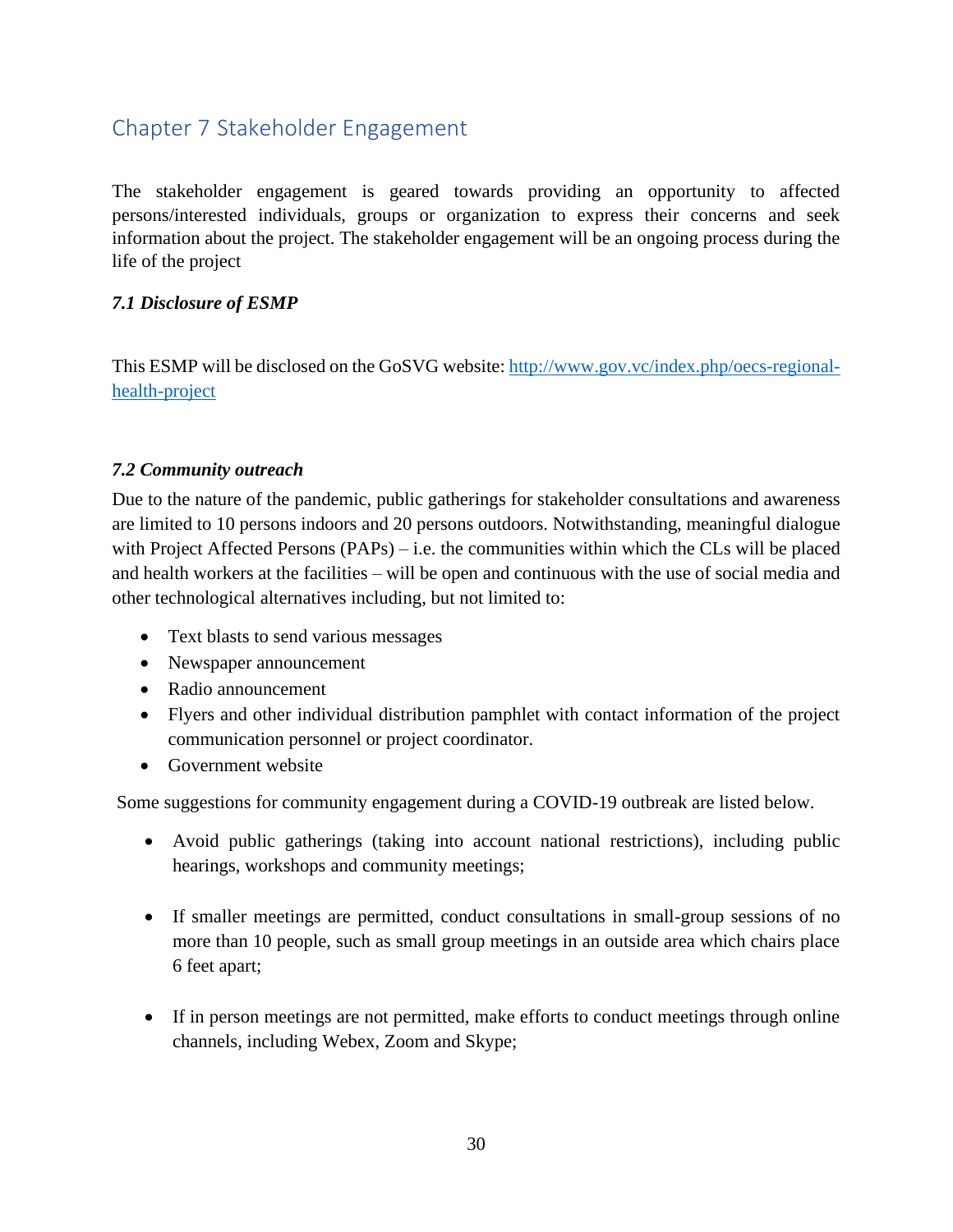- Use social media and online channels to share activity information. Where possible and appropriate, create dedicated online platforms and chat groups appropriate for the purpose;
- Employ traditional channels of communications (TV, newspaper, radio, dedicated phonelines, and mail) if a stakeholder does not have access to online channels or does not use them frequently;
- Where direct engagement with project affected people or beneficiaries is necessary, identify channels for direct communication with each affected household via a combination of email messages, mail, online platforms, dedicated phone lines with knowledgeable operators, or direct calling by the project team.

Communication and engagement activities under the Containerised Laboratory component will also follow the publication from the WHO Risk Communication and Community Engagement (RCCE) readiness and response to the 2019 novel coronavirus (2019-nCoV). The RCCE will guide messaging about the COVID -19 preparedness and response measures under the and gives broader guidance and checklists for national level communication during different phases of a disease outbreak.

#### <span id="page-30-0"></span>*7.3 Grievance and Redress Mechanism*

The Grievance Mechanism for the CLs will follow the GRM for the OECS Regional Health Project, found at <http://www.gov.vc/index.php/oecs-regional-health-project> and is summarized below.

Process:

- 1. Signage on the GRM will be strategically placed at the locations for the CLs.
- 2. Grievances will be received in writing, telephone or email. All grievance in writing can be addressed to Health Project Grievance Officer.
- 3. All grievance shall be registered in the grievance log. Contact with the aggrieved must be within 10 days (please see GRM for Health Project for further detail).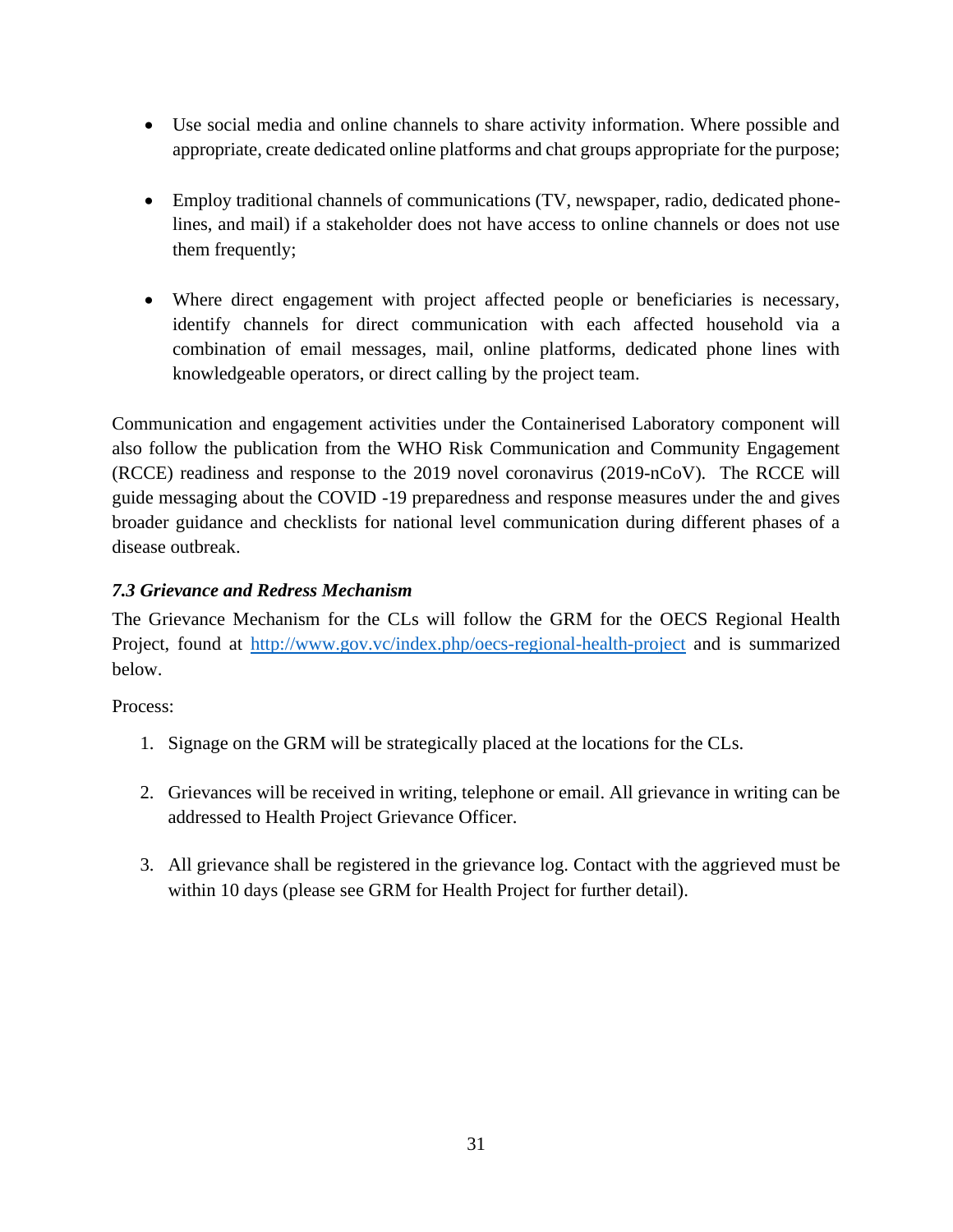#### **Sample Notification to the Public on how to submit grievance**



This sample notification can be place at strategic points at each facility.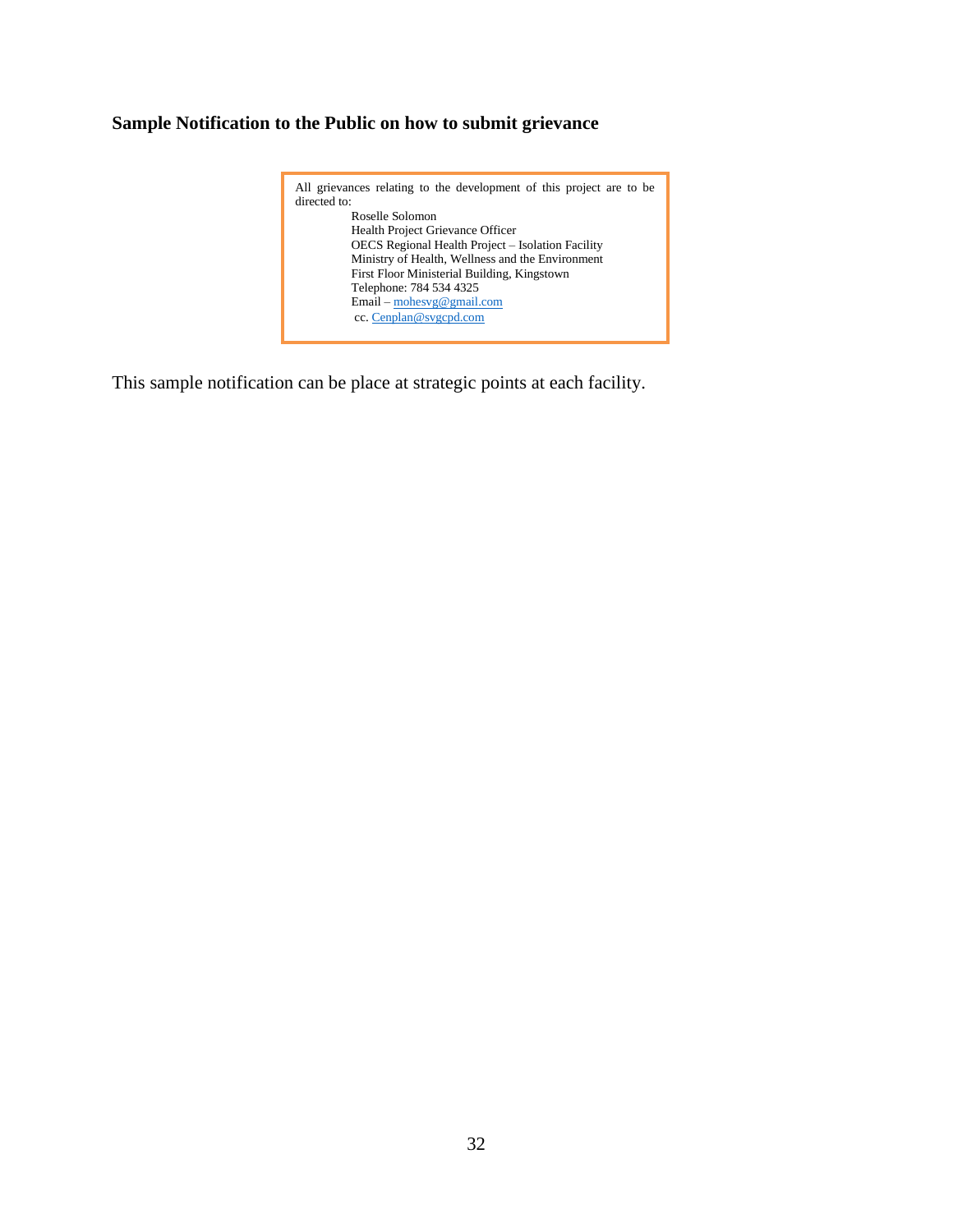## <span id="page-32-0"></span>Annex 1. Screening Tool for E&S Risks

The form below identifies potential impacts of the proposed activities envisioned under CERC actions. Many of the actions or activities have low or negligible potential negative impacts, such as purchase of equipment or supplies. Some may have impacts that are typical for small construction or rehabilitation projects, such as repair of damaged infrastructure, buildings, or clinics. Others, particularly those dealing with management of infectious disease control such as COVID-19, may have moderate to high risk.

|                | Subproject Name                                | <b>Containerised Laboratories</b>                |                    |  |
|----------------|------------------------------------------------|--------------------------------------------------|--------------------|--|
|                | <b>Subproject Location</b>                     | St Vincent and the Grenadines - Kingstown,       |                    |  |
|                | Subproject Proponent                           | Ministry of Health, Wellness and the Environment |                    |  |
|                | <b>Estimated Investment</b>                    |                                                  |                    |  |
|                | Start/Completion Date                          |                                                  |                    |  |
|                | Subprojects/Activities                         | Potential E&S Risks or Impacts                   | E&S Risk Level     |  |
| $\mathbf{1}$   | Purchase of medical equipment and supplies     | None                                             | Low                |  |
| $\overline{2}$ | Repair of damaged infrastructure including,    | Increased dust, noise, water                     | Moderate           |  |
|                | but not limited to: water supply and           | pollution, solid/hazardous/toxic                 |                    |  |
|                | sanitation systems, dams, reservoirs, canals,  | wastes, waste oil/fuels, public health           |                    |  |
|                | roads, bridges and transportation systems,     | and safety; possible use of asbestos-            |                    |  |
|                | energy and power supply,                       | contaminated construction materials              |                    |  |
|                | telecommunication, and other infrastructure    | and land acquisition; and, impacts on            |                    |  |
|                | damaged by the event                           | ethnic and vulnerable groups                     |                    |  |
| $\mathfrak{Z}$ | Re-establishment of urban and rural solid      | Same as 2 above                                  | Moderate           |  |
|                | waste system, water supply and sanitation      |                                                  |                    |  |
|                | (including urban drainage)                     |                                                  |                    |  |
| $\overline{4}$ | Repair of damaged public buildings,            | Same as 2 above                                  | Moderate           |  |
|                | including schools, hospitals and               |                                                  |                    |  |
|                | administrative buildings                       |                                                  |                    |  |
| 5              | Repair, restoration, rehabilitation, retro-fit | Same as 2 above                                  | Moderate           |  |
|                | schools, clinics, or hospitals                 |                                                  |                    |  |
| 6              | <b>Establish emergency isolation and</b>       | Highly variable depending on                     | <b>Moderate to</b> |  |
|                | quarantine facilities and locations for        | locations chosen, risks associated               | substantial        |  |
|                | mobile facilities                              | with community concern,                          |                    |  |
|                |                                                | information sharing, and                         |                    |  |
|                |                                                | occupational health and safety                   |                    |  |
| $\tau$         | Removal and disposal of debris associated      | Waste management and disposal                    | Moderate to        |  |
|                | with any eligible activity                     |                                                  | substantial        |  |
| 8              | Disposal of medical wastes (at camp site,      | Increased health risks, need                     | Moderate to        |  |
|                | small clinics/hospitals), asbestos-based       | management of medical waste, toxic               | substantial        |  |
|                | materials, other toxic/hazardous wastes        | materials, asbestos-contaminated                 |                    |  |
|                |                                                | debris                                           |                    |  |
| 9              | Temporary toilets for emergency facilities     | Hygiene, waste management                        | Moderate to        |  |
|                |                                                |                                                  | substantial        |  |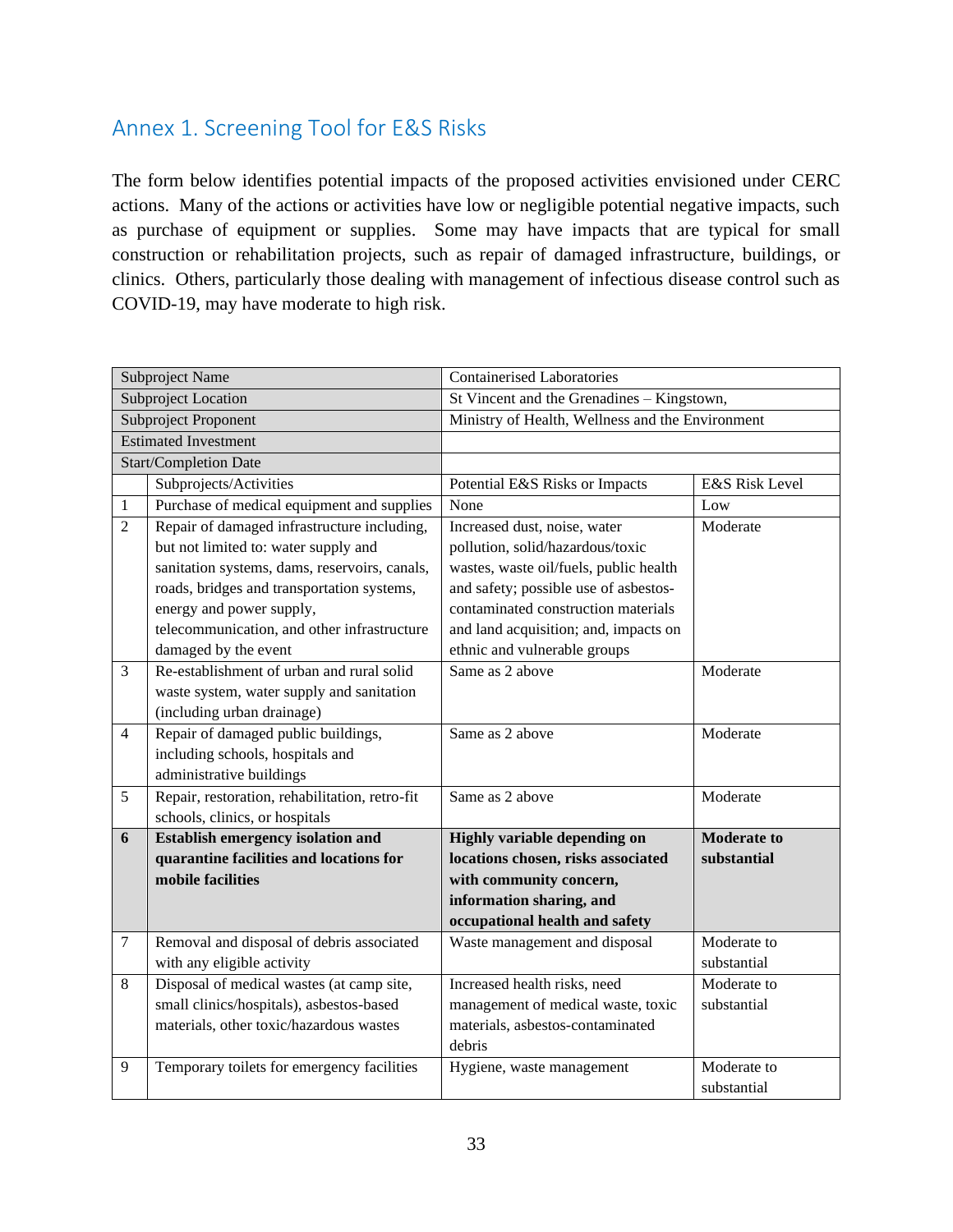The form is intended to be used as guidance by the implementing agency to screen potential environmental and social (E&S) risk levels of a proposed subproject or activity, determine the relevance of environmental and social safeguards, propose its environmental and social risk level, and whether or not an ESMP needs to be prepared for the sub project.

Activities and actions with low potential E&S risk require no further safeguards actions. Those with moderate potential risk will be managed using the general ESMF for the OECS Regional Health System Strengthening project, and will typically require that an ESMP be developed. Those with moderate to substantial potential risk will be managed using the tools in the general ESMF for the OECS Regional Health Project along with the additional safety guidance and information provided in this CERC-ESMF, and will also require than an ESMP be developed.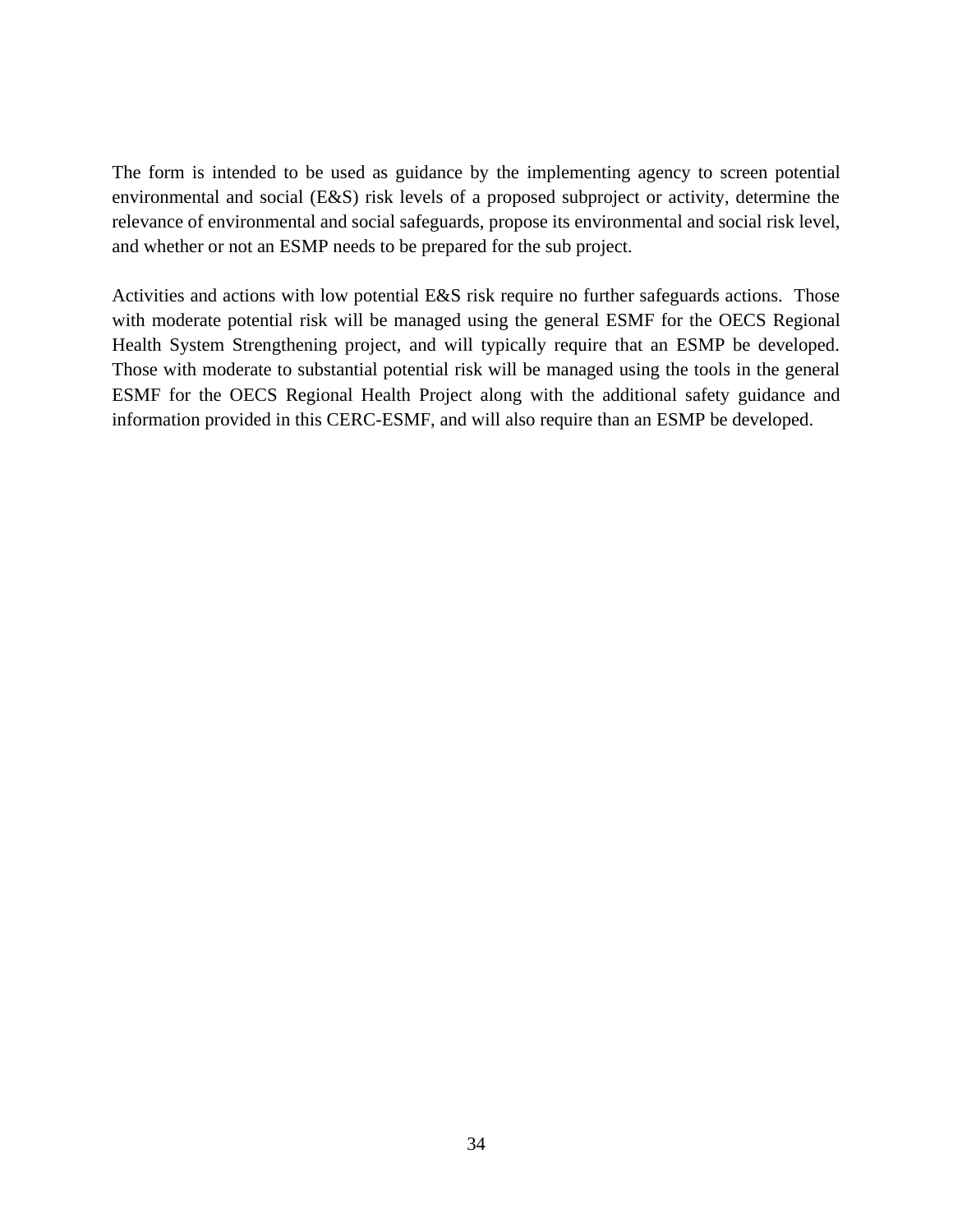#### <span id="page-34-0"></span>Annex 2. Infection and Prevention Control Protocol (IPCP)

The following information was adapted from the CDC Interim Infection Prevention and Control Recommendations for patients with confirmed COVID-19 or persons under investigation for COVID-19 in Healthcare Settings. The original reference should be consulted for any updates.

#### **HEALTH CARE SETTINGS**

#### **1. Minimize Chance of Exposure (to staff, other patients and visitors)**

- Upon arrival, make sure patients with symptoms of any respiratory infection to a separate, isolated and well-ventilated section of the health care facility to wait, and issue a facemask
- During the visit, make sure all patients adhere to respiratory hygiene, cough etiquette, hand hygiene and isolation procedures. Provide oral instructions on registration and ongoing reminders with the use of simple signs with images in local languages
- Provide alcohol-based hand sanitizer (60-95% alcohol), tissues and facemasks in waiting rooms and patient rooms
- Isolate patients as much as possible. If separate rooms are not available, separate all patients by curtains. Only place together in the same room patients who are all definitively infected with COVID-19. No other patients can be placed in the same room.

#### **2. Adhere to Standard Precautions**

- Train all staff and volunteers to undertake standard precautions assume everyone is potentially infected and behave accordingly
- Minimize contact between patients and other persons in the facility: health care professionals should be the only persons having contact with patients and this should be restricted to essential personnel only
- A decision to stop isolation precautions should be made on a case-by-case basis, in conjunction with local health authorities.

#### **3. Training of Personnel**

- Train all staff and volunteers in the symptoms of COVID-19, how it is spread and how to protect themselves. Train on correct use and disposal of personal protective equipment (PPE), including gloves, gowns, facemasks, eye protection and respirators (if available) and check that they understand
- Train cleaning staff on most effective process for cleaning the facility: use a high-alcohol based cleaner to wipe down all surfaces; wash instruments with soap and water and then wipe down with high-alcohol based cleaner; dispose of rubbish by burning etc.

#### **4. Manage Visitor Access and Movement**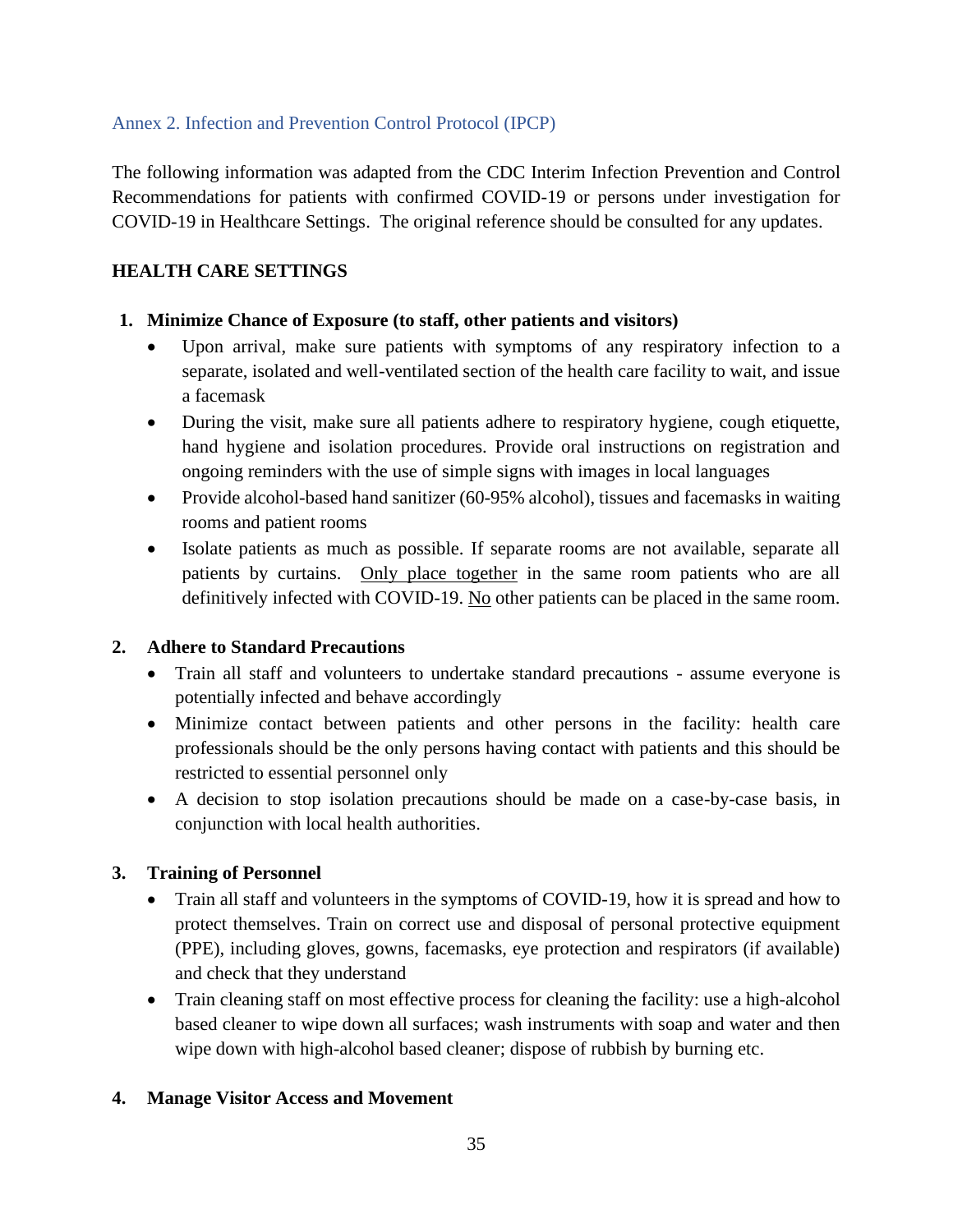- Establish procedures for managing, monitoring, and training visitors
- All visitors must follow respiratory hygiene precautions while in the common areas of the facility, otherwise they should be removed
- Restrict visitors from entering rooms of known or suspected cases of COVID-19 patients Alternative communications should be encouraged, for example by use of mobile phones. Exceptions only for end-of-life situation and children requiring emotional care. At these times, PPE should be used by visitors.
- All visitors should be scheduled and controlled, and once inside the facility, instructed to limit their movement.
- Visitors should be asked to watch out for symptoms and report signs of acute illness for at least 14 days.

#### **CONSTRUCTION SETTINGS IN AREAS OF CONFIRMED CASES OF COVID-19**

#### **1. Minimize Chance of Exposure**

- Any worker showing symptoms of respiratory illness (fever + cold or cough) and has potentially been exposed to COVID-19 should be immediately removed from the site and tested for the virus at the nearest local hospital
- Close co-workers and those sharing accommodations with such a worker should also be removed from the site and tested
- Project management must identify the closest hospital that has testing facilities in place, refer workers, and pay for the test if it is not free
- Persons under investigation for COVID-19 should not return to work at the project site until cleared by test results. During this time, they should continue to be paid daily wages
- If a worker is found to have COVID-19, wages should continue to be paid during the worker's convalescence (whether at home or in a hospital)
- If project workers live at home, any worker with a family member who has a confirmed or suspected case of COVID-19 should be quarantined from the project site for 14 days, and continued to be paid daily wages, even if they have no symptoms.

#### **2. Training of Staff and Precautions**

- Train all staff in the signs and symptoms of COVID-19, how it is spread, how to protect themselves and the need to be tested if they have symptoms. Allow Q&A and dispel any myths.
- Use existing grievance procedures to encourage reporting of co-workers if they show outward symptoms, such as ongoing and severe coughing with fever, and do not voluntarily submit to testing
- Supply face masks and other relevant PPE to all project workers at the entrance to the project site. Any persons with signs of respiratory illness that is not accompanied by fever should be mandated to wear a face mask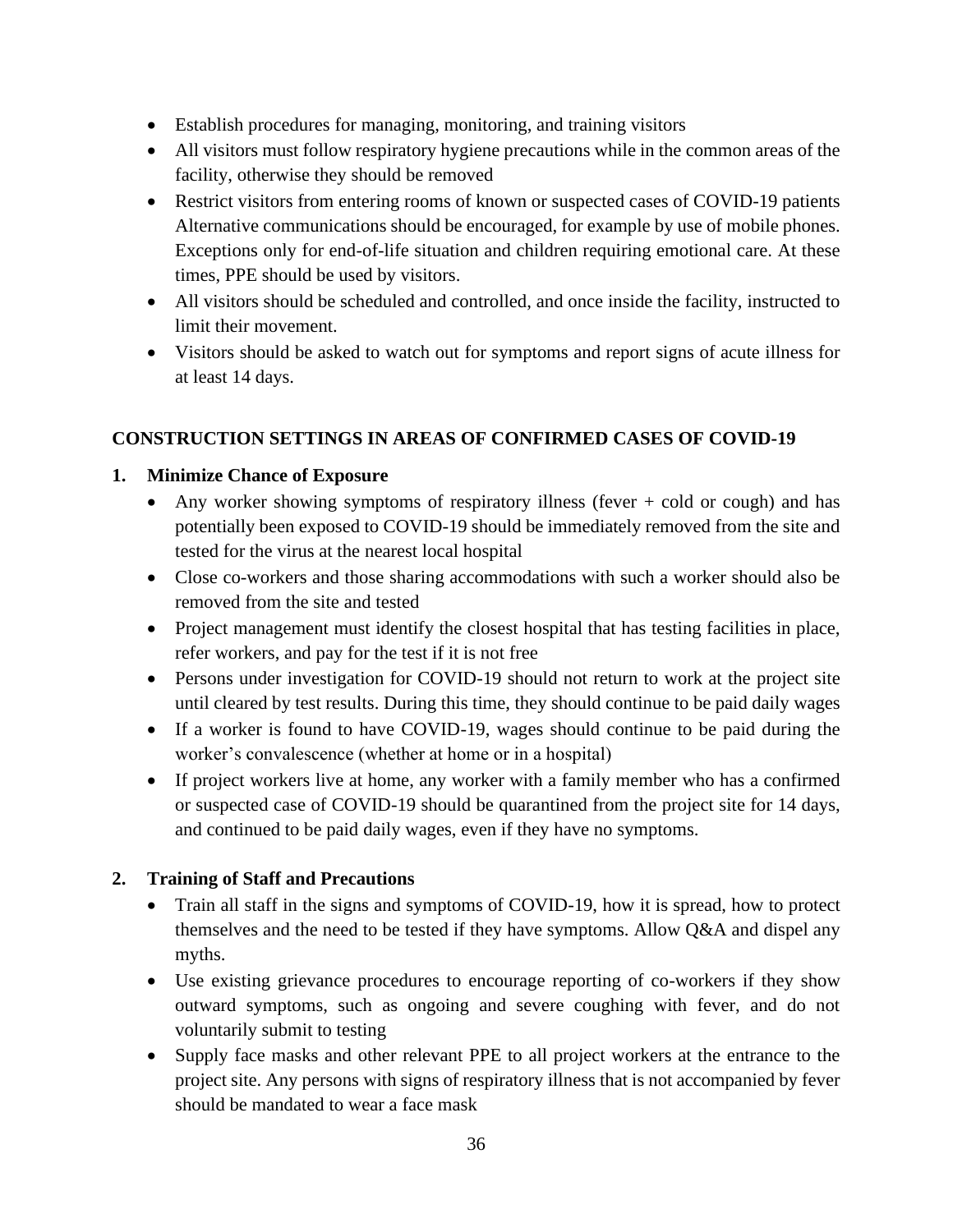- Provide handwash facilities, hand soap, alcohol-based hand sanitizer and mandate their use on entry and exit of the project site and during breaks, via the use of simple signs with images in local languages
- Train all workers in respiratory hygiene, cough etiquette and hand hygiene using demonstrations and participatory methods
- Train cleaning staff in effective cleaning procedures and disposal of rubbish

#### **3. Managing Access and Spread**

- Should a case of COVID-19 be confirmed in a worker on the project site, visitors should be restricted from the site and worker groups should be isolated from each other as much as possible;
- Extensive cleaning procedures with high-alcohol content cleaners should be undertaken in the area of the site where the worker was present, prior to any further work being undertaken in that area.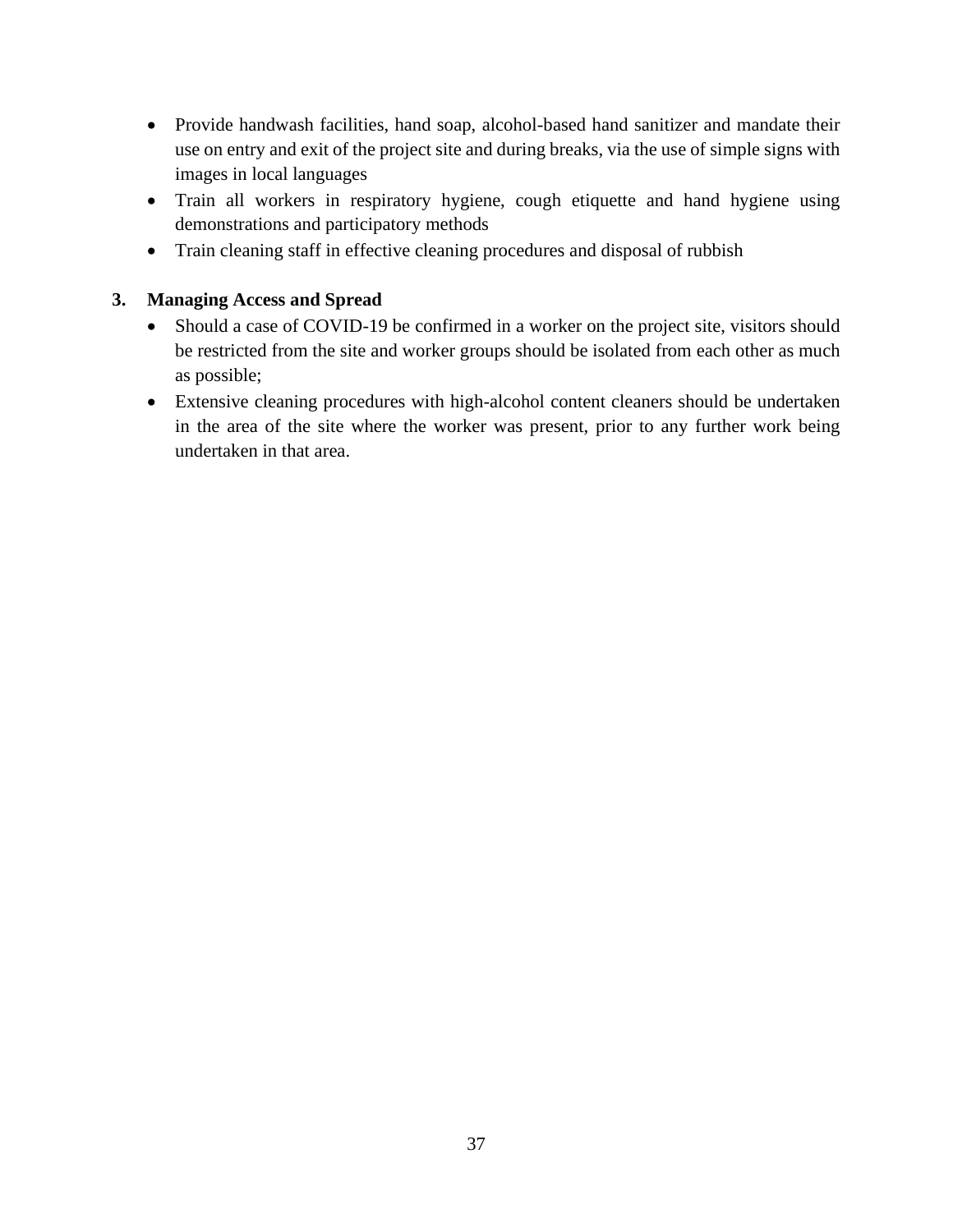#### Annex 3. Health and Safety Guidelines for Retrofitting/Rehabilitation of medical facilities

The following table lists the health and safety risks and impacts associated with small civil works financed by the Bank for retrofitting and rehabilitation of medical facilities (including isolation units and respiratory facilities) in response to the COVID-19 outbreak. Potential mitigation measures and references to sources of additional advice and information are provided as guidelines for the PIU to use in preparing the appropriate environmental instrument such as the Environmental and Social Management Plan (ESMP).

<span id="page-37-0"></span>

| <b>Activity</b> | <b>Risks and Impacts</b> | <b>Mitigation Measures</b>                                                                       |  |
|-----------------|--------------------------|--------------------------------------------------------------------------------------------------|--|
| Design activity | The focus on             | Ensure that the designs for medical facilities also consider the collection, segregation         |  |
| - hospitals,    | treatment and care       | and treatment of medical waste.                                                                  |  |
| clinics         | is progressed            | The treatment of healthcare wastes produced during the care of COVID-19 patients                 |  |
|                 | disproportionately       | should be collected safely in designated containers and bags, treated and then safely            |  |
|                 | with the need for        | disposed.                                                                                        |  |
|                 | adequate medical         | Open burning and incineration of medical wastes can result in emission of dioxins,               |  |
|                 | waste                    | furans and particulate matter, and result in unacceptable cancer risks under medium              |  |
|                 | infrastructure.          | (two hours per week) or higher usage. If small-scale incinerators are the only option            |  |
|                 |                          | available, the best practices possible should be used, to minimize operational impacts           |  |
|                 |                          | on the environment. Best practices in this context are:                                          |  |
|                 |                          | effective waste reduction and segregation, ensuring only the smallest quantities<br>$\checkmark$ |  |
|                 |                          | of combustible waste types are incinerated;                                                      |  |
|                 |                          | an engineered design with sufficient residence time and temperatures to                          |  |
|                 |                          | minimize products of incomplete combustion;                                                      |  |
|                 |                          | siting incinerators away from health-care buildings and residential areas or where               |  |
|                 |                          | food is grown;                                                                                   |  |
|                 |                          | construction using detailed engineering plans and materials to minimize flaws<br>$\checkmark$    |  |
|                 |                          | that may lead to incomplete destruction of waste and premature failures of the                   |  |
|                 |                          | incinerator;                                                                                     |  |
|                 |                          | a clearly described method of operation to achieve the desired combustion<br>$\checkmark$        |  |
|                 |                          | conditions and emissions; for example, appropriate start-up and cool-down                        |  |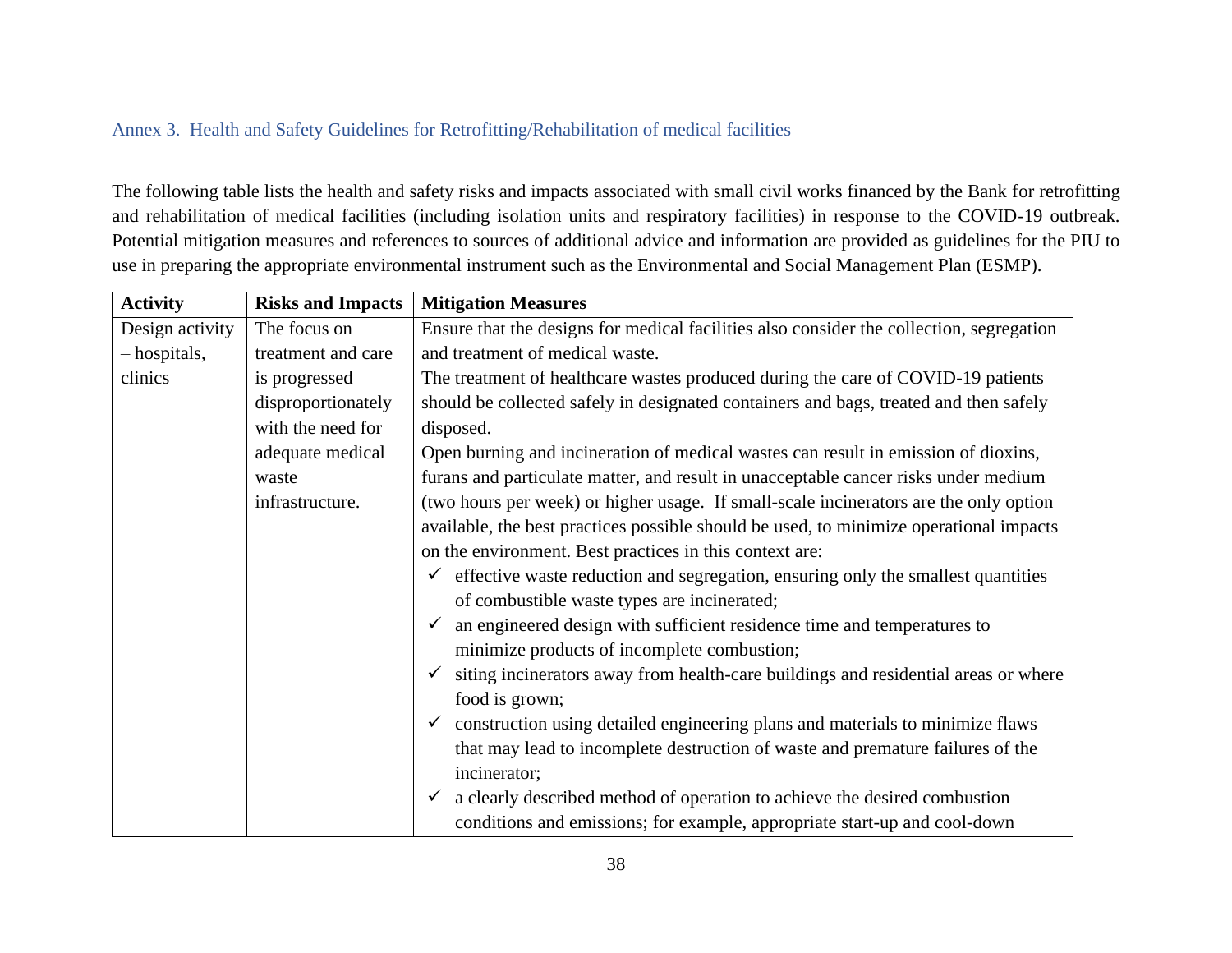|                     |                      | procedures, achievement and maintenance of a minimum temperature before                  |
|---------------------|----------------------|------------------------------------------------------------------------------------------|
|                     |                      | waste is burned, use of appropriate loading/charging rates (both fuel and waste)         |
|                     |                      | to maintain appropriate temperatures, proper disposal of ash and equipment to            |
|                     |                      | safeguard workers;                                                                       |
|                     |                      | periodic maintenance to replace or repair defective components (including                |
|                     |                      |                                                                                          |
|                     |                      | inspection, spare parts inventory and daily record keeping); and                         |
|                     |                      | improved training and management, possibly promoted by certification and<br>$\checkmark$ |
|                     |                      | inspection programs for operators, the availability of an operating and                  |
|                     |                      | maintenance manual, visible management oversight, and regular maintenance                |
|                     |                      | schedules.                                                                               |
|                     |                      | Single-chamber, drum and brick incinerators do not meet the BAT requirements             |
|                     |                      | under Stockholm Convention.                                                              |
|                     |                      |                                                                                          |
|                     |                      | Small-scale incineration should be viewed as a transitional means of disposal for        |
|                     |                      | health-care waste.                                                                       |
|                     |                      | Alternative treatments should be designed into longer term projects, such as steam       |
|                     |                      | treatment methods. Steam treatment should preferably be on site, although once           |
|                     |                      | treated, sterile/non-infectious waste may be shredded and disposed of in suitable        |
|                     |                      | waste facilities.                                                                        |
|                     |                      | See WHO Safe management of wastes from health-care activities                            |
| Construction        | Land acquisition     | Follow OP4.12 and IPF Policy para 12 on E&S requirements in situations of urgent         |
| $\text{activity} -$ | for the construction | need of assistance.                                                                      |
| hospitals,          | of new and           |                                                                                          |
| clinics,            | expansion of         | Apply ESHGs to implementation of projects.                                               |
| mortuary            | existing hospitals.  |                                                                                          |
|                     | Injury during the    |                                                                                          |
|                     | construction of new  |                                                                                          |
|                     | buildings or         |                                                                                          |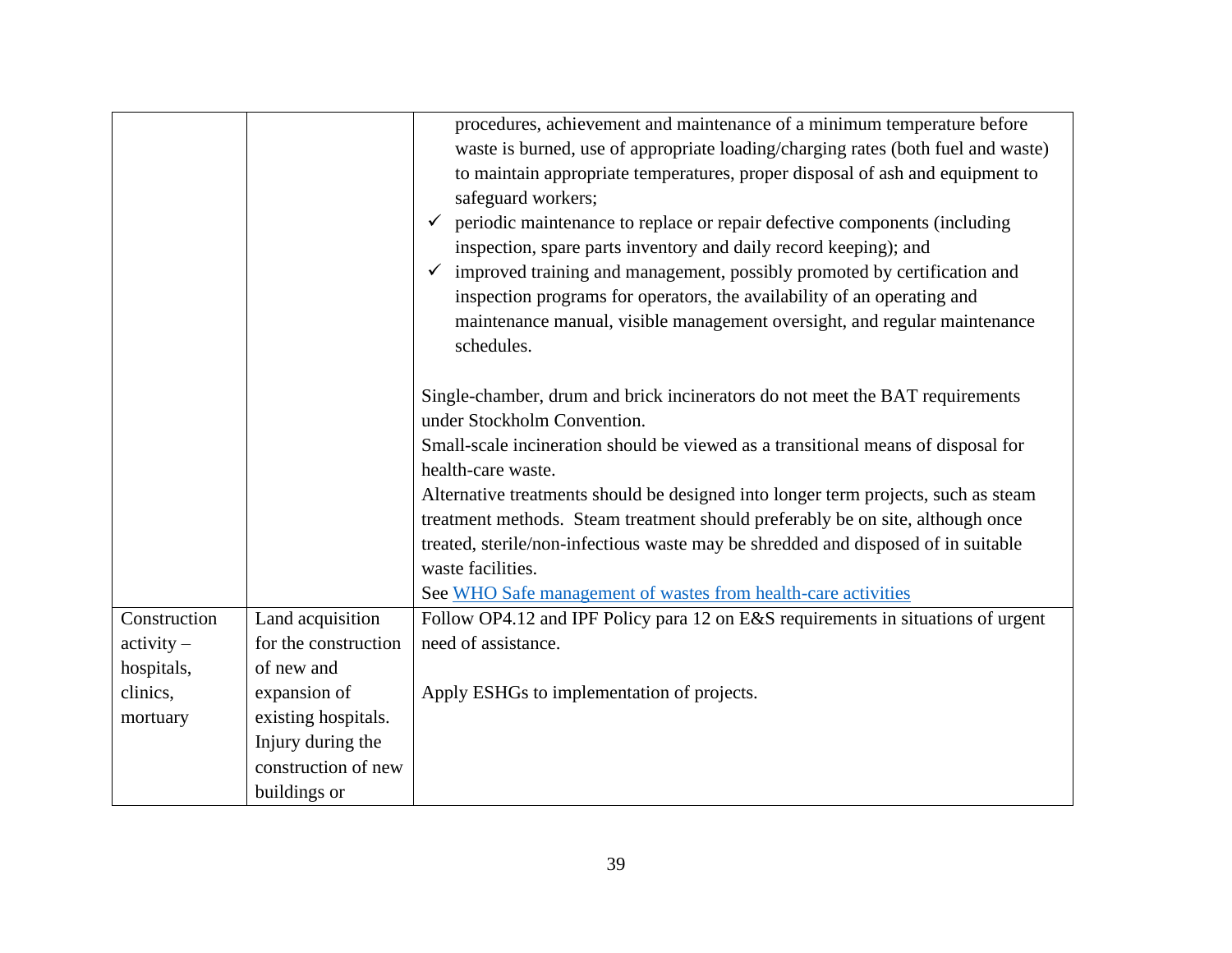|              | refurbishment of    |                                                                                               |
|--------------|---------------------|-----------------------------------------------------------------------------------------------|
|              | existing buildings. |                                                                                               |
| Design and   | The design of the   | For patients with possible or confirmed COVID-19, isolation rooms should be                   |
| operation of | facility and the    | provided and used at medical facilities. Isolation rooms should:                              |
| facilities,  | operating           | ideally be under negative pressure (neutral pressure may be used, but positive                |
| including    | procedures will     | pressure rooms should be avoided);                                                            |
| triage,      | help prevent spread | be sited away from busy areas (areas used by many people) or close to<br>$\checkmark$         |
| isolation(or | of infection        | vulnerable or high-risk patients, to minimize chances of infection spread;                    |
| quarantine)  |                     | have dedicated equipment (for example blood pressure machine, peak flow meter<br>$\checkmark$ |
| facilities   |                     | and stethoscope), but should avoid excess equipment or soft furnishings;                      |
|              |                     | have signs on doors to control entry to the room, with the door kept closed;                  |
|              |                     | have an ante-room for staff to put on and take off PPE and to                                 |
|              |                     | wash/decontaminate before and after providing treatment.                                      |
|              |                     |                                                                                               |
|              |                     | An operation manual should be prepared prior to the opening of isolation rooms to             |
|              |                     | describe the working procedures to be taken by healthcare workers to protect                  |
|              |                     | themselves and prevent infection escape while providing treatment. The operational            |
|              |                     | procedures should be of a standard to meet guidance from WHO and/or CDC on                    |
|              |                     | infection control:                                                                            |
|              |                     | $\triangleright$ WHO interim guidance on Infection prevention and control during health care  |
|              |                     | when novel coronavirus (nCoV) infection is suspected;                                         |
|              |                     | WHO technical brief water, sanitation, hygiene and waste management for                       |
|              |                     | COVID-19;                                                                                     |
|              |                     | > WHO guidance on infection prevention and control at health care facilities (with            |
|              |                     | a focus on settings with limited resources);                                                  |
|              |                     | WHO interim practical manual for <i>improving infection prevention and control at</i>         |
|              |                     | the health facility;                                                                          |
|              |                     | CDC Guidelines for isolation precautions: preventing transmissions of infectious              |
|              |                     | agents in healthcare settings; and                                                            |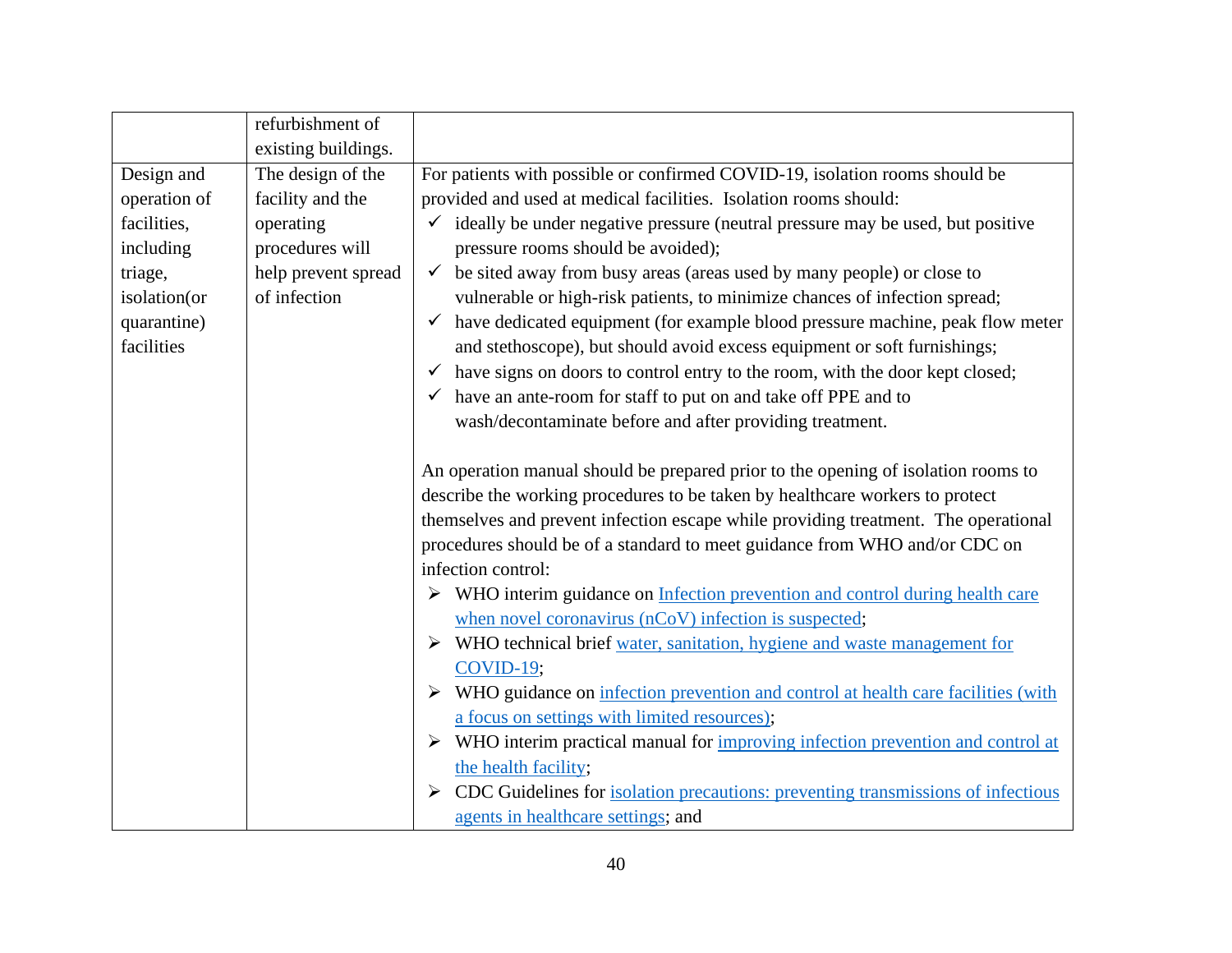|                      |                      | $\triangleright$ CDC guidelines for environmental infection control in healthcare facilities. |
|----------------------|----------------------|-----------------------------------------------------------------------------------------------|
|                      |                      |                                                                                               |
| Improve access       | Some vulnerable      | Projects should develop and commit to specific actions to ensure disadvantaged and            |
| to support and       | groups (especially   | vulnerable groups have effective treatment, whether in medical facilities or in the           |
| treatment for        | the elderly or those | community.                                                                                    |
| disadvantaged        | with pre-existing    | Similarly, where IP communities are involved, need to follow ESS7 and IPF policy              |
| vulnerable           | medical conditions)  | Para 12 on emergency provision.                                                               |
| groups               | may be severely      |                                                                                               |
|                      | affected by          |                                                                                               |
|                      | COVID-19 and         |                                                                                               |
|                      | may need             |                                                                                               |
|                      | additional support   |                                                                                               |
|                      | to access treatment. |                                                                                               |
| Employment of        | Workers do not       | Contractors should ensure that contracted workers have medical insurance, covering            |
| workers              | receive the care     | treatment of COVID-19.                                                                        |
|                      | needed if infected   |                                                                                               |
|                      | with COVID-19.       |                                                                                               |
| <b>Transient</b> and | Workers that are     | Expats or transient workers should adhere to national requirements and guidelines             |
| expat                | mobilized from       | with respect to COVID-19.                                                                     |
| workforce            | abroad or returning  | Expats or transient workers coming from countries/regions with cases of the virus:            |
|                      | from abroad          | Should not return if displaying symptoms<br>$\bullet$                                         |
|                      | become vectors for   | Should self-isolate for 14 days following their return<br>$\bullet$                           |
|                      | transmission of      |                                                                                               |
|                      | disease to           | For self-isolation, workers should be provided with a single room that is well-               |
|                      | construction         | ventilated (i.e., with open windows and an open door). If a single room is not                |
|                      | projects. Workers    | available for each worker, adequate space should be provided to maintain a distance           |
|                      | that travel from     | of at least 1 m between workers sharing a room. Workers in isolation should limit             |
|                      | other regions may    | their movements in shared space, for example through timed use of shared spaces               |
|                      | also provide a       | (such as kitchens and bathrooms) with cleaning prior to and after use of the facilities.      |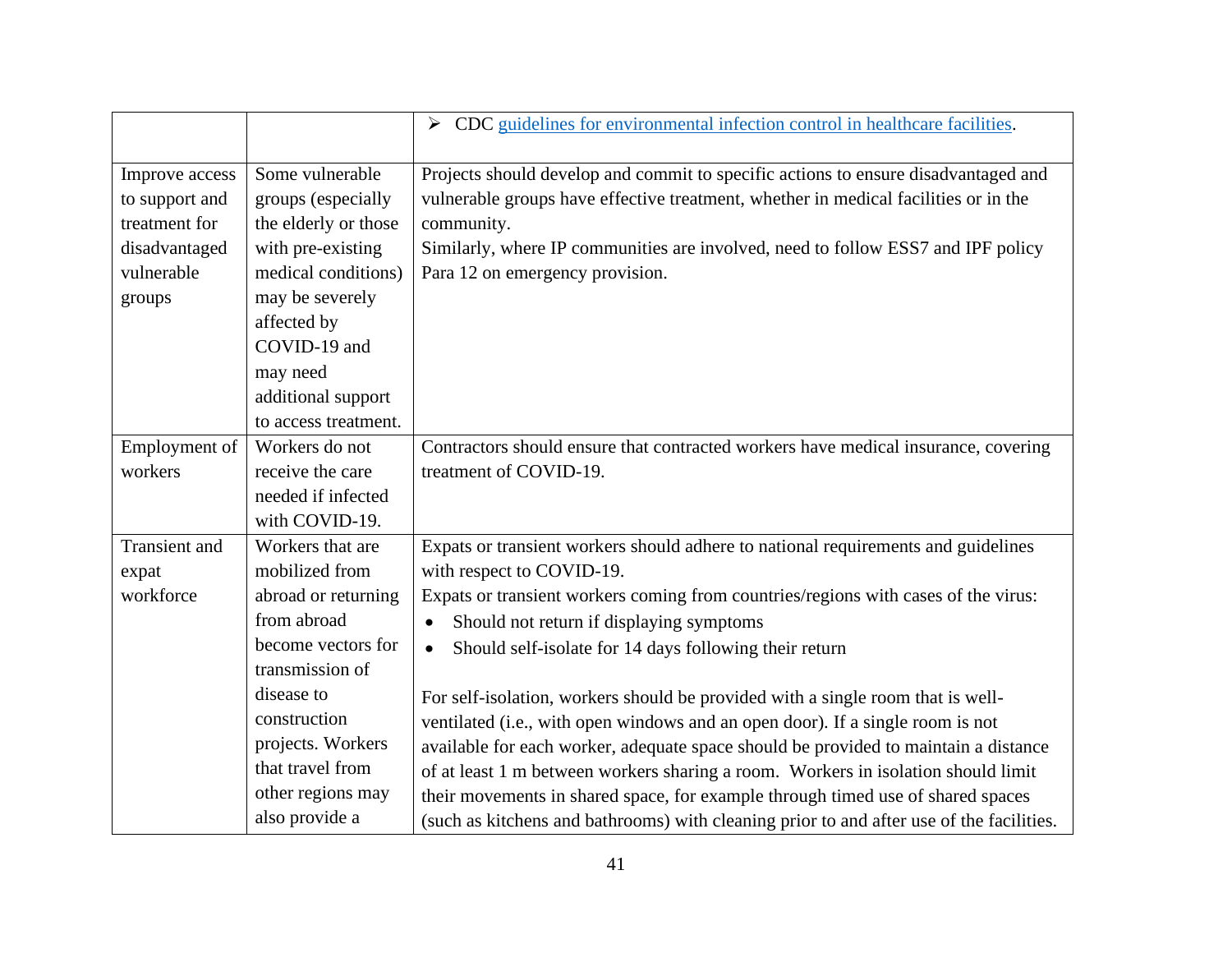|             | vector for passing   | Visitors should not be allowed until the worker has shown no signs and symptoms for  |
|-------------|----------------------|--------------------------------------------------------------------------------------|
|             | infection onto work  | 14 days, and the number of staff involved in caring for those in isolation should eb |
|             | sites.               | kept to a minimum.                                                                   |
|             |                      | Healthcare professionals and cleaners should visit each day (wearing the appropriate |
|             |                      | PPE and observing hygiene requirements and make appropriate arrangements for         |
|             |                      | supplying food and water to the kitchens for the workers in isolation. Further       |
|             |                      | information is provided by WHO in Home care for patients with suspected novel        |
|             |                      | coronavirus (COVID-19).                                                              |
| Labor camps | Close working and    | Develop contingency plans with arrangements for accommodation, care and              |
|             | living conditions of | treatment for:                                                                       |
|             | workforce may        | Workers self-isolating                                                               |
|             | create conditions    | Workers displaying symptoms<br>$\bullet$                                             |
|             | for the easy         | Getting adequate supplies of water, food and supplies                                |
|             | transmission of      |                                                                                      |
|             | COVID-19 and the     | Contingency plans also should consider arrangements for the storage and disposal     |
|             | infection of large   | arrangements for medical waste, which may increase in volume and which can           |
|             | numbers of people.   | remain infectious for several days (depending upon the material).                    |
|             |                      | Ensure medical facilities are stocked with adequate supplies of medical PPE, as a    |
|             |                      | minimum:                                                                             |
|             |                      | $\checkmark$ Gowns, aprons                                                           |
|             |                      | $\checkmark$ Medical masks and some respirators (N95 or FFP2)                        |
|             |                      | $\checkmark$ Gloves (medical, and heavy duty for cleaners)                           |
|             |                      | $\checkmark$ Eye protection (goggles or face screens)                                |
|             |                      |                                                                                      |
|             |                      | Medical staff at the facilities should be trained and be kept up to date on WHO      |
|             |                      | advice and recommendations on the specifics of COVID19.                              |
|             |                      | The medical staff/management should run awareness campaigns and posters on site      |
|             |                      | advising workers:                                                                    |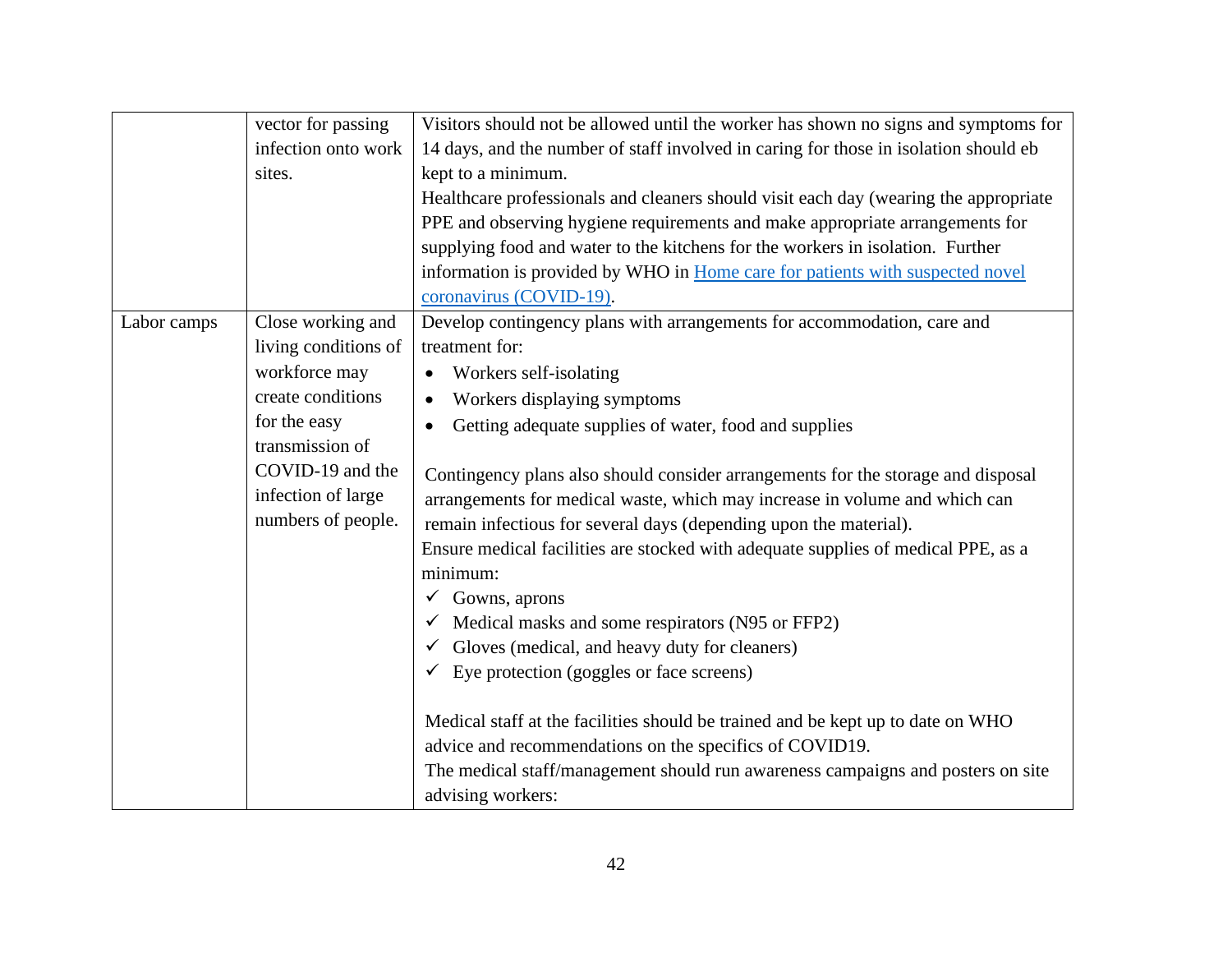| how to avoid disease spread (cough/sneeze in crook of elbow; keep 1m or more<br>$\bullet$<br>away, sneeze/cough in tissue and immediately through tissue away, avoid<br>spitting, observe good hygiene)<br>the need to regularly wash hands with soap and water - many times per day<br>$\bullet$<br>to self-isolate if they think they may have come in contact with the virus<br>to self-isolate if they start to display any symptoms, but alert and seek medical<br>advice |
|--------------------------------------------------------------------------------------------------------------------------------------------------------------------------------------------------------------------------------------------------------------------------------------------------------------------------------------------------------------------------------------------------------------------------------------------------------------------------------|
| Wash stations should be provided regularly throughout site, with a supply of clean<br>water, liquid soap and paper towels (for hand drying), with a waste bin (for used<br>paper towels) that is regularly emptied.                                                                                                                                                                                                                                                            |
| Wash stations should be provided wherever there is a toilet, canteen/food and<br>drinking water, or sleeping accommodation, at waste stations, at stores and at<br>communal facilities. Where wash stations cannot be provided (for example at remote<br>locations), alcohol-based hand rub should be provided.                                                                                                                                                                |
| Enhanced cleaning arrangements should be put in place, to include regular and deep<br>cleaning using disinfectant of catering facilities/canteens/food/drink facilities,<br>latrines/toilets/showers, communal areas, including door handles, floors and all<br>surfaces that are touched regularly (ensure cleaning staff have adequate PPE when                                                                                                                              |
| cleaning consultation rooms and facilities used to treat infected patients)<br>Worker accommodation that meets or exceeds IFC/EBRD worker accommodation<br>requirements (e.g. in terms of floor type, proximity/no of workers, no 'hot bedding',<br>drinking water, washing, bathroom facilities etc.) will be in good state for keeping                                                                                                                                       |
| clean and hygienic, and for cleaning to minimize spread of infection.<br>To minimize pressure on PPE resources: WHO advice on the effectiveness and use<br>of PPE by general public should be followed to ensure that the supplies are not<br>exhausted through ineffective use – this is equally important on construction sites.<br>Other measures (such as working water sprinkling systems at crushers and stock                                                           |
| piles, covered wagons, water suppression or surfacing of haul roads etc.) should be                                                                                                                                                                                                                                                                                                                                                                                            |